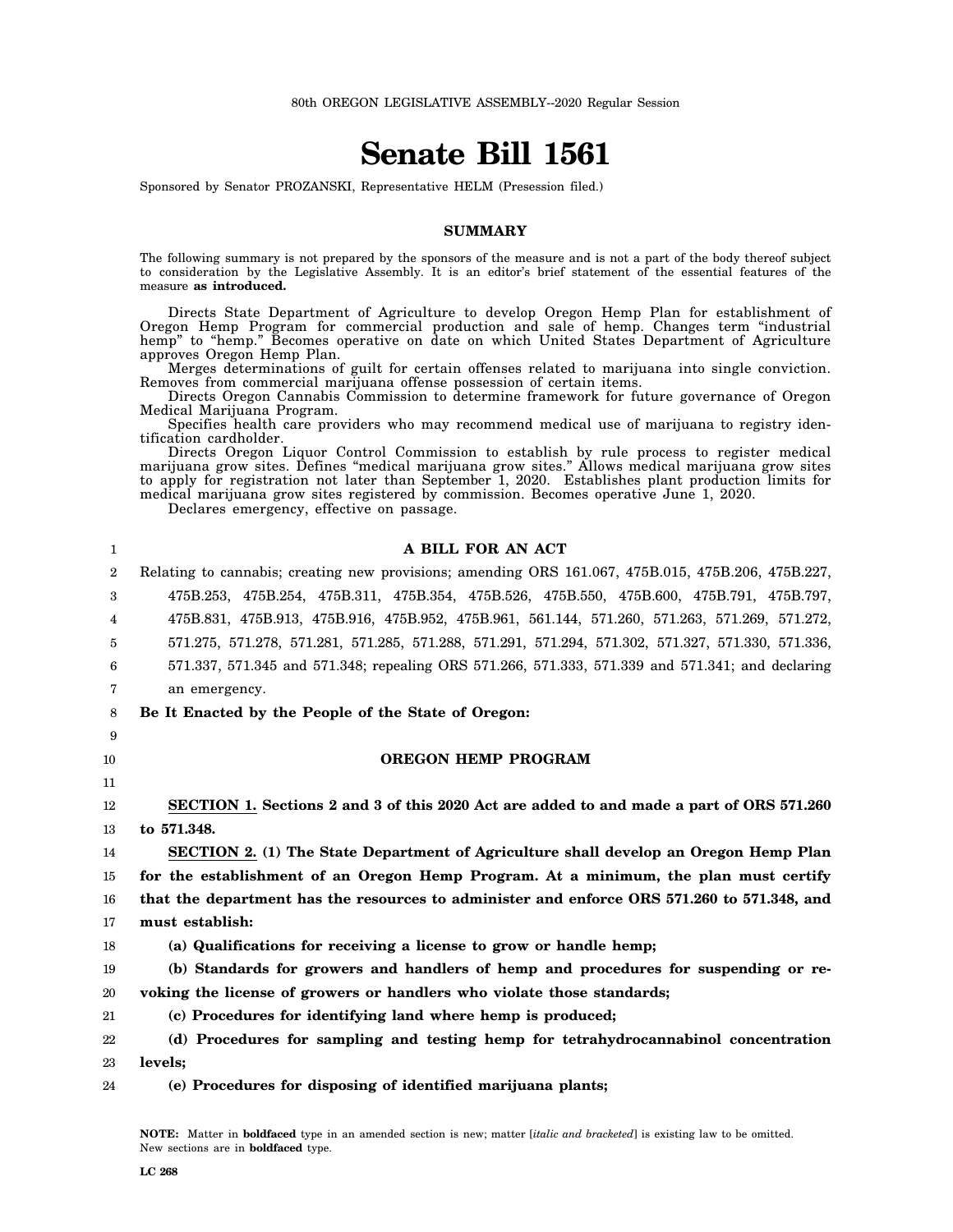1 **(f) Standards and processes for ensuring compliance with ORS 571.260 to 571.348; and**

2 3 **(g) Processes for sharing information with state and federal agencies as required by state and federal law, rules and regulations.**

4 5 6 7 **(2)(a) In developing the Oregon Hemp Plan under subsection (1) of this section and adopting rules to implement ORS 571.260 to 571.348, the department shall, subject to paragraph (b) of this subsection, develop the plan and adopt the rules in accordance with any applicable federal law or regulation.**

8 9 10 11 **(b) The department may not adopt a rule that imposes more stringent standards on persons licensed under ORS 571.281 than any standards required by applicable federal law or regulation unless the department first appoints, and receives recommendations from, an advisory committee convened pursuant to ORS 183.333.**

12 13 14 15 **SECTION 3. The State Department of Agriculture shall adopt rules to define the term "hemp." Rules adopted under this section must comply with the Agriculture Improvement Act of 2018 (P.L. 115-334) and subsequent federal law, and with any federal regulations adopted pursuant to the Agriculture Improvement Act of 2018 and subsequent federal law.**

16 **SECTION 4.** ORS 571.260 is amended to read:

17 18 571.260. ORS 571.260 to 571.348 shall be known and may be cited as the [*Oregon Industrial Hemp Agricultural Pilot Program and Research Act*] **Oregon Hemp Act**.

19 **SECTION 5.** ORS 571.263 is amended to read:

20 21 22 23 571.263. The State Department of Agriculture shall administer [*an Oregon Industrial Hemp Agricultural Pilot Program*] **the Oregon Hemp Program** for the purpose of [*studying the growth, cultivation and marketing of industrial hemp in this state*] **the commercial production and sale of hemp**. In carrying out the program, the department:

24 (1) Shall administer ORS 571.260 to 571.348;

25 26 27 **(2) Shall develop a state hemp plan to regulate hemp as an agricultural commodity in compliance with the Agriculture Improvement Act of 2018 (P.L. 115-334) and subsequent federal law;**

28 29 30 [*(2)*] **(3)** Shall adopt by rule any **enforcement, licensing, registration,** record keeping and reporting requirements necessary to administer the program **in compliance with the Agriculture Improvement Act of 2018 (P.L. 115-334) and subsequent federal law**;

31 32 33 [*(3)*] **(4)** May purchase, possess, seize or dispose of [*industrial*] hemp **or** products or commodities **produced from hemp** as the department deems necessary to enforce and ensure compliance with ORS 571.260 to 571.348 or department rules **or orders** relating to ORS 571.260 to 571.348; and

34 35 [*(4)*] **(5)** May exercise any other power or perform any other function necessary to administer the program.

36 **SECTION 6.** ORS 571.269 is amended to read:

37 571.269. As used in ORS 571.260 to 571.348:

38 (1) "Agricultural hemp seed" means Cannabis seed:

39 (a) That is sold to or intended to be sold to [*registered*] **licensed** growers for planting; or

40 41 (b) That remains in an unprocessed or partially processed condition that is capable of germination.

42 (2) "Crop" means [*industrial*] hemp grown under a single [*registration*] **license**.

43 (3) "Grower" means a person, joint venture or cooperative that produces [*industrial*] hemp.

44 45 (4) "Handler" means a person, joint venture or cooperative that receives [*industrial*] hemp for processing into commodities, products or agricultural hemp seed.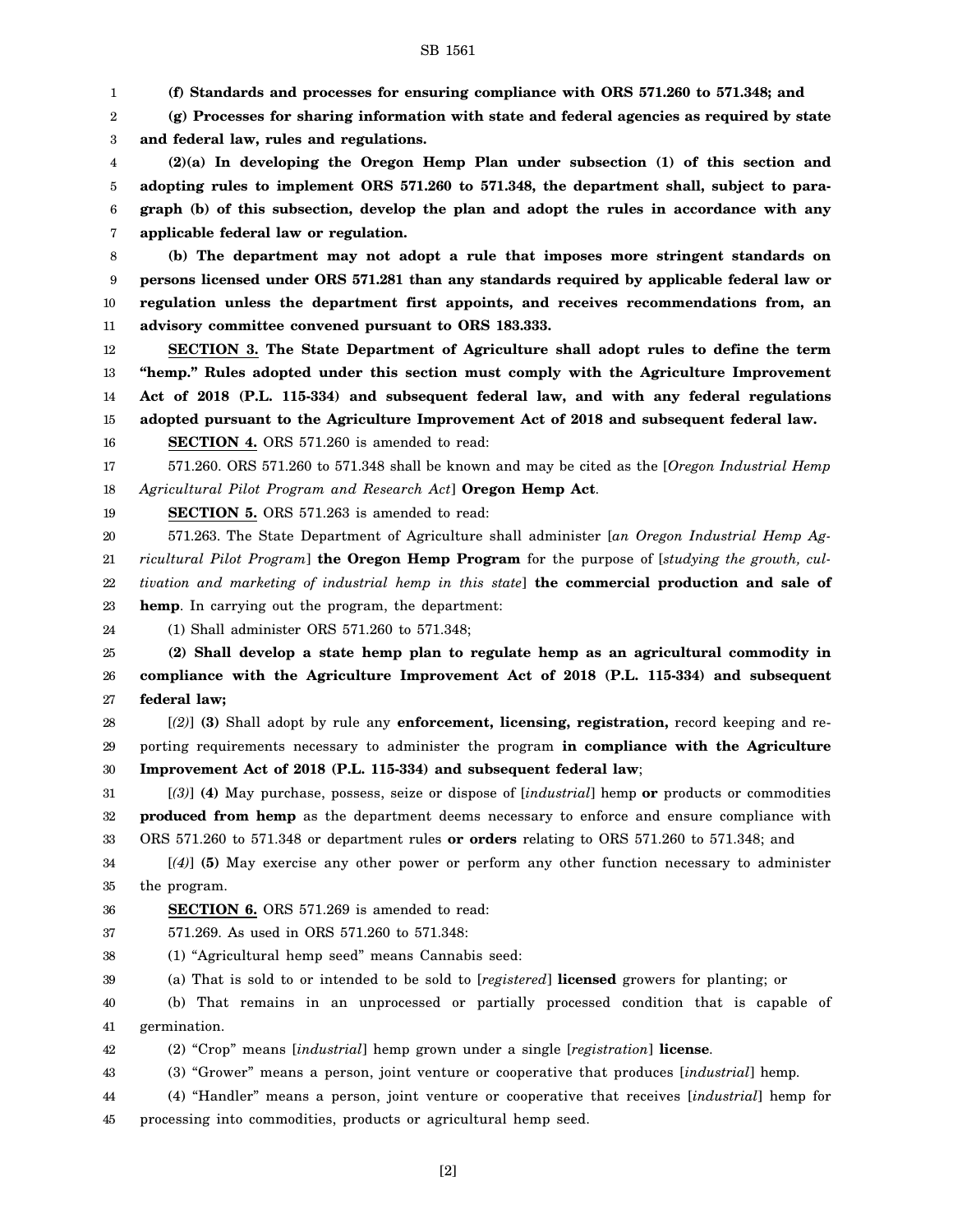| 1  | $[(5)$ "Industrial hemp":                                                                             |
|----|-------------------------------------------------------------------------------------------------------|
| 2  | [(a) Except as provided in this paragraph, means all nonseed parts and varieties of the Cannabis      |
| 3  | plant, whether growing or not, that contain an average tetrahydrocannabinol concentration that does   |
| 4  | not exceed 0.3 percent on a dry weight basis. The State Department of Agriculture, by rule, may adopt |
| 5  | any higher average tetrahydrocannabinol concentration limit established in federal law.]              |
| 6  | $(5)(a)$ "Hemp" has the meaning given that term in rules adopted by the State Department              |
| 7  | of Agriculture.                                                                                       |
| 8  | [(b) Means any Cannabis seed:]                                                                        |
| 9  | $[(A)$ That is part of a crop;                                                                        |
| 10 | $[(B)$ That is retained by a grower for future planting;                                              |
| 11 | $[ (C)$ That is agricultural hemp seed;                                                               |
| 12 | $[$ (D) That is for processing into or for use as agricultural hemp seed; or                          |
| 13 | $[(E)$ That has been processed in a manner or to an extent that the Cannabis seed is incapable of     |
| 14 | germination.]                                                                                         |
| 15 | $[ (c) ]$ (b) [Does not mean industrial] "Hemp" includes hemp commodities $[ or ]$ and products.      |
| 16 | (6) "[Industrial] Hemp concentrate" means [an industrial] a hemp product obtained by separating       |
| 17 | cannabinoids from [industrial] hemp by:                                                               |
| 18 | (a) A mechanical process;                                                                             |
| 19 | (b) A chemical extraction process using a nonhydrocarbon-based solvent, such as water, vege-          |
| 20 | table glycerin, vegetable oils, animal fats, isopropyl alcohol or ethanol;                            |
| 21 | (c) A chemical extraction process using carbon dioxide, provided that the process does not in-        |
| 22 | volve the use of high heat or pressure; or                                                            |
| 23 | (d) Any other process identified by the department by rule.                                           |
| 24 | (7) "[Industrial] Hemp extract" means [an industrial] a hemp product obtained by separating           |
| 25 | cannabinoids from [industrial] hemp by:                                                               |
| 26 | (a) A chemical extraction process using a hydrocarbon-based solvent, such as butane, hexane           |
| 27 | or propane;                                                                                           |
| 28 | (b) A chemical extraction process using carbon dioxide, if the process uses high heat or pres-        |
| 29 | sure; or                                                                                              |
| 30 | (c) Any other process identified by the department by rule.                                           |
| 31 | <b>SECTION 7.</b> ORS 571.272 is amended to read:                                                     |
| 32 | 571.272. (1) [Industrial] Hemp is an agricultural product that is subject to regulation by the        |
| 33 | State Department of Agriculture.                                                                      |
| 34 | (2) For purposes of ORS chapter 616, the department may not consider [industrial] hemp or [in-        |
| 35 | <i>dustrial</i> ] hemp commodities or products to be an adulterant.                                   |
| 36 | <b>SECTION 8.</b> ORS 571.275 is amended to read:                                                     |
| 37 | 571.275. (1) The Oregon Liquor Control Commission may purchase, possess, seize or dispose of          |
| 38 | [industrial] hemp products or commodities located on a premises licensed under ORS 475B.070,          |
| 39 | 475B.090, 475B.100, 475B.105 or 475B.560 or other area under the control of the premises licensee     |
| 40 | as the commission deems necessary to enforce and ensure compliance with:                              |
| 41 | (a) ORS 475B.010 to 475B.545, 475B.550 to 475B.590 or 475B.600 to 475B.655 or rules adopted by        |
| 42 | the commission relating to ORS 475B.010 to 475B.545, 475B.550 to 475B.590 or 475B.600 to 475B.655;    |
| 43 | or                                                                                                    |
| 44 | (b) Any provision in ORS 571.260 to 571.348 or in rules adopted by the commission or State            |
| 45 | Department of Agriculture under ORS 571.260 to 571.348 that makes a requirement, restriction or       |
|    |                                                                                                       |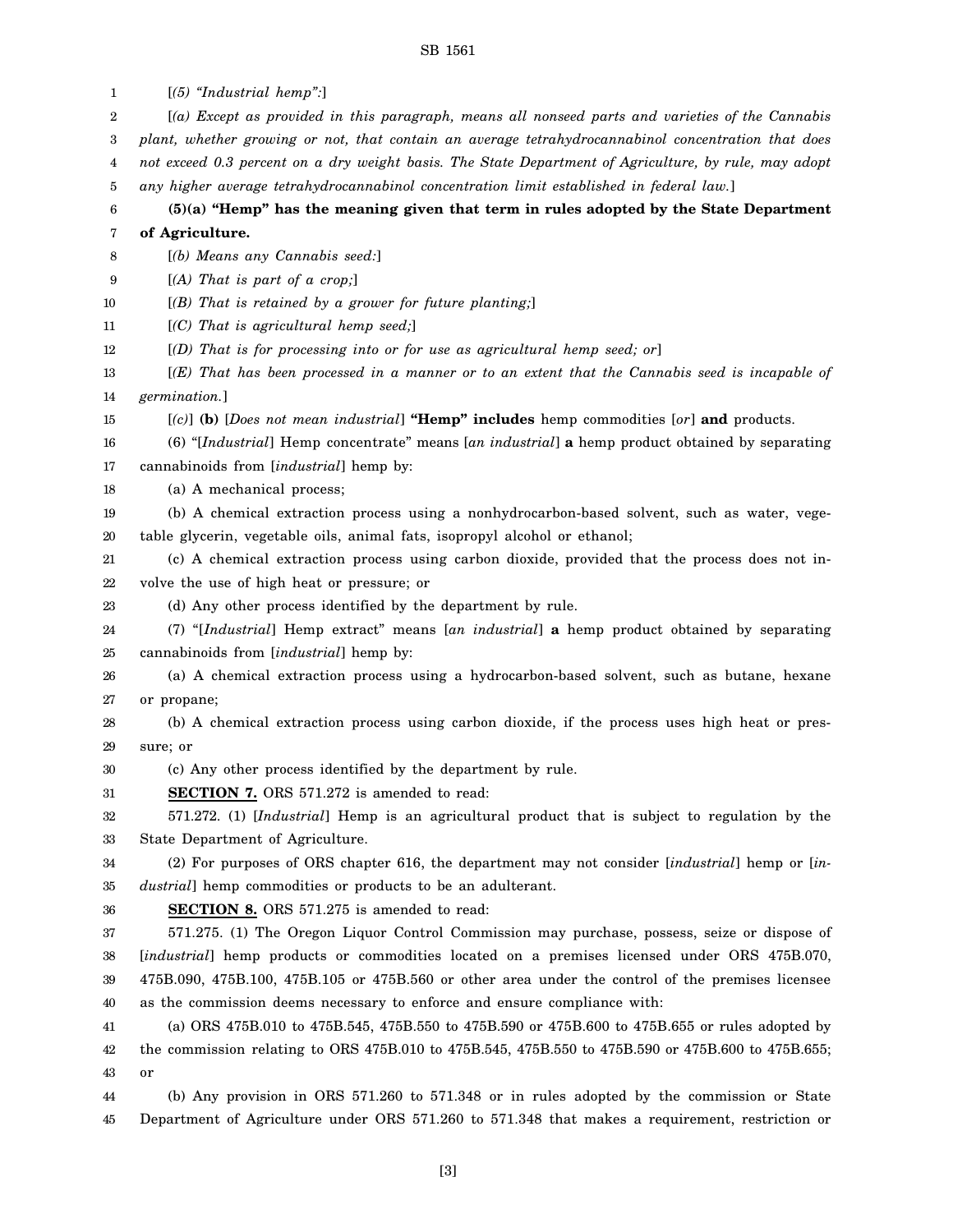1 other provision of ORS 475B.010 to 475B.545, 475B.550 to 475B.590 or 475B.600 to 475B.655 applica-

2 ble to [*industrial*] hemp.

3 4 5 6 7 8 (2) If the commission purchases, possesses, seizes or disposes of [*industrial*] hemp products or commodities under this section to enforce or ensure compliance with a provision of ORS 571.260 to 571.348 or rule adopted by the department under ORS 571.260 to 571.348 that makes a requirement, restriction or other provision of ORS 475B.010 to 475B.545, 475B.550 to 475B.590 or 475B.600 to 475B.655 applicable to [*industrial*] hemp, the commission shall notify the department of the commission action as soon as practicable.

9 **SECTION 9.** ORS 571.278 is amended to read:

10 11 12 13 14 571.278. There is established in the State Treasury, separate and distinct from the General Fund, the [*Industrial*] Hemp Fund. Interest earned by the fund shall be credited to the fund. The fund shall consist of all moneys credited to or deposited in the fund. Moneys in the fund are continuously appropriated to the State Department of Agriculture for the purposes of implementing, administering and enforcing ORS 571.260 to 571.348.

15

21

**SECTION 10.** ORS 571.281 is amended to read:

16 17 571.281. (1) To grow or handle [*industrial*] hemp, a person must be [*registered with*] **licensed by** the State Department of Agriculture as a grower or handler.

18 19 20 (2)(a) Only a grower or handler [*registered*] **licensed** under this section may produce agricultural hemp seed. For a grower or handler to produce agricultural hemp seed, the grower or handler must be [*registered with*] **licensed by** the department as an agricultural hemp seed producer.

(b) Notwithstanding paragraph (a) of this subsection:

22 23 24 (A) A grower [*registered*] **licensed** under this section that retains agricultural hemp seed for the purpose of personally propagating [*industrial*] hemp in a subsequent year is not required to [*register with*] **be licensed by** the department as an agricultural hemp seed producer; and

25 26 27 28 (B) A grower or handler [*registered*] **licensed** under this section that produces Cannabis seeds that are incapable of germination, or a handler [*registered*] **licensed** under this section that processes Cannabis seeds that are incapable of germination into commodities or products, is not required to [*register with*] **be licensed by** the department as an agricultural hemp seed producer.

29 30 (3) An applicant for [*registration*] **a license** under this section must submit to the department, in a form and manner prescribed by the department, the following information:

31 (a) The name and address of the applicant;

32 (b) The name and address of the [*industrial*] hemp operation of the applicant; and

33 (c) Any other information required by the department by rule.

34 35 36 37 **(4) An applicant for a license, or renewal of a license, to grow hemp under this section shall provide to the department, in a form and manner prescribed by the department, information on the intended commodity or product for which the applicant primarily intends to grow the hemp.**

38 39 40 41 [*(4)*] **(5)** [*Registration*] **A license issued** under this section is valid for [*a one-year term*] **one year**, beginning on January 1[*. A grower, handler or agricultural hemp seed producer may renew a registration under this section*]**, and may be renewed** in a form and manner prescribed by the department.

42 43 [*(5)*] **(6)** [*A registration*] **A license issued** under this section is a personal privilege and is not transferable.

44 45 [*(6)*] **(7)** A grower or handler [*registered*] **licensed** under this section [*must*] **shall** keep records as required by the department by rule. Upon not less than three days' notice, the department may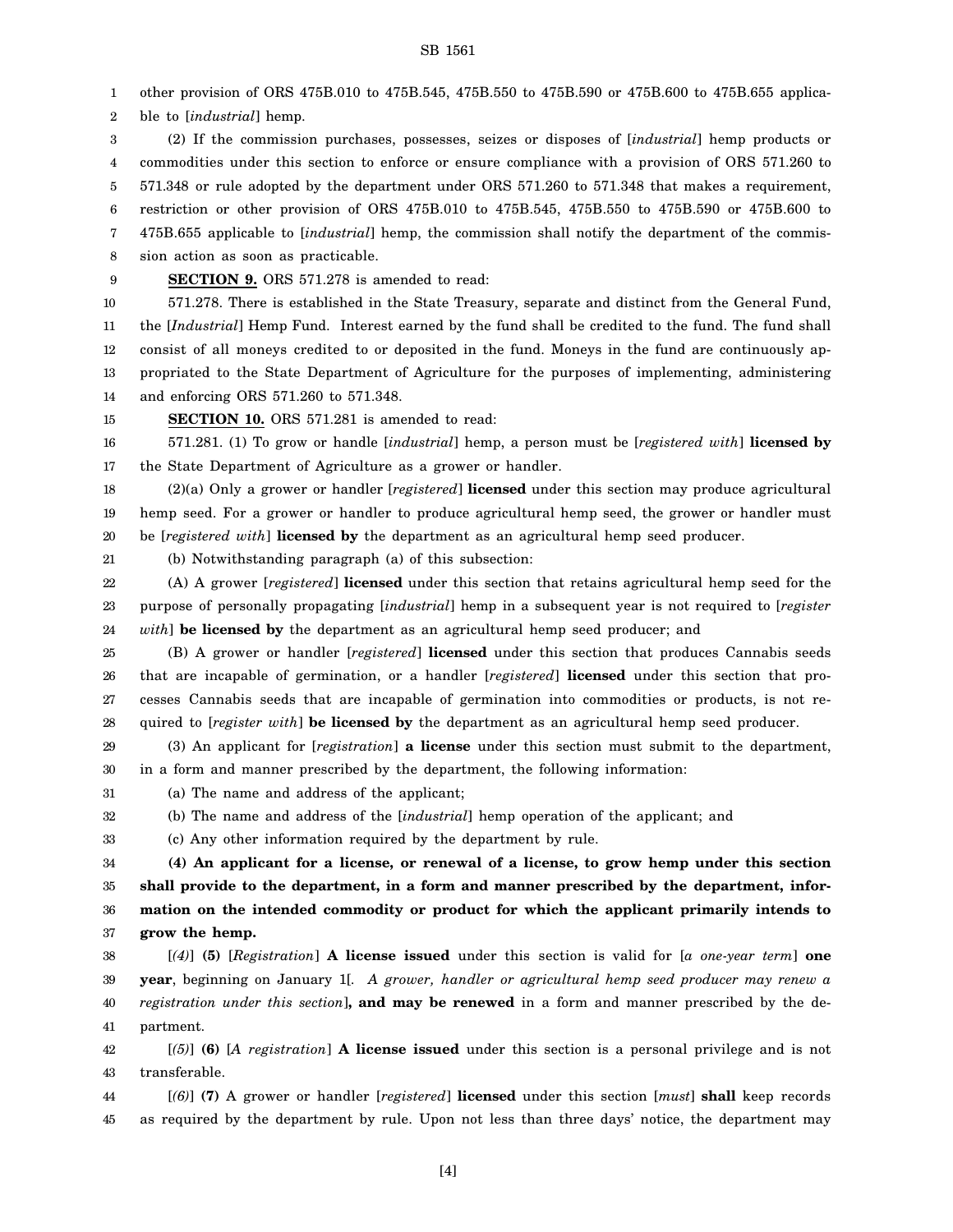1 2 3 4 5 6 7 8 9 10 11 12 13 14 15 16 17 18 19 20 21 22 23 24 25 26 27 28 29 30 31 32 33 34 35 36 37 38 39 40 41 42 43 44 45 subject the records to inspection or audit during normal business hours. The department may make an inspection or audit for the purpose of ensuring compliance with: (a) A provision of ORS 571.260 to 571.348; (b) A rule adopted under a provision of ORS 571.260 to 571.348; or (c) An order issued by the department pursuant to a provision of ORS 571.260 to 571.348 or a rule adopted under a provision of ORS 571.260 to 571.348. [*(7)*] **(8)** In addition to any inspection conducted pursuant to ORS 561.275, the department may inspect any crop during the crop's growth phase and take a representative composite sample for field analysis. If a crop contains an average tetrahydrocannabinol concentration exceeding [*0.3 percent on a dry weight basis or a tetrahydrocannabinol concentration exceeding*] the concentration allowed under federal law, [*whichever is greater,*] the department may detain, seize or embargo the crop as provided under ORS 561.605 to 561.620[*, subject to any process established under ORS 571.345*]. [*(8)*] **(9)(a)** The department may charge growers, handlers and agricultural hemp seed producers **the following fees: (A)** Application fees[*, registration*]**; (B) License** and **license** renewal [*of registration*] fees[*,*]**; (C)** Administrative change fees**;** and **(D)** Fees for other services**. (b) Fees charged under this subsection must be** in amounts reasonably calculated by the department to pay the cost of administering ORS 571.260 to 571.348. **(c)** Moneys from fees charged under this subsection shall be deposited in the [*Industrial*] Hemp Fund established under ORS 571.278. [*(9)*] **(10)** The department may adopt rules establishing public health and safety standards and industry best practices for growers and handlers [*registered*] **licensed** under this section. **SECTION 11.** ORS 571.285 is amended to read: 571.285. [*(1)*] Subject to the provisions of ORS chapter 183, the State Department of Agriculture may revoke the [*registration*] **license** of a grower, handler or agricultural hemp seed producer or refuse to [*register*] **license** or renew the [*registration*] **license** if a grower, handler or agricultural hemp seed producer violates: [*(a)*] **(1)** A provision of ORS 571.260 to 571.348; [*(b)*] **(2)** A rule adopted under a provision of ORS 571.260 to 571.348; [*(c)*] **(3)** An order issued by the department pursuant to a provision of ORS 571.260 to 571.348 or a rule adopted under a provision of ORS 571.260 to 571.348; or [*(d)*] **(4)** Any statutory law or department rule related to agricultural activities other than [*industrial*] hemp operations. [*(2) The department may not discipline a grower, handler or agricultural hemp seed producer under this section on the basis that possessing, delivering and manufacturing industrial hemp are prohibited by federal law.*] **SECTION 12.** ORS 571.288 is amended to read: 571.288. A grower [*registered*] **licensed** under ORS 571.281 may use any propagation method, including planting seeds or starts or the use of clones or cuttings, to produce [*industrial*] hemp. **SECTION 13.** ORS 571.291 is amended to read: 571.291. A grower **licensed under ORS 571.281** shall provide the State Department of Agriculture, in a time, form and manner prescribed by the department, with an accurate description and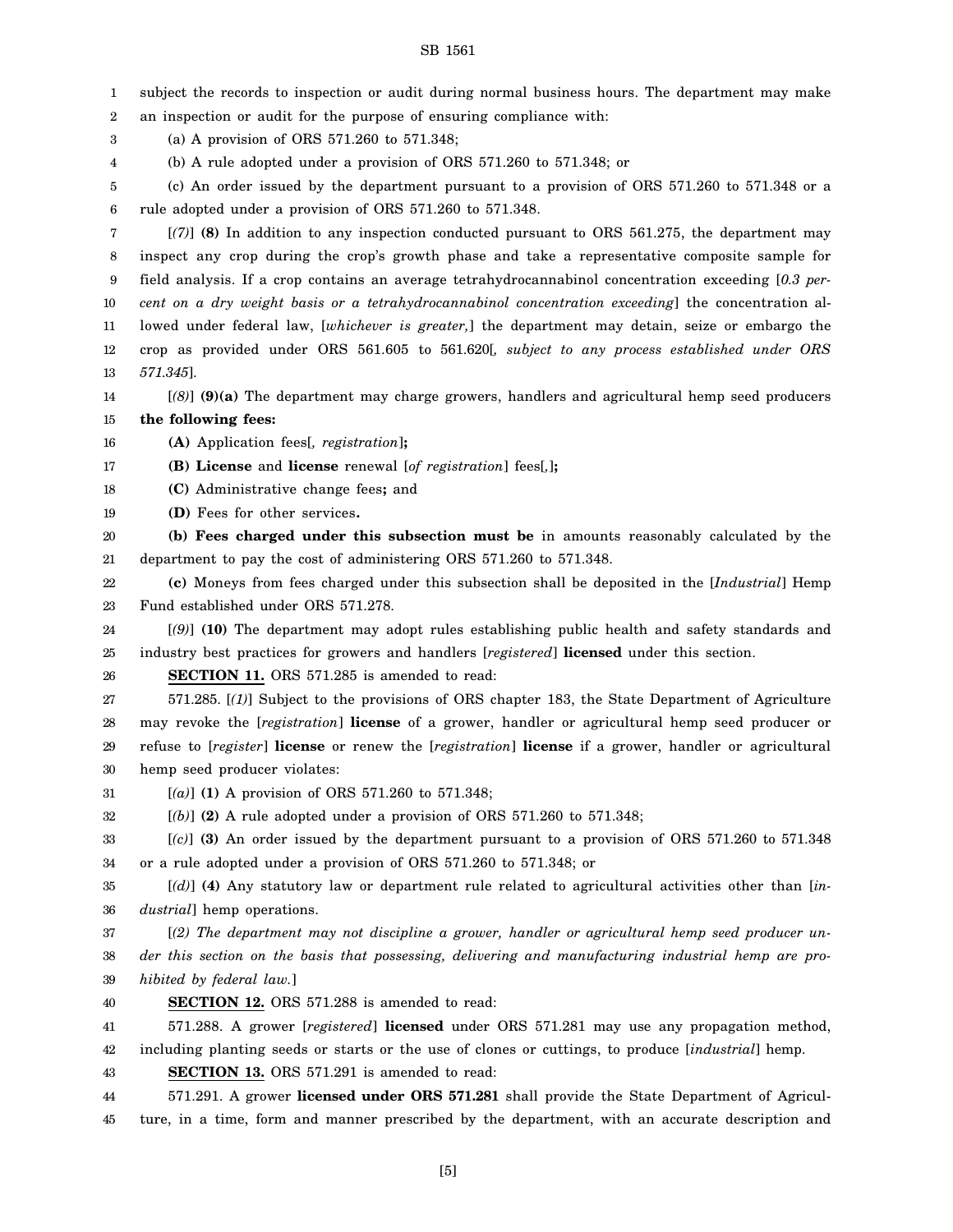1 2 global positioning system coordinates of the property on which the grower's crop is or will be located.

3 **SECTION 14.** ORS 571.294 is amended to read:

4 5 6 7 8 571.294. The State Department of Agriculture may charge growers and handlers [*registered*] **licensed** under ORS 571.281 fees reasonably calculated by the department to pay the cost of sampling or testing [*industrial*] hemp or [*industrial*] hemp commodities or products under ORS 571.330 [*and 571.333*]. Moneys from fees charged under this section shall be deposited in the [*Industrial*] Hemp Fund established under ORS 571.278.

9

**SECTION 15.** ORS 571.302 is amended to read:

10

11 571.302. (1) For purposes of ORS 633.511 to 633.750, agricultural hemp seed is an agricultural seed or a flower seed, as those terms are defined in ORS 633.511.

12 13 14 (2) The Director of Agriculture, or the director's agent, and the Dean of the College of Agricultural Sciences of Oregon State University, or the dean's agent, shall establish a program for the labeling and certification of agricultural hemp seed. For purposes of the program:

15 16 17 18 19 20 21 22 23 (a) The director and the dean shall perform their respective duties under ORS 633.511 to 633.750 with respect to agricultural hemp seed in the same manner that the director and dean perform their respective duties under ORS 633.511 to 633.750 with respect to other agricultural seed or flower seed, including but not limited to those duties related to labeling, testing and certifying seeds; and (b) The director and the dean shall exercise their respective functions and powers under ORS 633.511 to 633.750 with respect to agricultural hemp seed in the same manner that the director and dean exercise their respective functions and powers under ORS 633.511 to 633.750 with respect to other agricultural seed or flower seed, including but not limited to inspecting and sampling seeds and making rules and regulations under ORS 633.680.

24 25 26 27 28 29 (3) Notwithstanding subsections (1) and (2) of this section, if the director in consultation with the dean determines that a specific provision of ORS 633.511 to 633.750, or a specific rule or regulation made under ORS 633.511 to 633.750, that applies to other agricultural seed or flower seed is inadequate or not suitable for the regulation of agricultural hemp seed, the director may by rule exempt agricultural hemp seed from the provision, rule or regulation and make rules providing more adequate or suitable regulation of agricultural hemp seed.

30 31 32 (4)(a) The director and the dean shall collaborate with growers [*registered*] **licensed** under ORS 571.281 in performing their respective duties and exercising their respective functions and powers under ORS 633.511 to 633.750 with respect to agricultural hemp seed.

33 34 (b) The director and the dean may collaborate with growers [*registered*] **licensed** under ORS 571.281 and other stakeholders to develop a heritage agricultural hemp seed for this state.

35 36 37 (5) The director and the dean may collaborate with entities authorized to certify seeds under the laws of other states in performing their respective duties and exercising their respective functions and powers under ORS 633.511 to 633.750 with respect to agricultural hemp seed.

38 39 40 (6) A grower [*registered*] **licensed** under ORS 571.281 is not required, for purposes related to growing [*industrial*] hemp, to use an agricultural hemp seed variety certified under the program described in this section.

41 42 43 44 (7) The State Department of Agriculture may establish by rule waivers to, or exemptions from, tests that would otherwise be conducted to determine a crop's average tetrahydrocannabinol concentration for crops planted with agricultural hemp seed varieties certified pursuant to the program described in this section.

45 **SECTION 16.** ORS 571.327 is amended to read:

[6]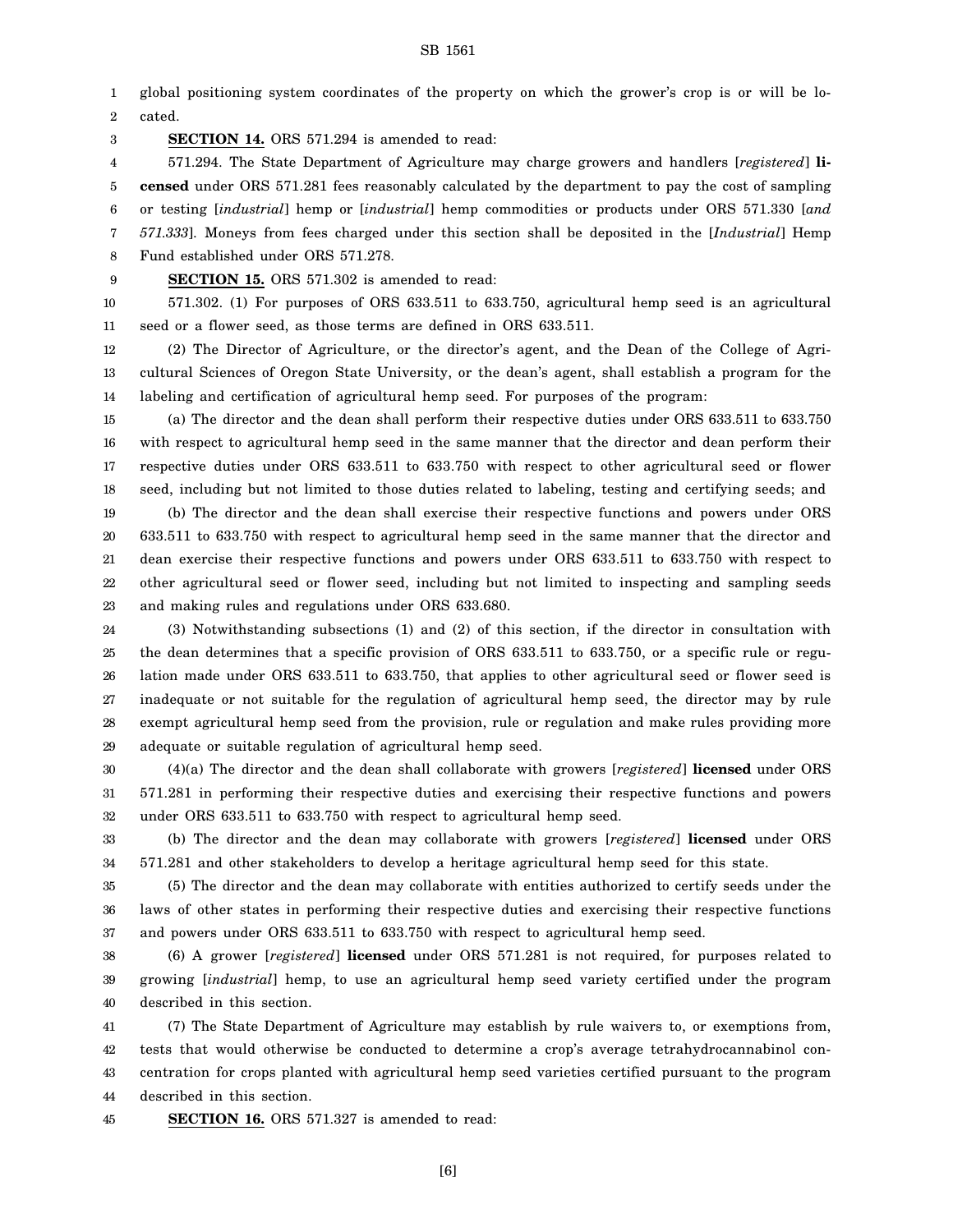1 571.327. (1) An agricultural hemp seed producer [*registered*] **licensed** under ORS 571.281:

2 3 (a) [*Must*] **Shall** sell agricultural hemp seed in a manner that complies with any standard established by the Director of Agriculture under ORS 633.511 to 633.750; and

4 5 6 (b) May sell agricultural hemp seed only if the agricultural hemp seed meets any packaging or labeling requirement, or any quality standard, adopted by the director under subsection (2) of this section.

7 8 (2) The director may adopt rules establishing packaging requirements, labeling requirements and quality standards for agricultural hemp seed.

9 10 11 (3) The State Department of Agriculture shall make available to growers [*registered*] **licensed** under ORS 571.281 information that identifies agricultural hemp seed producers [*registered*] **licensed** under ORS 571.281 from whom the growers may purchase agricultural hemp seed.

12 **SECTION 17.** ORS 571.330 is amended to read:

13 14 571.330. (1) For purposes of this section, "consumption" means to ingest, inhale or topically apply to the skin or hair.

15 16 17 18 (2)(a) A laboratory licensed by the Oregon Liquor Control Commission under ORS 475B.560 and accredited by the Oregon Health Authority pursuant to ORS 475B.565 may test [*industrial*] hemp and [*industrial*] hemp commodities and products produced or processed by a grower, handler or agricultural hemp seed producer [*registered*] **licensed** under ORS 571.281.

19 20 21 22 (b) An [*accredited independent testing*] **otherwise qualified** laboratory that has been approved by the authority or the State Department of Agriculture may test [*industrial*] hemp and [*industrial*] hemp commodities and products produced or processed by a grower, handler or agricultural hemp seed producer [*registered*] **licensed** under ORS 571.281.

23 24 25 26 27 (3) A grower or handler may not sell or transfer [*an industrial*] **a** hemp commodity or product that is intended for human consumption unless the commodity or product is tested by a laboratory described in subsection (2) of this section to ensure that the commodity or product meets the requirements adopted by the Oregon Health Authority under ORS 475B.555 (1)(a) and (b) and (2) for testing marijuana items.

28 (4) For purposes of this section, the department shall adopt rules:

29 (a) Establishing protocols for the testing of [*industrial*] hemp commodities and products; and

30 31 (b) Establishing procedures for determining batch sizes and for sampling [*industrial*] hemp commodities and products.

32 (5) This section does not apply to:

33 (a) Agricultural hemp seed;

34 35 (b) Seeds of the plant genus Cannabis within the plant family Cannabaceae that are incapable of germination;

36 (c) Products derived from seeds described in paragraph (b) of this subsection; or

37 38

**SECTION 18.** ORS 571.336 is amended to read:

39 40 571.336. (1) As used in this section, "licensee," "marijuana," "marijuana item" and "marijuana processor" have the meanings given those terms in ORS 475B.015.

(d) Other parts of [*industrial*] hemp that the department identifies by rule as exempt.

41 42 43 (2) A grower [*registered*] **licensed** under ORS 571.281 may deliver [*industrial*] hemp, and a handler [*registered*] **licensed** under ORS 571.281 may deliver [*industrial*] hemp concentrates and [*industrial*] hemp extracts, to a marijuana processor that holds a license issued under ORS 475B.090, if:

44 (a) The grower or handler and the marijuana processor are registered **under this section** with

45 the Oregon Liquor Control Commission, in a form and manner prescribed by the commission, for the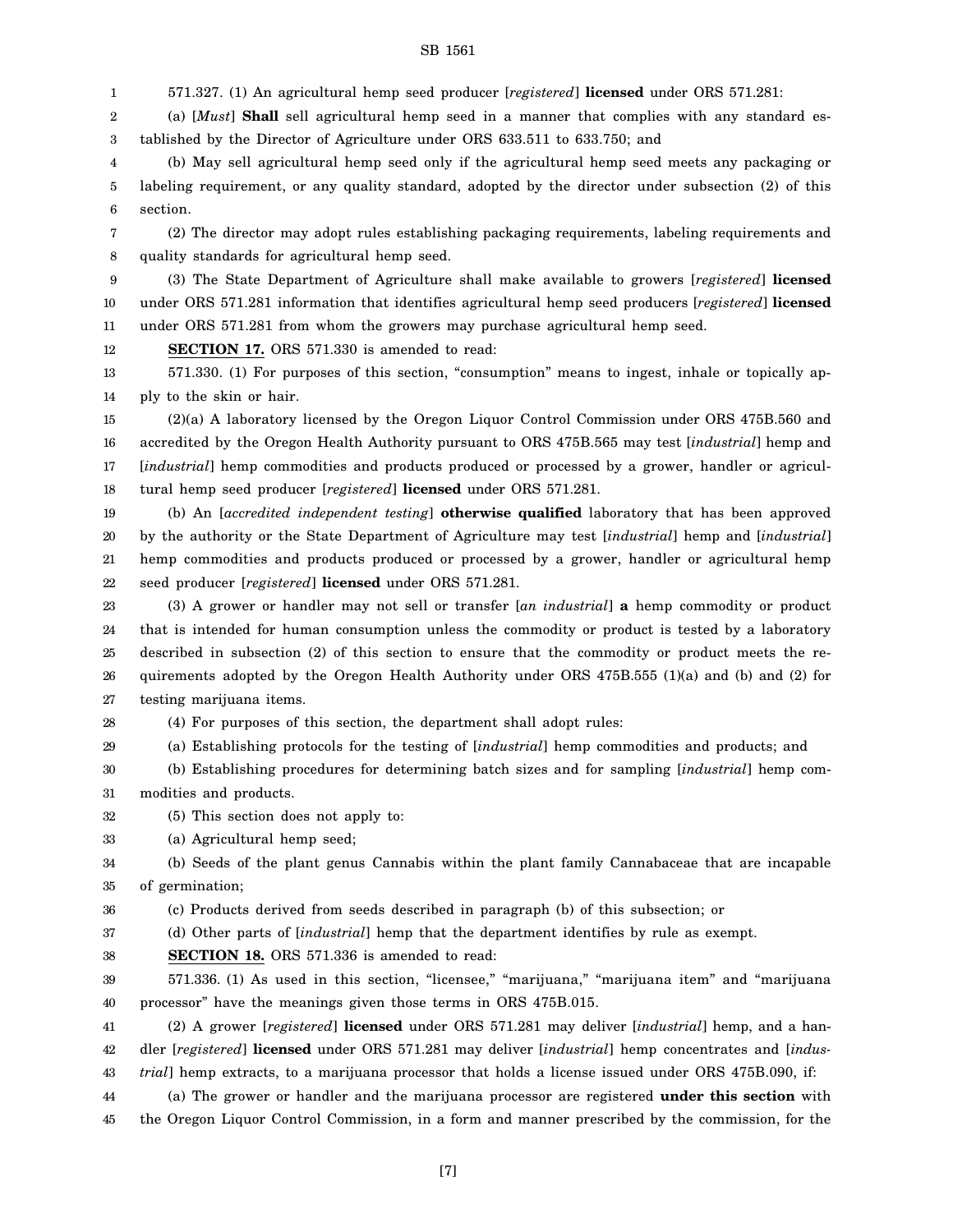1 2 purpose of processing [*industrial*] hemp, [*industrial*] hemp concentrates and [*industrial*] hemp extracts;

3 4 5 6 (b) The marijuana processor is provided with the results of any test conducted on the [*industrial*] hemp, [*industrial*] hemp concentrate or [*industrial*] hemp extract pursuant to ORS 571.260 to 571.348 as a condition of the marijuana processor's receiving the [*industrial*] hemp, [*industrial*] hemp concentrate or [*industrial*] hemp extract;

7 8 (c) The marijuana processor keeps the results of any test that the marijuana processor receives pursuant to paragraph (b) of this subsection in a form and manner prescribed by the commission;

9 10 11 12 (d) The [*industrial*] hemp, [*industrial*] hemp concentrate or [*industrial*] hemp extract is tracked using the system developed and maintained under ORS 475B.177 when the [*industrial*] hemp, [*industrial*] hemp concentrate or [*industrial*] hemp extract is delivered to the premises of the marijuana processor; and

13 14 (e) The grower or handler and the marijuana processor meet any other requirement established by the commission by rule.

15 16 17 18 (3) [*Industrial*] Hemp, [*industrial*] hemp concentrates and [*industrial*] hemp extracts may be processed by a marijuana processor registered under this section into any [*industrial*] hemp commodity or product or used by a marijuana processor registered under this section to supplement the processing of any marijuana item.

19 20 21 22 23 24 25 (4) [*An industrial*] **A** hemp concentrate, [*industrial*] hemp extract, [*industrial*] hemp commodity or product or marijuana item processed pursuant to this section may be delivered by a marijuana processor registered under this section to a licensee as described in ORS 475B.206, provided that the [*industrial*] hemp concentrate, [*industrial*] hemp extract, [*industrial*] hemp commodity or product or marijuana item meets any applicable requirement for marijuana items set forth in ORS 475B.010 to 475B.545, 475B.550 to 475B.590 and 475B.600 to 475B.655 and rules adopted under ORS 475B.010 to 475B.545, 475B.550 to 475B.590 and 475B.600 to 475B.655.

26 27 28 29 30 31 (5) The commission may impose an annual fee reasonably calculated to not exceed the cost of administering this section on growers registered under this section, handlers registered under this section and marijuana processors registered under this section. Fees collected under this section shall be deposited in the Marijuana Control and Regulation Fund established under ORS 475B.296. Moneys deposited in the fund pursuant to this subsection are continuously appropriated to the commission for the purpose of administering this section.

- 32 **SECTION 19.** ORS 571.337 is amended to read:
- 33 571.337. (1) As used in this section:

34 (a) "Consumption" has the meaning given that term in ORS 571.330.

35 (b) "Processor" means a person licensed under ORS 475B.090.

36 (c) "Retailer" means a person licensed under ORS 475B.105.

37 (d) "Wholesaler" means a person licensed under ORS 475B.100.

38 39 40 (2) [*Except as provided in ORS 571.341,*] A processor, retailer or wholesaler may purchase, receive, transfer, sell or transport [*industrial*] hemp, or [*an industrial*] **a** hemp commodity or product that contains cannabinoids and is intended for human consumption, only if:

41 42 (a) The processor, retailer or wholesaler received the hemp, commodity or product from a grower or handler [*registered*] **licensed** under ORS 571.281 or a processor;

43 44 (b) The grower, handler or processor [*under*] **described in** paragraph (a) of this subsection is registered by the Oregon Liquor Control Commission [*as provided*] under ORS 571.336; and

45 (c) The hemp, commodity or product meets the requirements for marijuana items under ORS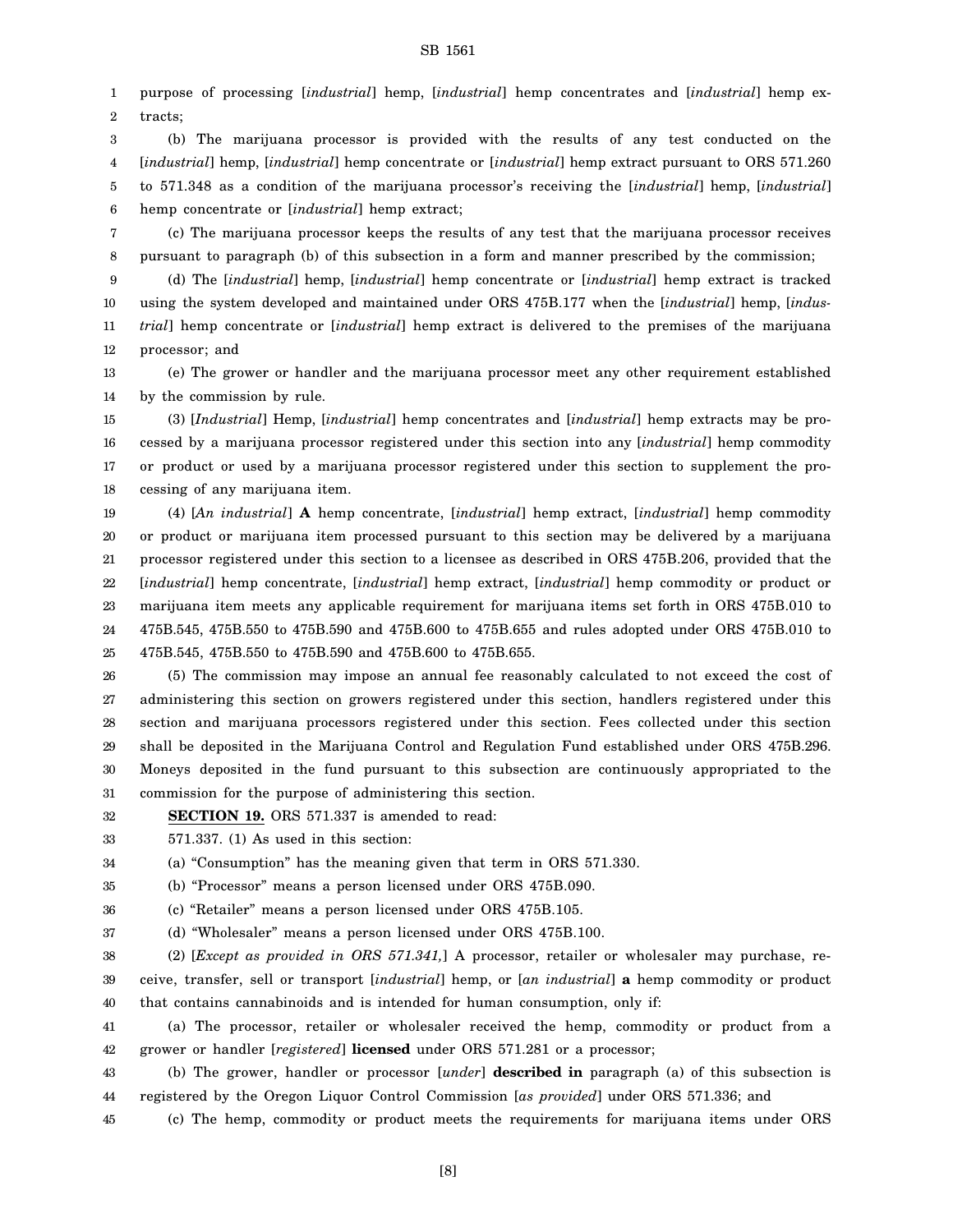1 2 3 4 5 6 7 8 9 10 11 12 13 14 15 16 17 18 19 20 21 22 23 24 25 26 27 28 29 30 31 32 33 34 35 36 37 38 39 40 41 42 43 475B.010 to 475B.545, 475B.550 to 475B.590 and 475B.600 to 475B.655 and rules adopted by the commission. (3) A grower, handler or processor registered [*as described*] under ORS 571.336 [*(2)(a)*] shall enter hemp, commodity or product that contains cannabinoids, is intended for human consumption and is intended for transfer, sale or transport to a processor, retailer or wholesaler licensed under ORS 475B.010 to 475B.545 into the tracking system described in ORS 475B.177 before the hemp, commodity or product is transferred to a laboratory described in ORS 571.330 (2) for testing of a type described under ORS 475B.555. The commission shall continue to track the hemp, commodity or product entered into the system under this subsection when the hemp, commodity or product is transferred, sold or transported to a premises licensed under ORS 475B.010 to 475B.545, or to other areas under the control of the premises licensee. (4) The State Department of Agriculture shall adopt rules regarding the activities of growers and handlers under this section. (5) The commission shall adopt rules regarding the activities of processors, retailers, wholesalers and laboratories under this section. **SECTION 20.** ORS 571.345 is amended to read: 571.345. The State Department of Agriculture may by rule or order establish a process providing for the remediation of a violation of ORS 571.330 [*or 571.333*] that is committed by a grower or handler [*registered*] **licensed** under ORS 571.281 and is not committed intentionally. **SECTION 21.** ORS 571.348 is amended to read: 571.348. (1) Subject to the provisions of ORS chapter 183, the State Department of Agriculture may impose a civil penalty not to exceed \$2,500 on a person for violating: (a) A provision of ORS 571.260 to 571.348; (b) A rule adopted under a provision of ORS 571.260 to 571.348; or (c) An order issued by the department pursuant to a provision of ORS 571.260 to 571.348 or a rule adopted under a provision of ORS 571.260 to 571.348. [*(2) The department may not discipline a person under this section on the basis that possessing, delivering and manufacturing industrial hemp are prohibited by federal law.*] [*(3)*] **(2)** All moneys collected by the department under this section shall be deposited in the General Fund in the State Treasury to the credit of the [*Industrial*] Hemp Fund established under ORS 571.278. **SECTION 22. ORS 571.266, 571.333, 571.339 and 571.341 are repealed. SECTION 23. Section 3 of this 2020 Act, the amendments to ORS 571.260, 571.263, 571.269, 571.272, 571.275, 571.278, 571.281, 571.285, 571.288, 571.291, 571.294, 571.302, 571.327, 571.330, 571.336, 571.337, 571.345 and 571.348 by sections 4 to 21 of this 2020 Act and the repeal of ORS 571.266, 571.333, 571.339 and 571.341 by section 22 of this 2020 Act apply to hemp produced, processed, delivered, transferred or sold on or after the operative date specified in section 25 of this 2020 Act. SECTION 24. A grower or handler registered under ORS 571.281 before the operative date specified in section 25 of this 2020 Act that meets the requirements for renewal of registration under ORS 571.281 as in effect before the operative date specified in section 25 of this 2020 Act shall be issued a license under ORS 571.281 to grow or handle hemp and, if applicable, to produce agricultural hemp seed, on the date on which the grower or handler regis-**

44 **tration is due for renewal.**

45

**SECTION 25. (1) Sections 3 and 24 of this 2020 Act, the amendments to ORS 571.260,**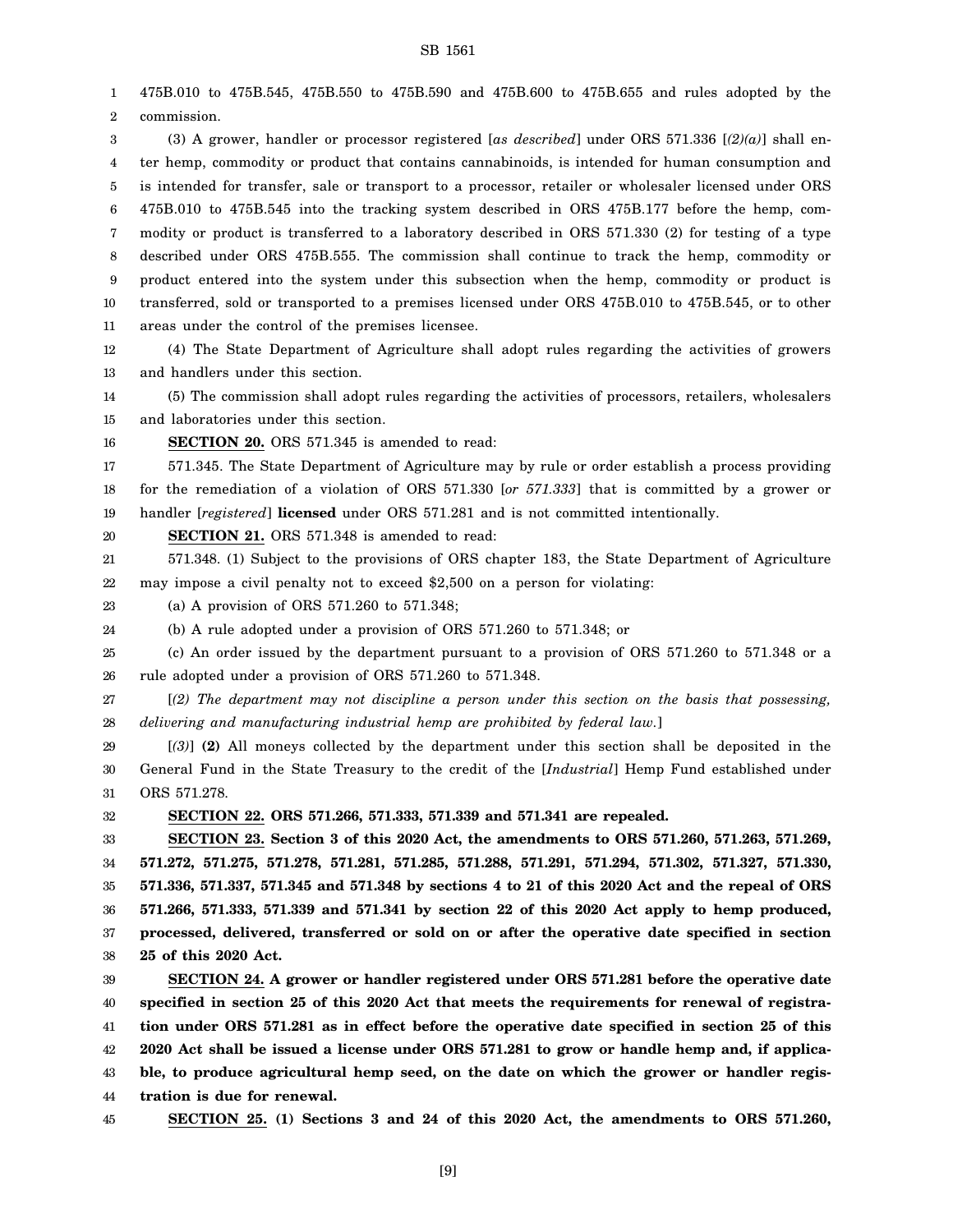| 1  | 571.263, 571.269, 571.272, 571.275, 571.278, 571.281, 571.285, 571.288, 571.291, 571.294, 571.302,    |
|----|-------------------------------------------------------------------------------------------------------|
| 2  | 571.327, 571.330, 571.336, 571.337, 571.345 and 571.348 by sections 4 to 21 of this 2020 Act and      |
| 3  | the repeal of ORS 571.266, 571.333, 571.339 and 571.341 by section 22 of this 2020 Act become         |
| 4  | operative on the date on which the United States Department of Agriculture approves the               |
| 5  | Oregon Hemp Plan described in section 2 of this 2020 Act.                                             |
| 6  | (2) The State Department of Agriculture shall notify the interim committees of the Leg-               |
| 7  | islative Assembly related to the judiciary and the Legislative Counsel upon receipt of the            |
| 8  | approval described in subsection (1) of this section.                                                 |
| 9  |                                                                                                       |
| 10 | <b>CANNABIS OFFENSES</b>                                                                              |
| 11 |                                                                                                       |
| 12 | <b>SECTION 26.</b> ORS 161.067 is amended to read:                                                    |
| 13 | 161.067. (1)(a) When the same conduct or criminal episode violates two or more statutory pro-         |
| 14 | visions and each provision requires proof of an element that the others do not, there are as many     |
| 15 | separately punishable offenses as there are separate statutory violations.                            |
| 16 | (b) Notwithstanding paragraph (a) of this subsection, when the same conduct or criminal               |
| 17 | episode violates the following statutory provisions, the two determinations of guilt merge            |
| 18 | into a single conviction and are not separately punishable:                                           |
| 19 | (A) Unlawful delivery of a marijuana item under ORS 475B.346 based on conduct consti-                 |
| 20 | tuting an attempted delivery; and                                                                     |
| 21 | (B) Unlawful possession of a marijuana item under ORS 475B.337 or 475B.341.                           |
| 22 | (2) When the same conduct or criminal episode, though violating only one statutory provision          |
| 23 | involves two or more victims, there are as many separately punishable offenses as there are victims.  |
| 24 | However, two or more persons owning joint interests in real or personal property shall be consid-     |
| 25 | ered a single victim for purposes of determining the number of separately punishable offenses if the  |
| 26 | property is the subject of one of the following crimes:                                               |
| 27 | (a) Theft as defined in ORS 164.015.                                                                  |
| 28 | (b) Unauthorized use of a vehicle as defined in ORS 164.135.                                          |
| 29 | (c) Criminal possession of rented or leased personal property as defined in ORS 164.140.              |
| 30 | (d) Criminal possession of a rented or leased motor vehicle as defined in ORS 164.138.                |
| 31 | (e) Burglary as defined in ORS 164.215 or 164.225.                                                    |
| 32 | (f) Criminal trespass as defined in ORS 164.243, 164.245, 164.255, 164.265 or 164.278.                |
| 33 | $(g)$ Arson and related offenses as defined in ORS 164.315, 164.325 or 164.335.                       |
| 34 | (h) Forgery and related offenses as defined in ORS 165.002 to 165.070.                                |
| 35 | (3) When the same conduct or criminal episode violates only one statutory provision and in-           |
| 36 | volves only one victim, but nevertheless involves repeated violations of the same statutory provision |
| 37 | against the same victim, there are as many separately punishable offenses as there are violations,    |
| 38 | except that each violation, to be separately punishable under this subsection, must be separated      |
| 39 | from other such violations by a sufficient pause in the defendant's criminal conduct to afford the    |
| 40 | defendant an opportunity to renounce the criminal intent. Each method of engaging in oral or anal     |
| 41 | sexual intercourse as defined in ORS 163.305, and each method of engaging in unlawful sexual pen-     |
| 42 | etration as defined in ORS 163.408 and 163.411 shall constitute separate violations of their respec-  |
| 43 | tive statutory provisions for purposes of determining the number of statutory violations.             |
| 44 | <b>SECTION 27.</b> ORS 475B.227 is amended to read:                                                   |
| 45 | $475B.227.$ (1) For purposes of this section,[:]                                                      |

[10]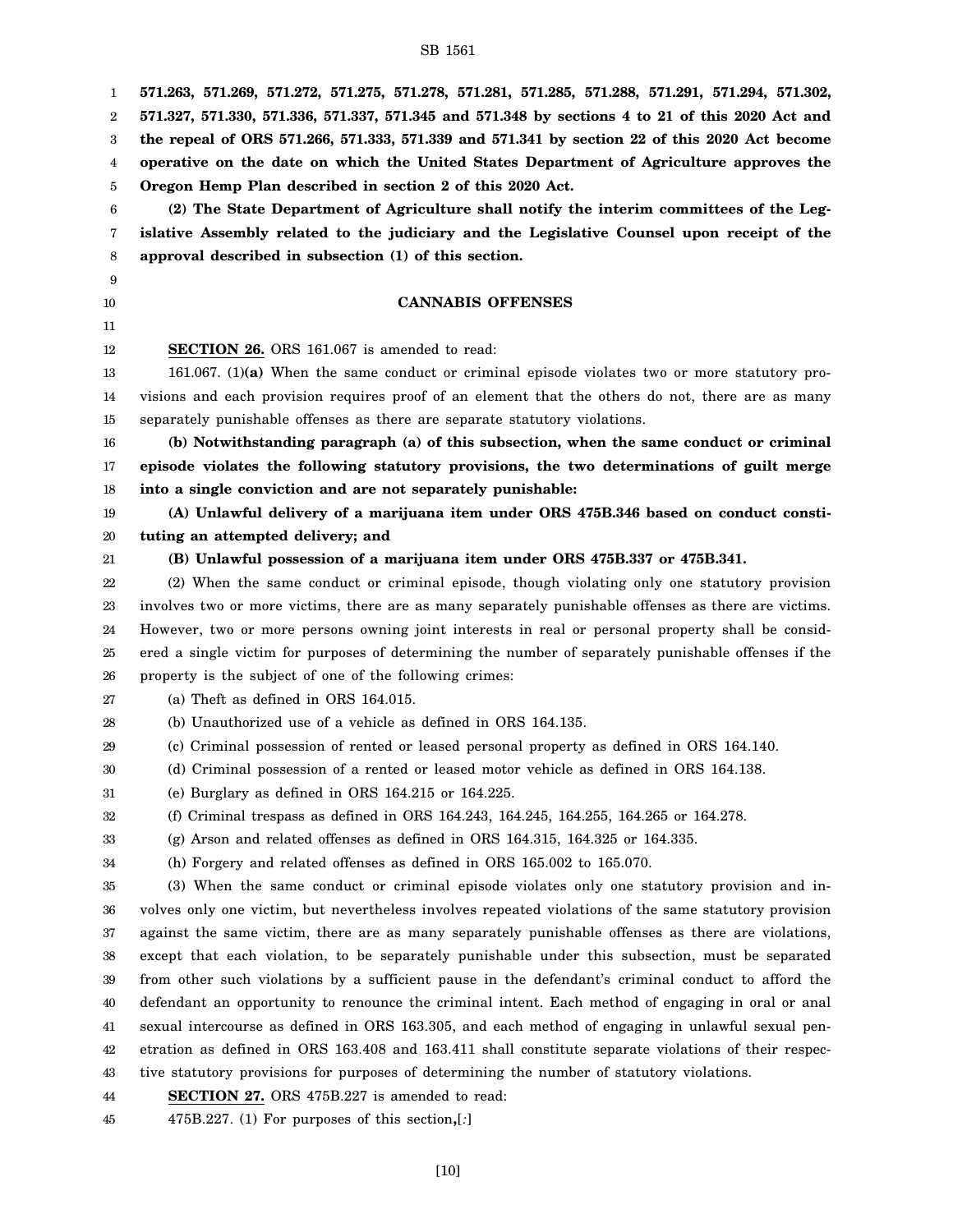| $[(a)]$ "export" includes placing a marijuana item in any mode of transportation for hire, such as                                                     |
|--------------------------------------------------------------------------------------------------------------------------------------------------------|
| luggage, mail or parcel delivery, even if the transportation of the marijuana item is intercepted prior                                                |
| to the marijuana item leaving this state.                                                                                                              |
| [(b) "Marijuana item" includes industrial hemp products and commodities that contain more than                                                         |
| 0.3 percent tetrahydrocannabinol.]                                                                                                                     |
| (2) Except as provided in subsection (3) of this section, a person may not import marijuana                                                            |
| items into this state or export marijuana items from this state.                                                                                       |
| (3) This section does not apply to the import or export of hemp products or commodities                                                                |
| to or from this state that complies with:                                                                                                              |
| (a) ORS 571.260 to 571.348 and rules adopted under, or orders issued pursuant to, ORS                                                                  |
| 571.260 to 571.348; or                                                                                                                                 |
| (b) The Agriculture Improvement Act of 2018 (P.L. 115-334).                                                                                            |
| $[3]$ (4) Except as provided in subsection $[4]$ (5) of this section, a violation of this section is                                                   |
| a Class B violation.                                                                                                                                   |
| $[(4)]$ (5) A violation of this section is a:                                                                                                          |
| (a) Class A misdemeanor, if the importation or exportation:                                                                                            |
| (A) Is not for consideration and the person holds a license issued under ORS 475B.070, 475B.090,                                                       |
| 475B.100, [or] 475B.105 or 571.281; or                                                                                                                 |
| (B) Concerns an amount of marijuana items that exceeds the applicable maximum amount spec-                                                             |
| ified in ORS 475B.337 (1)[(a) to (f)].                                                                                                                 |
| (b) Class C felony, if the importation or exportation:                                                                                                 |
| (A) Is for consideration and the person holds a license issued under ORS 475B.070, 475B.090,                                                           |
| 475B.100, [or] 475B.105 or 571.281; or                                                                                                                 |
| (B) Concerns an amount of marijuana items that exceeds 16 times the applicable maximum                                                                 |
| amount specified in ORS 475B.337 (1).[(a) to (f); or]                                                                                                  |
| [(C) Concerns a cannabinoid extract that was not purchased from a marijuana retailer that holds                                                        |
| a license issued under ORS 475B.105.]                                                                                                                  |
| SECTION 28. ORS 475B.311 is amended to read:                                                                                                           |
| 475B.311. (1) A person other than a marijuana processor that holds a license issued under ORS                                                          |
| 475B.090 or a handler licensed under ORS 571.281 to process hemp may not process cannabinoid                                                           |
| extracts into a cannabinoid product.<br>(2) A person may not produce, process or store homemade [industrial] hemp extracts.                            |
| (3) Violation of this section is a Class A misdemeanor.                                                                                                |
|                                                                                                                                                        |
| <b>SECTION 29.</b> ORS 475B.354 is amended to read:<br>475B.354. (1) Except as provided in subsection (3) of this section, a felony under ORS 475B.337 |
| or 475B.341 shall be classified as crime category 1 of the sentencing guidelines grid of the Oregon                                                    |
| Criminal Justice Commission.                                                                                                                           |
| (2) Except as provided in subsection (3) of this section, a felony under ORS 475B.346 or 475B.349                                                      |
| shall be classified as crime category 4 of the sentencing guidelines grid of the Oregon Criminal                                                       |
| Justice Commission.                                                                                                                                    |
| (3) Subject to subsection (4) of this section, a felony under ORS 475B.337, 475B.341, 475B.346 or                                                      |
| 475B.349 shall be classified as crime category 8 of the sentencing guidelines grid of the Oregon                                                       |
| Criminal Justice Commission if the violation is a commercial marijuana offense. A violation is a                                                       |
|                                                                                                                                                        |
| commercial marijuana offense for purposes of this subsection if the violation was committed in                                                         |
| conjunction with at least three of the following factors:                                                                                              |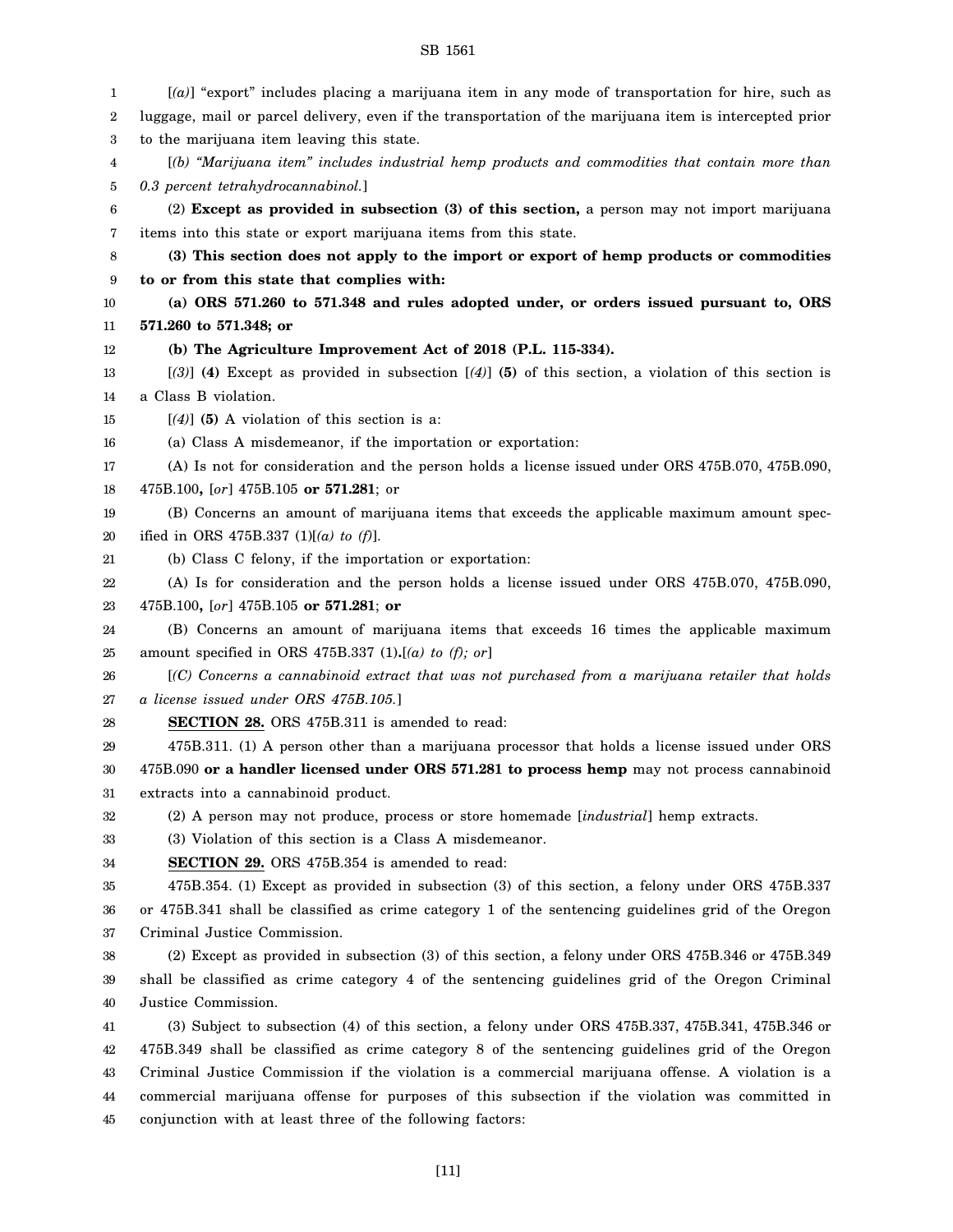1 2 3 4 5 6 7 8 9 10 11 12 13 14 15 16 17 18 19 20 21 22 23 24 25 26 27 28 29 30 31 32 33 34 35 36 37 38 39 40 41 42 43 44 45 (a) The offender [*delivered a marijuana item for consideration*] **was in possession of an amount of marijuana items that exceeds 16 times the applicable maximum amount specified in ORS 475B.301**; (b) The offender was in possession of [*\$300*] **\$1,000** or more in cash; (c) The offender was unlawfully in possession of a firearm or other weapon as described in ORS 166.270 (2), the offender used, attempted to use or threatened to use a deadly weapon or dangerous weapon, as those terms are defined in ORS 161.015, or the offender was in possession of a firearm or other deadly weapon or dangerous weapon for the purpose of using the deadly weapon or dangerous weapon; (d) The offender was in possession of [*materials being used for the packaging of marijuana items, such as*] scales[*, wrapping or foil, other than a material used to contain the marijuana item that is the subject of the violation*]; (e) The offender was in possession of marijuana item transaction records or customer lists; (f) The offender was in possession of stolen property; (g) The offender was in possession of manufacturing paraphernalia specifically designed for producing marijuana, such as recipes, [*precursor chemicals, laboratory equipment,*] lighting equipment, ventilating equipment or power generation equipment; (h) The offender modified structures by painting, wiring, plumbing or lighting the structures to facilitate the offense; (i) The offender used public lands to manufacture the marijuana item; or (j) The offender constructed fortifications or took security measures that had the potential to injure persons. (4) To prove that a violation is a commercial marijuana offense for purposes of subsection (3) of this section, the state must plead in the accusatory instrument at least three of the factors described in subsection (3) of this section. The state has the burden of proving each factor beyond a reasonable doubt. **SECTION 30. (1) The amendments to ORS 161.067, 475B.227, 475B.311 and 475B.354 by sections 26 to 29 of this 2020 Act become operative on the date on which the United States Department of Agriculture approves the Oregon Hemp Plan described in section 2 of this 2020 Act. (2) The State Department of Agriculture shall notify the interim committees of the Legislative Assembly related to the judiciary and the Legislative Counsel upon receipt of the approval described in subsection (1) of this section. CONFORMING AMENDMENTS SECTION 31.** ORS 475B.015 is amended to read: 475B.015. As used in ORS 475B.010 to 475B.545: (1) "Cannabinoid" means any of the chemical compounds that are the active constituents derived from marijuana. (2) "Cannabinoid concentrate" means a substance obtained by separating cannabinoids from marijuana by: (a) A mechanical extraction process; (b) A chemical extraction process using a nonhydrocarbon-based solvent, such as water, vegetable glycerin, vegetable oils, animal fats, isopropyl alcohol or ethanol;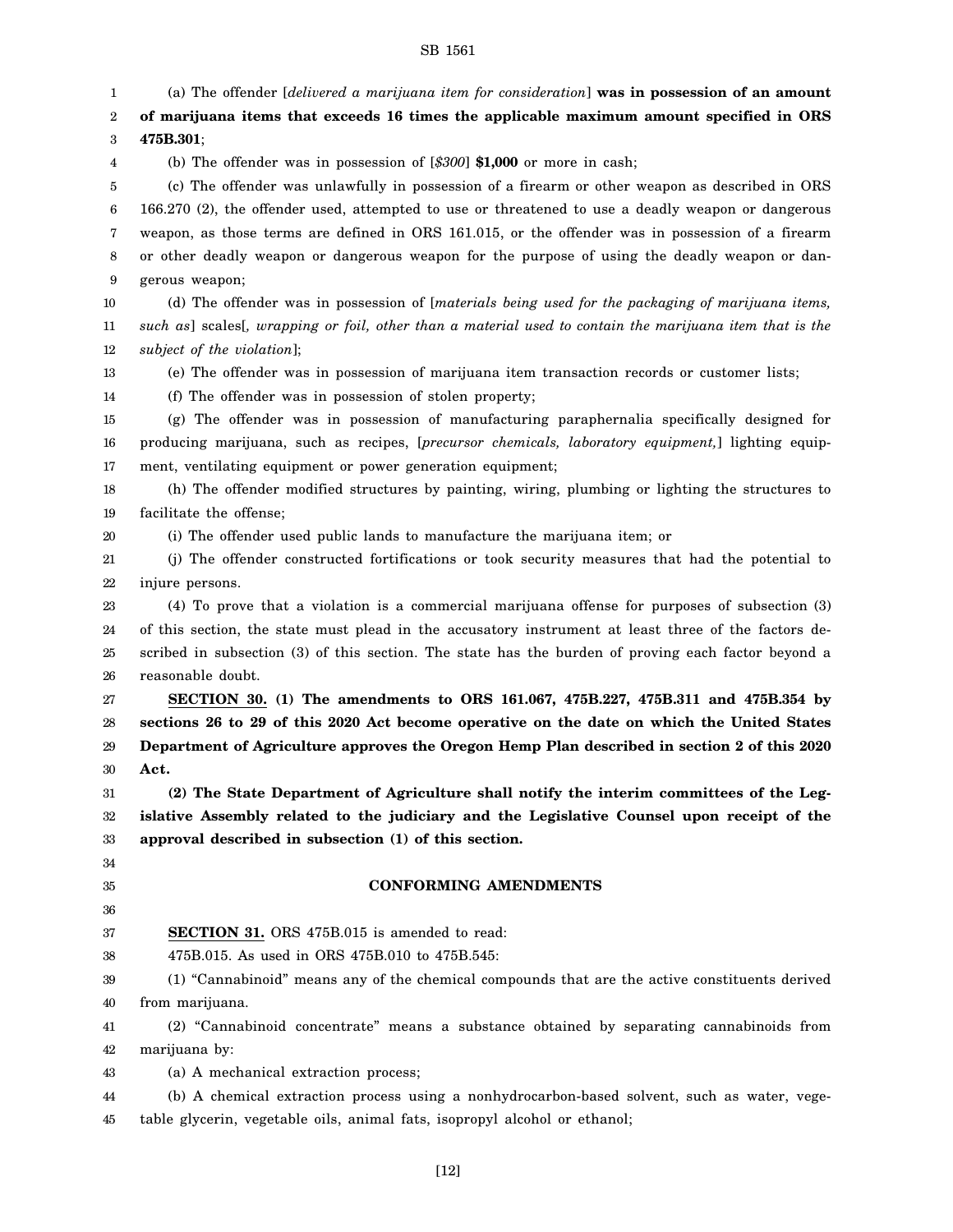| 1      | (c) A chemical extraction process using carbon dioxide, provided that the process does not in-      |
|--------|-----------------------------------------------------------------------------------------------------|
| 2      | volve the use of high heat or pressure; or                                                          |
| 3      | (d) Any other process identified by the Oregon Liquor Control Commission, in consultation with      |
| 4      | the Oregon Health Authority, by rule.                                                               |
| 5      | (3) "Cannabinoid edible" means food or potable liquid into which a cannabinoid concentrate,         |
| 6      | cannabinoid extract or dried marijuana leaves or flowers have been incorporated.                    |
| 7      | (4) "Cannabinoid extract" means a substance obtained by separating cannabinoids from                |
| 8      | marijuana by:                                                                                       |
| 9      | (a) A chemical extraction process using a hydrocarbon-based solvent, such as butane, hexane         |
| 10     | or propane;                                                                                         |
| 11     | (b) A chemical extraction process using carbon dioxide, if the process uses high heat or pres-      |
| 12     | sure; or                                                                                            |
| 13     | (c) Any other process identified by the commission, in consultation with the authority, by rule.    |
| 14     | (5)(a) "Cannabinoid product" means a cannabinoid edible and any other product intended for          |
| 15     | human consumption or use, including a product intended to be applied to the skin or hair, that      |
| 16     | contains cannabinoids or dried marijuana leaves or flowers.                                         |
| 17     | (b) "Cannabinoid product" does not include:                                                         |
| 18     | (A) Usable marijuana by itself;                                                                     |
| 19     | (B) A cannabinoid concentrate by itself;                                                            |
| 20     | (C) A cannabinoid extract by itself; or                                                             |
| 21     | (D) [Industrial] Hemp, as defined in ORS 571.269.                                                   |
| 22     | (6) "Consumer" means a person who purchases, acquires, owns, holds or uses marijuana items          |
| 23     | other than for the purpose of resale.                                                               |
| 24     | (7) "Deliver" means the actual, constructive or attempted transfer from one person to another       |
| 25     | of a marijuana item, whether or not there is an agency relationship.                                |
| 26     | (8) "Designated primary caregiver" has the meaning given that term in ORS 475B.791.                 |
| 27     | (9)(a) "Financial consideration" means value that is given or received either directly or indi-     |
| 28     | rectly through sales, barter, trade, fees, charges, dues, contributions or donations.               |
| 29     | (b) "Financial consideration" does not include marijuana, cannabinoid products or cannabinoid       |
| $30\,$ | concentrates that are delivered within the scope of and in compliance with ORS 475B.301.            |
| 31     | (10) "Homegrown" means grown by a person 21 years of age or older for noncommercial pur-            |
| 32     | poses.                                                                                              |
| 33     | (11) "Household" means a housing unit and any place in or around a housing unit at which the        |
| 34     | occupants of the housing unit are producing, processing, possessing or storing homegrown            |
| 35     | marijuana, cannabinoid products, cannabinoid concentrates or cannabinoid extracts.                  |
| 36     | (12) "Housing unit" means a house, an apartment or a mobile home, or a group of rooms or a          |
| 37     | single room that is occupied as separate living quarters, in which the occupants live and eat sepa- |
| 38     | rately from any other persons in the building and that has direct access from the outside of the    |
| 39     | building or through a common hall.                                                                  |
| 40     | (13) "Immature marijuana plant" means a marijuana plant that is not flowering.                      |
| 41     | (14) "Licensee" means a person that holds a license issued under ORS 475B.070, 475B.090,            |
| 42     | 475B.100 or 475B.105.                                                                               |
| 43     | (15) "Licensee representative" means an owner, director, officer, manager, employee, agent or       |
|        |                                                                                                     |

44 other representative of a licensee, to the extent that the person acts in a representative capacity.

45 (16)(a) "Manufacture" means producing, propagating, preparing, compounding, converting or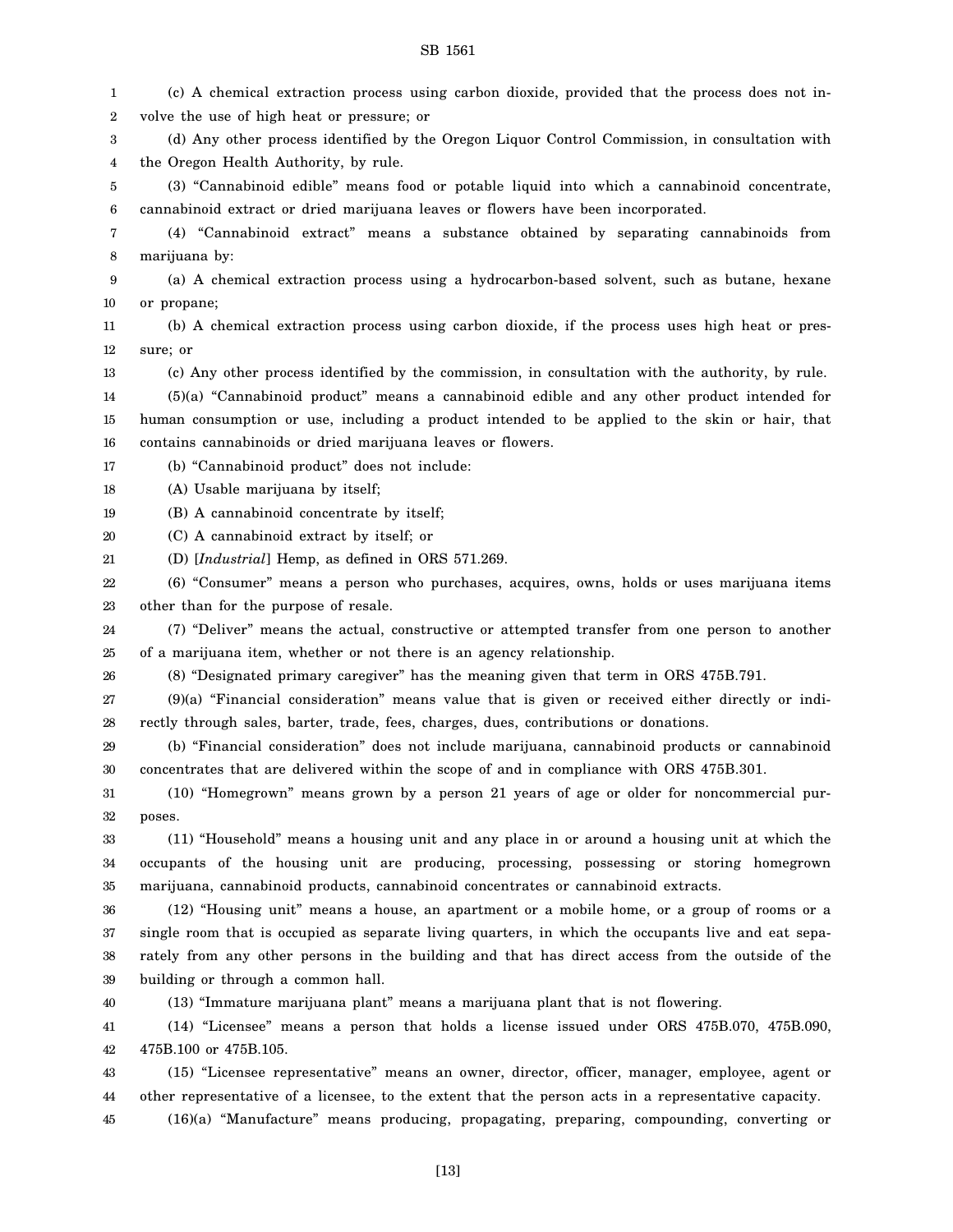1 2 3 4 5 6 7 8 9 10 11 12 13 14 15 16 17 18 19 20 21 22 23 24 25 26 27 28 29 30 31 32 33 34 35 36 37 38 39 40 41 42 43 44 45 processing a marijuana item, either directly or indirectly, by extracting from substances of natural origin. (b) "Manufacture" includes any packaging or repackaging of a marijuana item or the labeling or relabeling of a container containing a marijuana item. (17)(a) "Marijuana" means the plant Cannabis family Cannabaceae, any part of the plant Cannabis family Cannabaceae and marijuana seeds. (b) "Marijuana" does not include: (A) [*Industrial*] Hemp, as defined in ORS 571.269; or (B) Prescription drugs, as that term is defined in ORS 689.005, including those containing one or more cannabinoids, that are approved by the United States Food and Drug Administration and dispensed by a pharmacy, as defined in ORS 689.005. (18) "Marijuana flowers" means the flowers of the plant genus Cannabis within the plant family Cannabaceae. (19) "Marijuana items" means marijuana, cannabinoid products, cannabinoid concentrates and cannabinoid extracts. (20) "Marijuana leaves" means the leaves of the plant genus Cannabis within the plant family Cannabaceae. (21) "Marijuana processor" means a person that processes marijuana items in this state. (22) "Marijuana producer" means a person that produces marijuana in this state. (23) "Marijuana retailer" means a person that sells marijuana items to a consumer in this state. (24)(a) "Marijuana seeds" means the seeds of the plant Cannabis family Cannabaceae. (b) "Marijuana seeds" does not include the seeds of [*industrial*] hemp, as defined in ORS 571.269. (25) "Marijuana wholesaler" means a person that purchases marijuana items in this state for resale to a person other than a consumer. (26) "Mature marijuana plant" means a marijuana plant that is not an immature marijuana plant. (27) "Medical grade cannabinoid product, cannabinoid concentrate or cannabinoid extract" means a cannabinoid product, cannabinoid concentrate or cannabinoid extract that has a concentration of tetrahydrocannabinol that is permitted under ORS 475B.625 in a single serving of the cannabinoid product, cannabinoid concentrate or cannabinoid extract for consumers who hold a valid registry identification card issued under ORS 475B.797. (28) "Medical purpose" means a purpose related to using usable marijuana, cannabinoid products, cannabinoid concentrates or cannabinoid extracts to mitigate the symptoms or effects of a debilitating medical condition, as defined in ORS 475B.791. (29) "Noncommercial" means not dependent or conditioned upon the provision or receipt of financial consideration. (30)(a) "Premises" includes the following areas of a location licensed under ORS 475B.010 to 475B.545: (A) All public and private enclosed areas at the location that are used in the business operated at the location, including offices, kitchens, rest rooms and storerooms; (B) All areas outside a building that the commission has specifically licensed for the processing, wholesale sale or retail sale of marijuana items; and (C) For a location that the commission has specifically licensed for the production of marijuana outside a building, that portion of the location used to produce marijuana. (b) "Premises" does not include a primary residence.

[14]

#### SB 1561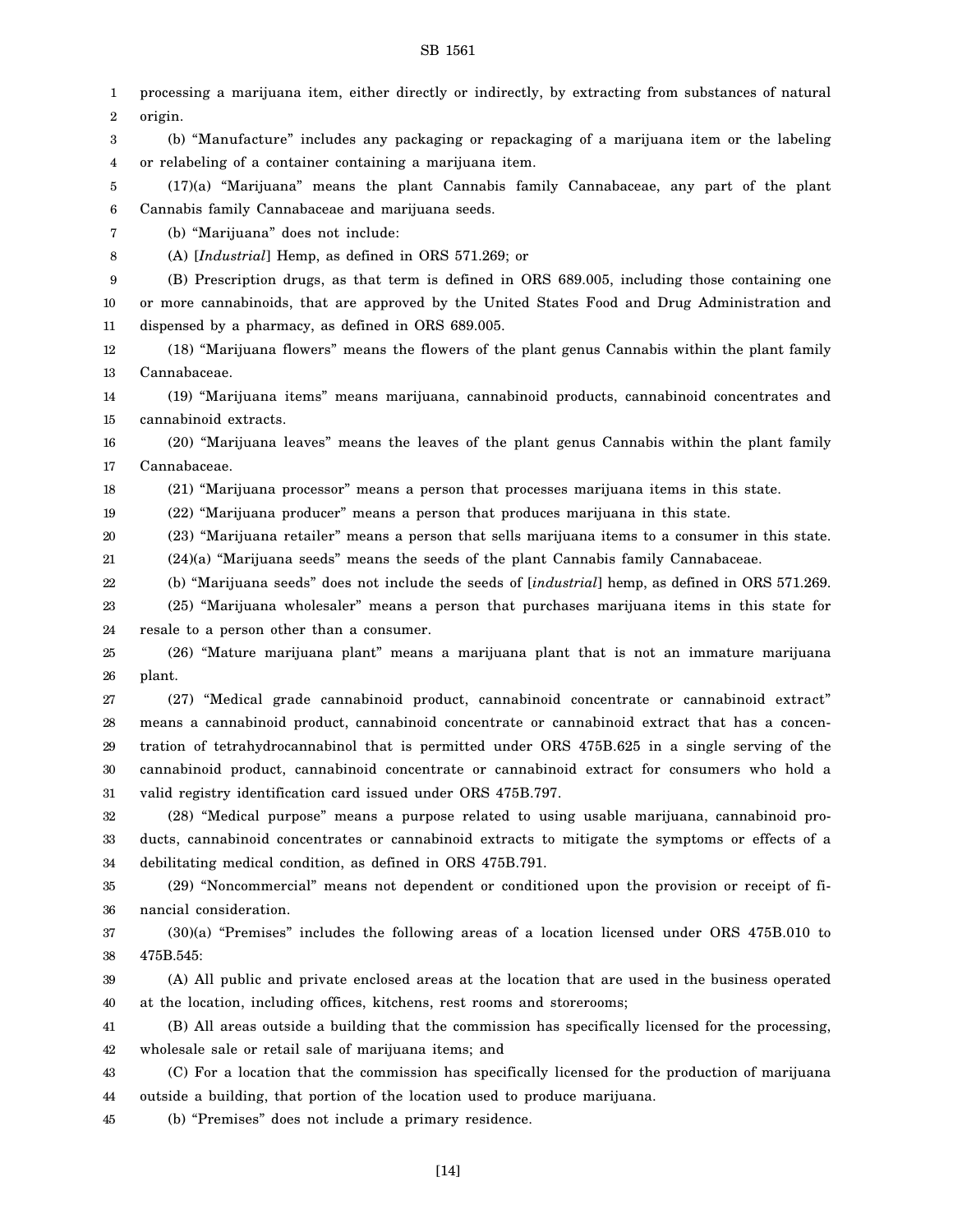1  $\mathcal{D}$ (31)(a) "Processes" means the processing, compounding or conversion of marijuana into cannabinoid products, cannabinoid concentrates or cannabinoid extracts.

SB 1561

3 (b) "Processes" does not include packaging or labeling.

4 5 (32)(a) "Produces" means the manufacture, planting, cultivation, growing or harvesting of marijuana.

6 (b) "Produces" does not include:

7 8 (A) The drying of marijuana by a marijuana processor, if the marijuana processor is not otherwise producing marijuana; or

9 10 11 (B) The cultivation and growing of an immature marijuana plant by a marijuana processor, marijuana wholesaler or marijuana retailer if the marijuana processor, marijuana wholesaler or marijuana retailer purchased or otherwise received the plant from a licensed marijuana producer.

12 13 (33) "Propagate" means to grow immature marijuana plants or to breed or produce marijuana seeds.

14 15 16 17 (34) "Public place" means a place to which the general public has access and includes, but is not limited to, hallways, lobbies and other parts of apartment houses and hotels not constituting rooms or apartments designed for actual residence, and highways, streets, schools, places of amusement, parks, playgrounds and areas used in connection with public passenger transportation.

18 (35) "Registry identification cardholder" has the meaning given that term in ORS 475B.791.

19 (36)(a) "Usable marijuana" means the dried leaves and flowers of marijuana.

20 (b) "Usable marijuana" does not include:

21 (A) Marijuana seeds;

22 (B) The stalks and roots of marijuana; or

23 (C) Waste material that is a by-product of producing or processing marijuana.

24 **SECTION 32.** ORS 475B.253 is amended to read:

25 26 475B.253. (1) As used in this section, "[*industrial*] hemp" has the meaning given that term in ORS 571.269.

27 28 29 (2) [*An industrial*] **A** hemp product or commodity offered for sale by a marijuana retailer that holds a license issued under ORS 475B.105 must carry a label that clearly identifies whether the product or commodity is derived from hemp or marijuana.

30 31 (3) The Oregon Liquor Control Commission may inspect the premises of a marijuana retailer that holds a license issued under ORS 475B.105 to ensure compliance with this section.

32 **SECTION 33.** ORS 475B.254 is amended to read:

33 475B.254. (1) As used in this section:

34 35 (a) "Consumer" means a person who purchases, acquires, owns, holds or uses marijuana items other than for the purpose of resale.

36 37 (b) "Marijuana item" includes [*industrial*] hemp products and commodities that contain more than 0.3 percent tetrahydrocannabinol.

38 39 (2) A person other than a marijuana retailer that holds a license issued under ORS 475B.105 may not sell marijuana items to a consumer.

40 **SECTION 34.** ORS 475B.550 is amended to read:

41 475B.550. As used in ORS 475B.550 to 475B.590:

42 43 (1) "Cannabinoid" means any of the chemical compounds that are the active constituents of marijuana.

44 45 (2) "Cannabinoid concentrate or extract" means a substance obtained by separating cannabinoids from marijuana by a mechanical, chemical or other process.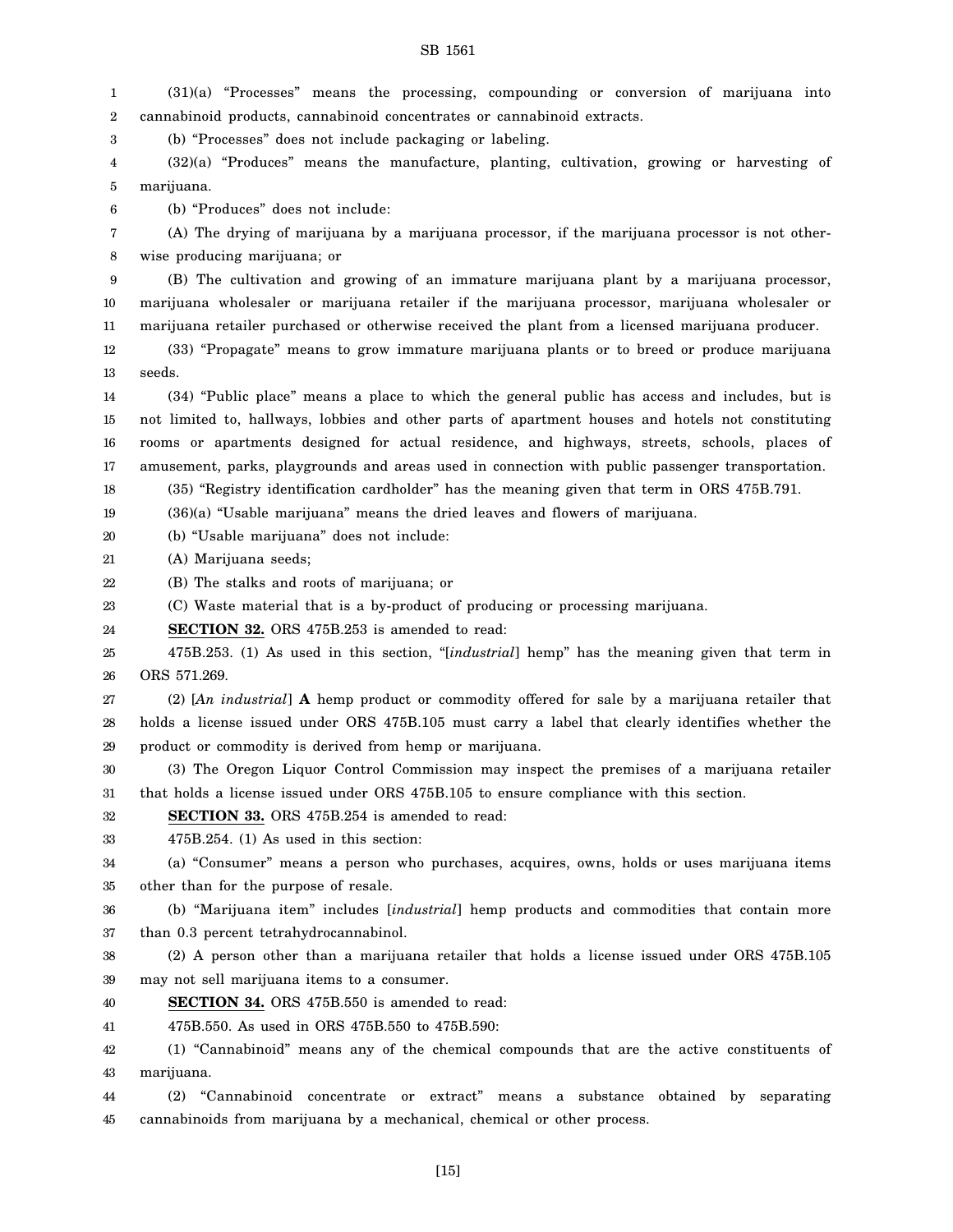extract or the dried leaves or flowers of marijuana have been incorporated.

(3) "Cannabinoid edible" means food or potable liquid into which a cannabinoid concentrate or

1 2

#### 3 4 5 6 7 8 9 10 11 12 13 14 15 16 17 18 19 20 21 22 23 24 25 26 27 28 29 30 31 32 33 34 35 36 37 38 39 40 41 42 43 44 45 (4)(a) "Cannabinoid product" means a cannabinoid edible or any other product intended for human consumption or use, including a product intended to be applied to a person's skin or hair, that contains cannabinoids or the dried leaves or flowers of marijuana. (b) "Cannabinoid product" does not include: (A) Usable marijuana by itself; (B) A cannabinoid concentrate or extract by itself; or (C) [*Industrial*] Hemp, as defined in ORS 571.269. (5)(a) "Marijuana" means the plant Cannabis family Cannabaceae, any part of the plant Cannabis family Cannabaceae and the seeds of the plant Cannabis family Cannabaceae. (b) "Marijuana" does not include: (A) [*Industrial*] Hemp, as defined in ORS 571.269; or (B) Prescription drugs, as that term is defined in ORS 689.005, including those containing one or more cannabinoids, that are approved by the United States Food and Drug Administration and dispensed by a pharmacy, as defined in ORS 689.005. (6) "Marijuana item" means marijuana, usable marijuana, a cannabinoid product or a cannabinoid concentrate or extract. (7) "Processing" means the compounding or conversion of marijuana into cannabinoid products or cannabinoid concentrates or extracts. (8) "Producing" means: (a) Planting, cultivating, growing, trimming or harvesting marijuana; or (b) Drying marijuana leaves and flowers. (9)(a) "Usable marijuana" means the dried leaves and flowers of marijuana. (b) "Usable marijuana" does not include: (A) The seeds, stalks and roots of marijuana; or (B) Waste material that is a by-product of producing or processing marijuana. **SECTION 35.** ORS 475B.600 is amended to read: 475B.600. As used in ORS 475B.600 to 475B.655: (1) "Cannabinoid" means any of the chemical compounds that are the active constituents of marijuana. (2) "Cannabinoid concentrate or extract" means a substance obtained by separating cannabinoids from marijuana by a mechanical, chemical or other process. (3) "Cannabinoid edible" means food or potable liquid into which a cannabinoid concentrate or extract or the dried leaves or flowers of marijuana have been incorporated. (4)(a) "Cannabinoid product" means a cannabinoid edible or any other product intended for human consumption or use, including a product intended to be applied to a person's skin or hair, that contains cannabinoids or the dried leaves or flowers of marijuana. (b) "Cannabinoid product" does not include: (A) Usable marijuana by itself; (B) A cannabinoid concentrate or extract by itself; or (C) [*Industrial*] Hemp, as defined in ORS 571.269. (5)(a) "Marijuana" means the plant Cannabis family Cannabaceae, any part of the plant Cannabis family Cannabaceae and the seeds of the plant Cannabis family Cannabaceae. (b) "Marijuana" does not include: [16]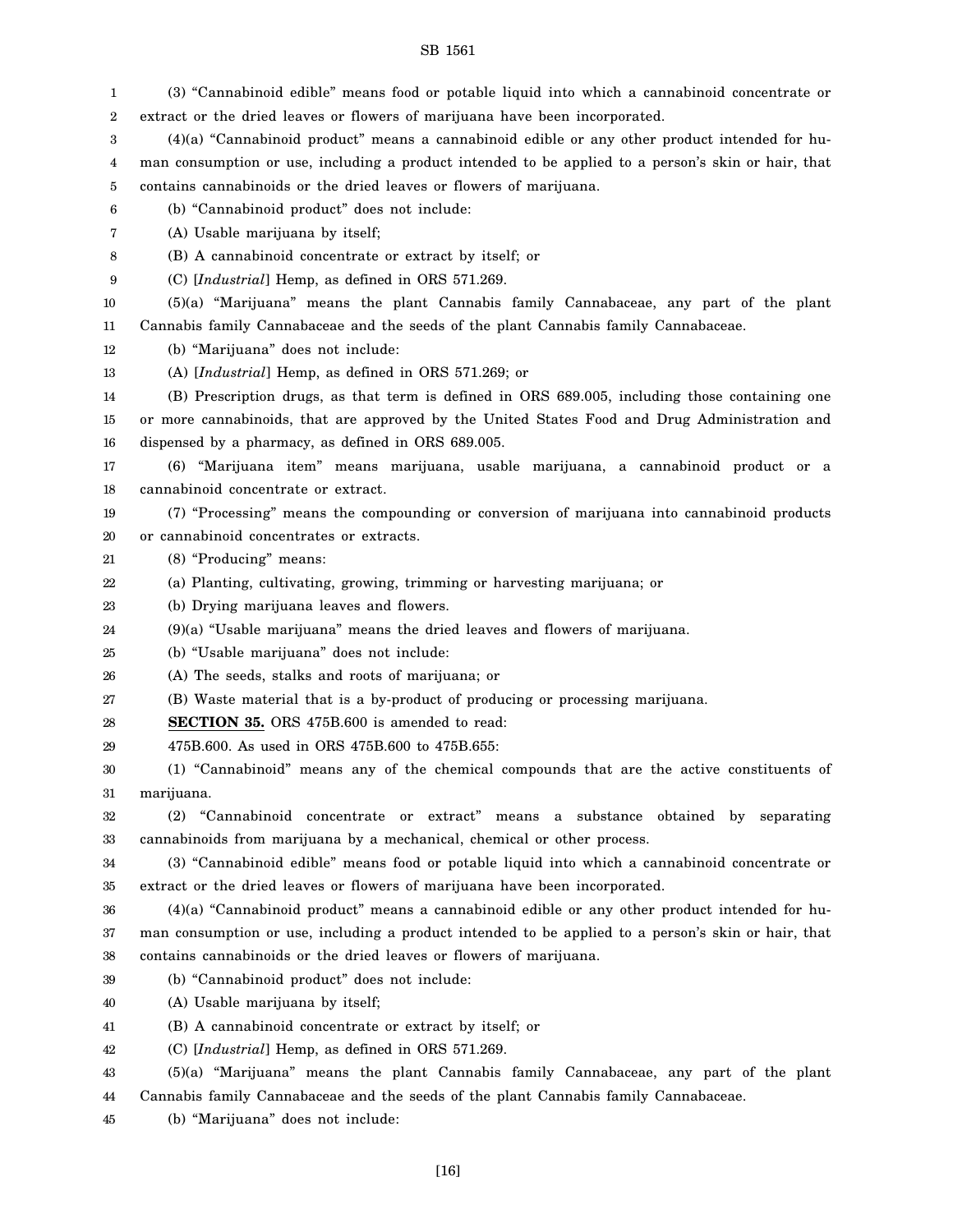| 1        | (A) [Industrial] Hemp, as defined in ORS 571.269; or                                                                                   |
|----------|----------------------------------------------------------------------------------------------------------------------------------------|
| 2        | (B) Prescription drugs, as that term is defined in ORS 689.005, including those containing one                                         |
| 3        | or more cannabinoids, that are approved by the United States Food and Drug Administration and                                          |
| 4        | dispensed by a pharmacy, as defined in ORS 689.005.                                                                                    |
| 5        | (6) "Marijuana item" means marijuana, usable marijuana, a cannabinoid product or a                                                     |
| 6        | cannabinoid concentrate or extract.                                                                                                    |
| 7        | (7) "Processing" means the compounding or conversion of marijuana into cannabinoid products                                            |
| 8        | or cannabinoid concentrates or extracts.                                                                                               |
| 9        | (8) "Producing" means:                                                                                                                 |
| 10       | (a) Planting, cultivating, growing, trimming or harvesting marijuana; or                                                               |
| 11       | (b) Drying marijuana leaves and flowers.                                                                                               |
| 12       | (9)(a) "Usable marijuana" means the dried leaves and flowers of marijuana.                                                             |
| 13       | (b) "Usable marijuana" does not include:                                                                                               |
| 14       | (A) The seeds, stalks and roots of marijuana; or                                                                                       |
| 15       | (B) Waste material that is a by-product of producing or processing marijuana.                                                          |
| 16       | <b>SECTION 36.</b> ORS 475B.791 is amended to read:                                                                                    |
| 17       | 475B.791. As used in ORS 475B.785 to 475B.949:                                                                                         |
| 18       | (1) "Attending physician" means a physician licensed under ORS chapter 677 who has primary                                             |
| 19       | responsibility for the care and treatment of a person diagnosed with a debilitating medical condition.                                 |
| 20       | (2) "Cannabinoid" means any of the chemical compounds that are the active constituents of                                              |
| 21       | marijuana.                                                                                                                             |
| 22       | (3) "Cannabinoid concentrate" means a substance obtained by separating cannabinoids from                                               |
| 23       | marijuana by:                                                                                                                          |
| 24       | (a) A mechanical extraction process;                                                                                                   |
| 25       | (b) A chemical extraction process using a nonhydrocarbon-based solvent, such as vegetable                                              |
| 26       | glycerin, vegetable oils, animal fats, isopropyl alcohol or ethanol;                                                                   |
| 27       | (c) A chemical extraction process using the hydrocarbon-based solvent carbon dioxide, provided                                         |
| 28       | that the process does not involve the use of high heat or pressure; or                                                                 |
| 29       | (d) Any other process identified by the Oregon Health Authority, in consultation with the                                              |
| 30       | Oregon Liquor Control Commission, by rule.                                                                                             |
| 31       | (4) "Cannabinoid edible" means food or potable liquid into which a cannabinoid concentrate,                                            |
| 32       | cannabinoid extract or dried leaves or flowers of marijuana have been incorporated.                                                    |
| 33       | (5) "Cannabinoid extract" means a substance obtained by separating cannabinoids from                                                   |
| 34       | marijuana by:                                                                                                                          |
| 35       | (a) A chemical extraction process using a hydrocarbon-based solvent, such as butane, hexane                                            |
| 36       | or propane;                                                                                                                            |
| 37       | (b) A chemical extraction process using the hydrocarbon-based solvent carbon dioxide, if the<br>process uses high heat or pressure; or |
| 38       | (c) Any other process identified by the Oregon Health Authority, in consultation with the                                              |
| 39<br>40 | Oregon Liquor Control Commission, by rule.                                                                                             |
| 41       | (6) "Debilitating medical condition" means:                                                                                            |
| 42       | (a) Cancer, glaucoma, a degenerative or pervasive neurological condition, positive status for                                          |
| 43       | human immunodeficiency virus or acquired immune deficiency syndrome, or a side effect related to                                       |
| 44       | the treatment of those medical conditions;                                                                                             |
|          |                                                                                                                                        |
| 45       | (b) A medical condition or treatment for a medical condition that produces, for a specific pa-                                         |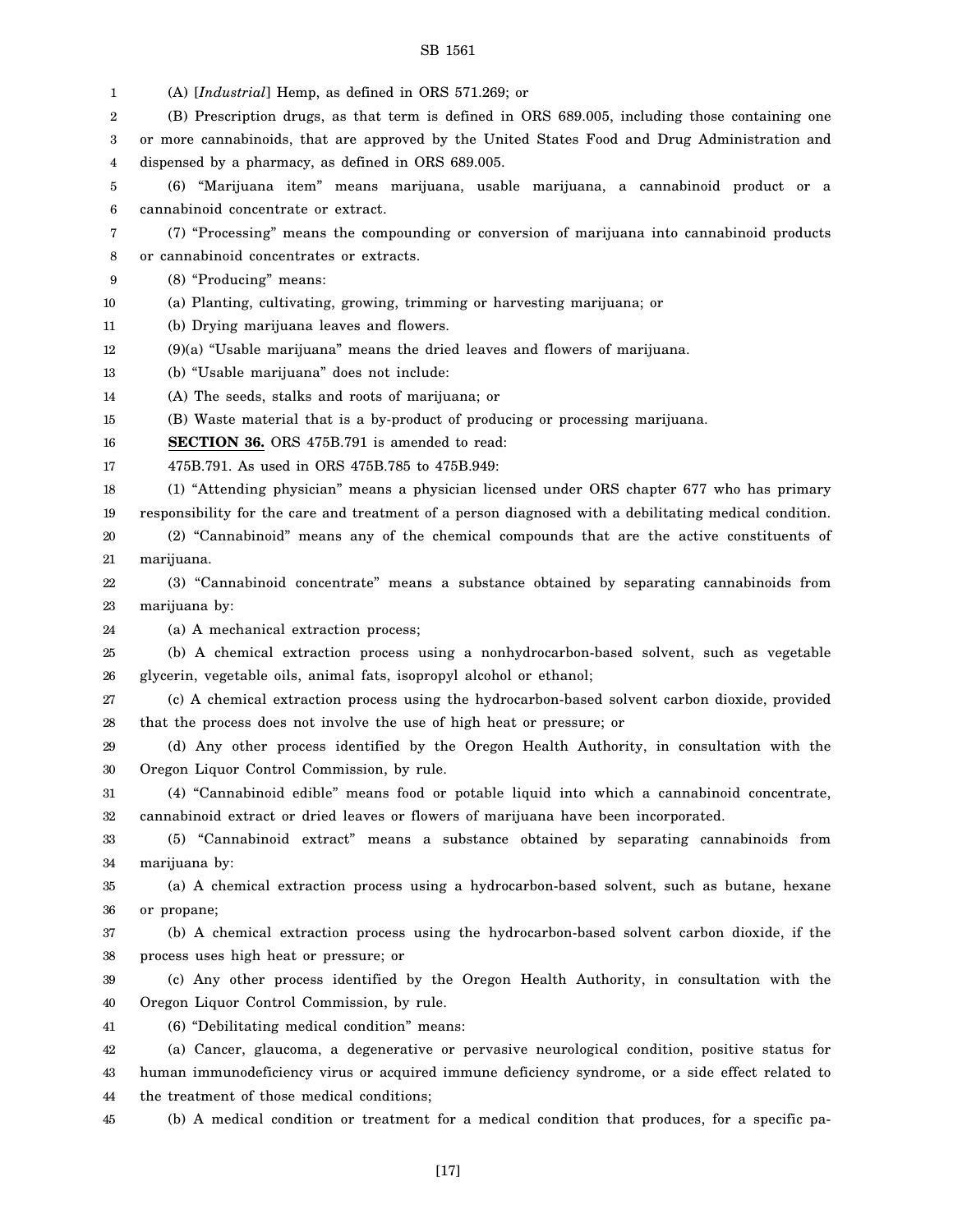1 2 3 4 5 6 7 8 9 10 11 12 13 14 15 16 17 18 19 20 21 22 23 24 25 26 27 28 29 30 31 32 33 34 35 36 37 38 39 40 41 42 43 44 45 tient, one or more of the following: (A) Cachexia; (B) Severe pain; (C) Severe nausea; (D) Seizures, including seizures caused by epilepsy; or (E) Persistent muscle spasms, including spasms caused by multiple sclerosis; (c) Post-traumatic stress disorder; or (d) Any other medical condition or side effect related to the treatment of a medical condition adopted by the Oregon Health Authority by rule or approved by the authority pursuant to a petition filed under ORS 475B.946. (7)(a) "Delivery" has the meaning given that term in ORS 475.005. (b) "Delivery" does not include transfer of marijuana by a registry identification cardholder to another registry identification cardholder if no consideration is paid for the transfer. (8)(a) "Designated primary caregiver" means an individual: (A) Who is 18 years of age or older; (B) Who has significant responsibility for managing the well-being of a person who has been diagnosed with a debilitating medical condition; and (C) Who is designated as the person responsible for managing the well-being of a person who has been diagnosed with a debilitating medical condition on that person's application for a registry identification card or in other written notification submitted to the authority. (b) "Designated primary caregiver" does not include a person's attending physician. (9) "High heat" means a temperature exceeding 180 degrees. (10) "Immature marijuana plant" means a marijuana plant that is not flowering. (11)(a) "Marijuana" means the plant Cannabis family Cannabaceae, any part of the plant Cannabis family Cannabaceae and the seeds of the plant Cannabis family Cannabaceae. (b) "Marijuana" does not include: (A) [*Industrial*] Hemp, as defined in ORS 571.269; or (B) Prescription drugs, as that term is defined in ORS 689.005, including those containing one or more cannabinoids, that are approved by the United States Food and Drug Administration and dispensed by a pharmacy, as defined in ORS 689.005. (12) "Marijuana grow site" means a location registered under ORS 475B.810 where marijuana is produced for use by a registry identification cardholder. (13) "Marijuana processing site" means a marijuana processing site registered under ORS 475B.840 or a site for which an applicant has submitted an application for registration under ORS 475B.840. (14) "Mature marijuana plant" means a marijuana plant that is not an immature marijuana plant. (15)(a) "Medical cannabinoid product" means a cannabinoid edible and any other product intended for human consumption or use, including a product intended to be applied to a person's skin or hair, that contains cannabinoids or dried leaves or flowers of marijuana. (b) "Medical cannabinoid product" does not include: (A) Usable marijuana by itself; (B) A cannabinoid concentrate by itself; (C) A cannabinoid extract by itself; or (D) [*Industrial*] Hemp, as defined in ORS 571.269.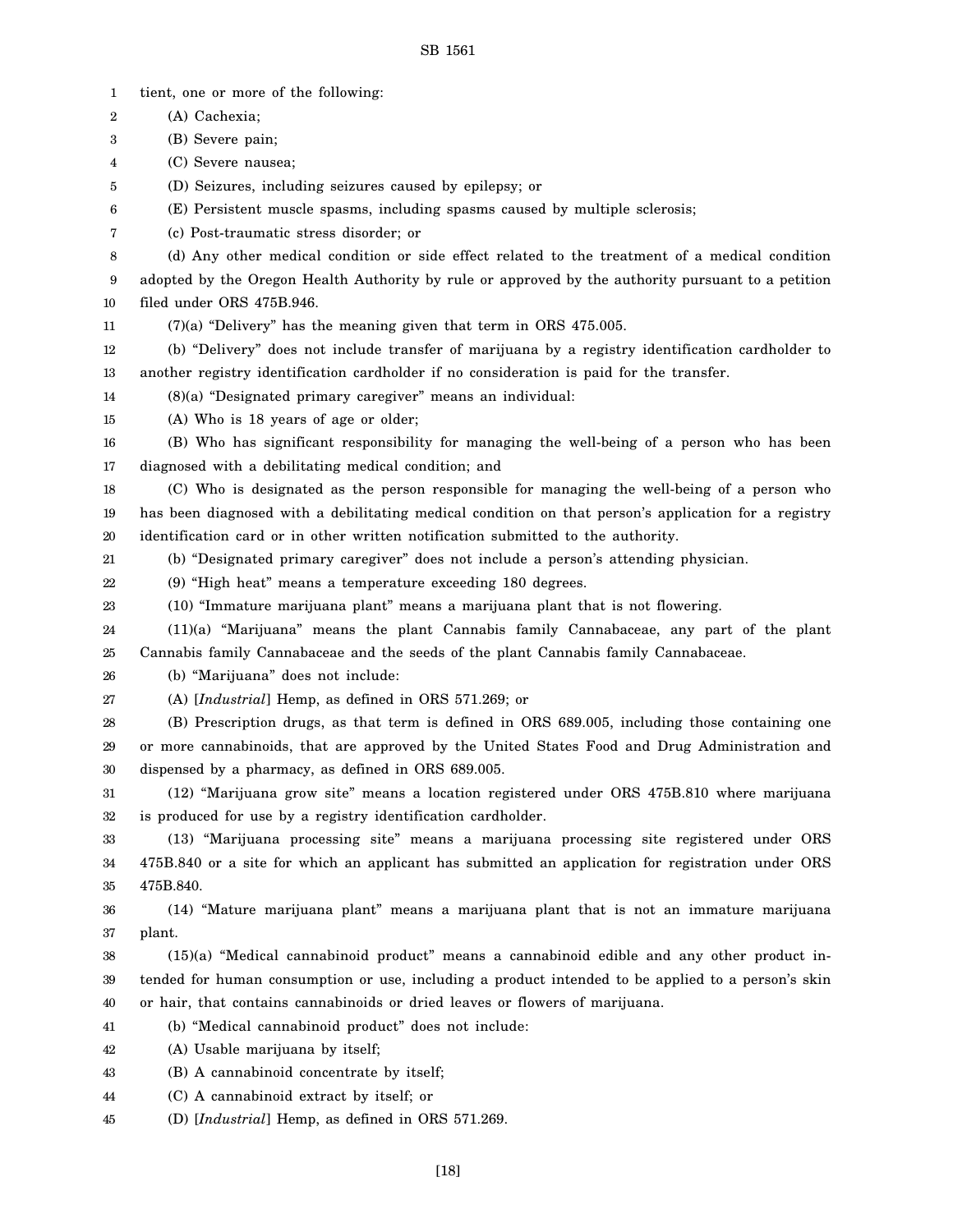1 2 3 (16) "Medical marijuana dispensary" means a medical marijuana dispensary registered under ORS 475B.858 or a site for which an applicant has submitted an application for registration under ORS 475B.858.

4 5 6 (17) "Medical use of marijuana" means the production, processing, possession, delivery or administration of marijuana, or use of paraphernalia used to administer marijuana, to mitigate the symptoms or effects of a debilitating medical condition.

7 8 9 10 11 (18) "Person designated to produce marijuana by a registry identification cardholder" means a person designated to produce marijuana by a registry identification cardholder under ORS 475B.810 who produces marijuana for a registry identification cardholder at an address other than the address where the registry identification cardholder resides or at an address where more than 12 mature marijuana plants are produced.

12 13 (19) "Process" means the compounding or conversion of marijuana into medical cannabinoid products, cannabinoid concentrates or cannabinoid extracts.

14 (20) "Production" means:

15 (a) Planting, cultivating, growing, trimming or harvesting marijuana; or

16 (b) Drying marijuana leaves or flowers.

17 18 19 20 (21) "Registry identification card" means a document issued by the Oregon Health Authority under ORS 475B.797 that identifies a person authorized to engage in the medical use of marijuana and, if the person has a designated primary caregiver under ORS 475B.804, the person's designated primary caregiver.

21 22 (22) "Registry identification cardholder" means a person to whom a registry identification card has been issued under ORS 475B.797.

23 (23)(a) "Usable marijuana" means the dried leaves and flowers of marijuana.

24 (b) "Usable marijuana" does not include:

25 (A) The seeds, stalks and roots of marijuana; or

26 (B) Waste material that is a by-product of producing marijuana.

27 28 (24) "Written documentation" means a statement signed by the attending physician of a person diagnosed with a debilitating medical condition or copies of the person's relevant medical records.

29

**SECTION 37.** ORS 561.144 is amended to read:

30 31 32 33 34 35 36 561.144. (1) The State Treasurer shall establish a Department of Agriculture Service Fund, which shall be a trust fund separate and distinct from the General Fund. The State Department of Agriculture shall deposit all license and service fees paid to it under the provisions of the statutes identified in subsection (3) of this section in the Department of Agriculture Service Fund. The State Treasurer is the custodian of this trust fund, which shall be deposited by the treasurer in such depositories as are authorized to receive deposits of the General Fund, and which may be invested by the treasurer in the same manner as authorized by ORS 293.701 to 293.857.

37 38 (2) Interest received on deposits credited to the Department of Agriculture Service Fund shall accrue to and become a part of the Department of Agriculture Service Fund.

39 40 41 42 43 44 (3) The license and service fees subject to this section are those described in ORS 561.400, 561.740, 570.710, 571.057, 571.063, 571.145, [*571.281,*] 586.270, 596.030, 596.100, 596.311, 599.235, 599.269, 599.406, 599.610, 601.040, 602.090, 603.025, 603.075, 616.706, 618.115, 618.136, 619.031, 621.072, 621.166, 621.266, 621.297, 621.335, 621.730, 622.080, 625.180, 628.240, 632.211, 632.600, 632.720, 632.730, 632.741, 632.940, 632.945, 633.015, 633.029, 633.318, 633.362, 633.462, 633.465, 633.680, 633.700, 633.720, 634.016, 634.116, 634.122, 634.126, 634.132, 634.136, 634.212 and 635.030.

45 **SECTION 38. (1) The amendments to ORS 475B.015, 475B.253, 475B.254, 475B.550, 475B.600**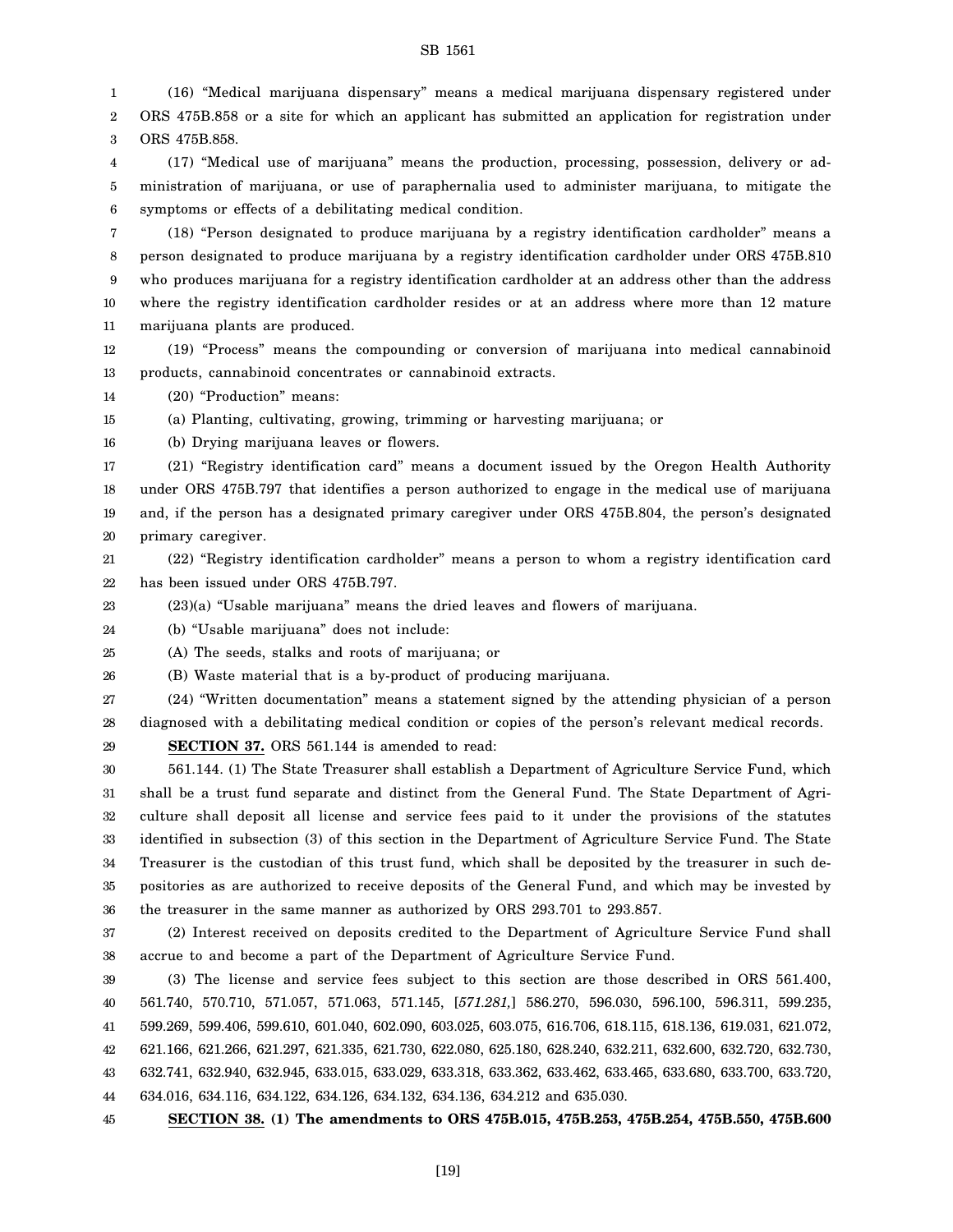| 1<br>2 | and 475B.791 by sections 31 to 36 of this 2020 Act become operative on the date on which the<br>United States Department of Agriculture approves the Oregon Hemp Plan described in sec- |
|--------|-----------------------------------------------------------------------------------------------------------------------------------------------------------------------------------------|
|        |                                                                                                                                                                                         |
| 3      | tion 2 of this 2020 Act.                                                                                                                                                                |
| 4      | (2) The State Department of Agriculture shall notify the interim committees of the Leg-                                                                                                 |
| 5      | islative Assembly related to the judiciary and the Legislative Counsel upon receipt of the                                                                                              |
| 6      | approval described in subsection (1) of this section.                                                                                                                                   |
| 7      |                                                                                                                                                                                         |
| 8      | <b>OREGON CANNABIS COMMISSION</b>                                                                                                                                                       |
| 9      |                                                                                                                                                                                         |
| 10     | SECTION 39. (1) The Oregon Cannabis Commission shall determine:                                                                                                                         |
| 11     | (a) A possible framework for the future governance of the Oregon Medical Marijuana                                                                                                      |
| 12     | Program, including:                                                                                                                                                                     |
| 13     | (A) Proper oversight and regulation of each of the following:                                                                                                                           |
| 14     | (i) Registry identification cardholders and designated primary caregivers, as those terms                                                                                               |
| 15     | are defined in ORS 475B.791;                                                                                                                                                            |
| 16     | (ii) Attending physicians, as defined in ORS 475B.791;                                                                                                                                  |
| 17     | (iii) Marijuana grow sites, as defined in ORS 475B.791;                                                                                                                                 |
| 18     | (iv) Marijuana processing sites, as defined in ORS 475B.791; and                                                                                                                        |
| 19     | (v) Medical marijuana dispensaries, as defined in ORS 475B.791;                                                                                                                         |
| 20     | (B) Necessary amendments to the laws of the state pertaining to cannabis, including any                                                                                                 |
| 21     | necessary amendments to ORS 475B.010 to 475B.545 and 475B.785 to 475B.949; and                                                                                                          |
| 22     | (C) The future role of the commission with respect to the possible framework.                                                                                                           |
| 23     | (b) Steps that the state must take, whether administrative or legislative in nature, to                                                                                                 |
| 24     | ensure that research on cannabis and cannabis-derived products is being conducted for public                                                                                            |
| 25     | purposes, including the advancement of:                                                                                                                                                 |
| 26     | (A) Public health policy and public safety policy;                                                                                                                                      |
| 27     | (B) Agronomic and horticultural best practices; and                                                                                                                                     |
| 28     | (C) Medical and pharmacopoeia best practices.                                                                                                                                           |
| 29     | (2) In determining the possible framework for the future governance of the Oregon                                                                                                       |
| 30     | Medical Marijuana Program under subsection $(1)(a)$ of this section, the commission shall                                                                                               |
| 31     | consider:                                                                                                                                                                               |
| 32     | (a) Potential factors that could prevent access to cannabis for medical use;                                                                                                            |
| 33     | (b) Potential laws and rules that will facilitate access to cannabis for medical use; and                                                                                               |
| 34     | (c) The impact of federal laws, regulations and policies on the possible framework.                                                                                                     |
| 35     | (3) On or before January 2 of each odd-numbered year, the commission shall submit a                                                                                                     |
| 36     | report in the manner prescribed by ORS 192.245 to the interim committees of the Legislative                                                                                             |
| 37     | Assembly related to health and judiciary on the findings and determinations made by the                                                                                                 |
| 38     | commission under subsection (1) of this section. As part of the report, the commission may                                                                                              |
| 39     | make recommendations for legislation.                                                                                                                                                   |
| 40     | (4) For purposes of making recommendations for legislation under subsection (3) of this                                                                                                 |
| 41     | section, after July 31 of each even-numbered year and on or before January 2 of each odd-                                                                                               |
| 42     | numbered year, the commission may request an interim committee of the Legislative As-                                                                                                   |
| 43     | sembly related to health or judiciary to direct the Legislative Counsel to prepare legislative                                                                                          |
| 44     | concepts for the commission's consideration.                                                                                                                                            |
| 45     | <b>SECTION 40.</b> ORS 475B.961 is amended to read:                                                                                                                                     |
|        |                                                                                                                                                                                         |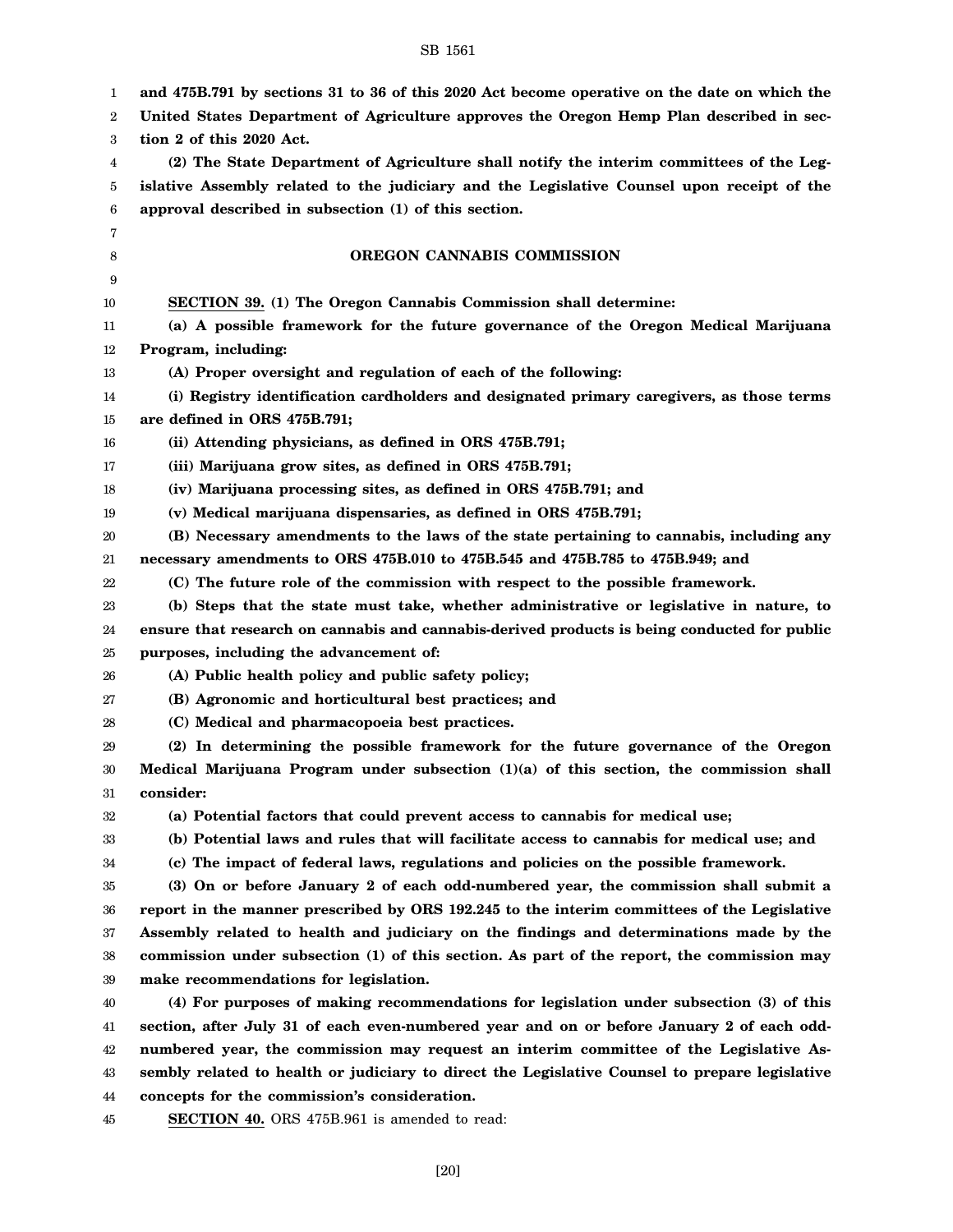1 2 3 4 5 6 7 8 9 10 11 12 13 14 15 16 17 18 19 20 21 22 23 24 25 26 27 28 29 30 31 32 33 34 35 36 37 38 39 40 41 42 43 44 45 475B.961. In addition to any other duty prescribed by law, the Oregon Cannabis Commission shall: (1) [*Provide advice to*] **Collaborate with** the Oregon Health Authority [*with respect to*] **in** the administration of ORS 475B.785 to 475B.949; (2) [*Provide advice to*] **Collaborate with** the Oregon Liquor Control Commission [*with respect to*] **in** the administration of ORS 475B.010 to 475B.545, insofar as those statutes pertain to registry identification cardholders and designated primary caregivers, as those terms are defined in ORS 475B.791; (3) Develop a long-term strategic plan for ensuring that cannabis will remain a therapeutic option for persons with debilitating medical conditions as defined in ORS 475B.791; (4) Develop a long-term strategic plan for ensuring that cannabis will remain affordable for persons with debilitating medical conditions as defined in ORS 475B.791; and (5) Monitor and study federal laws, regulations and policies regarding marijuana. **SECTION 41. (1) Section 39 of this 2020 Act and the amendments to ORS 475B.961 by section 40 of this 2020 Act become operative on January 1, 2021. (2) The Oregon Cannabis Commission may take any action before the operative date specified in subsection (1) of this section that is necessary to enable the commission to exercise, on and after the operative date specified in subsection (1) of this section, all of the duties, functions and powers conferred on the commission by section 39 of this 2020 Act and the amendments to ORS 475B.961 by section 40 of this 2020 Act. OREGON MEDICAL MARIJUANA PROGRAM SECTION 42.** ORS 475B.791 is amended to read: 475B.791. As used in ORS 475B.785 to 475B.949: (1) "Attending [*physician*] **provider**" means [*a physician licensed under ORS chapter 677*] **one of the following health care providers** who has primary responsibility for the care and treatment of a person diagnosed with a debilitating medical condition[*.*]**: (a) A physician licensed under ORS chapter 677; (b) A physician assistant licensed under ORS 677.505 to 677.525; (c) A nurse practitioner licensed under ORS 678.375 to 678.390; or (d) A naturopathic physician licensed under ORS chapter 685.** (2) "Cannabinoid" means any of the chemical compounds that are the active constituents of marijuana. (3) "Cannabinoid concentrate" means a substance obtained by separating cannabinoids from marijuana by: (a) A mechanical extraction process; (b) A chemical extraction process using a nonhydrocarbon-based solvent, such as vegetable glycerin, vegetable oils, animal fats, isopropyl alcohol or ethanol; (c) A chemical extraction process using the hydrocarbon-based solvent carbon dioxide, provided that the process does not involve the use of high heat or pressure; or (d) Any other process identified by the Oregon Health Authority, in consultation with the Oregon Liquor Control Commission, by rule. (4) "Cannabinoid edible" means food or potable liquid into which a cannabinoid concentrate, cannabinoid extract or dried leaves or flowers of marijuana have been incorporated.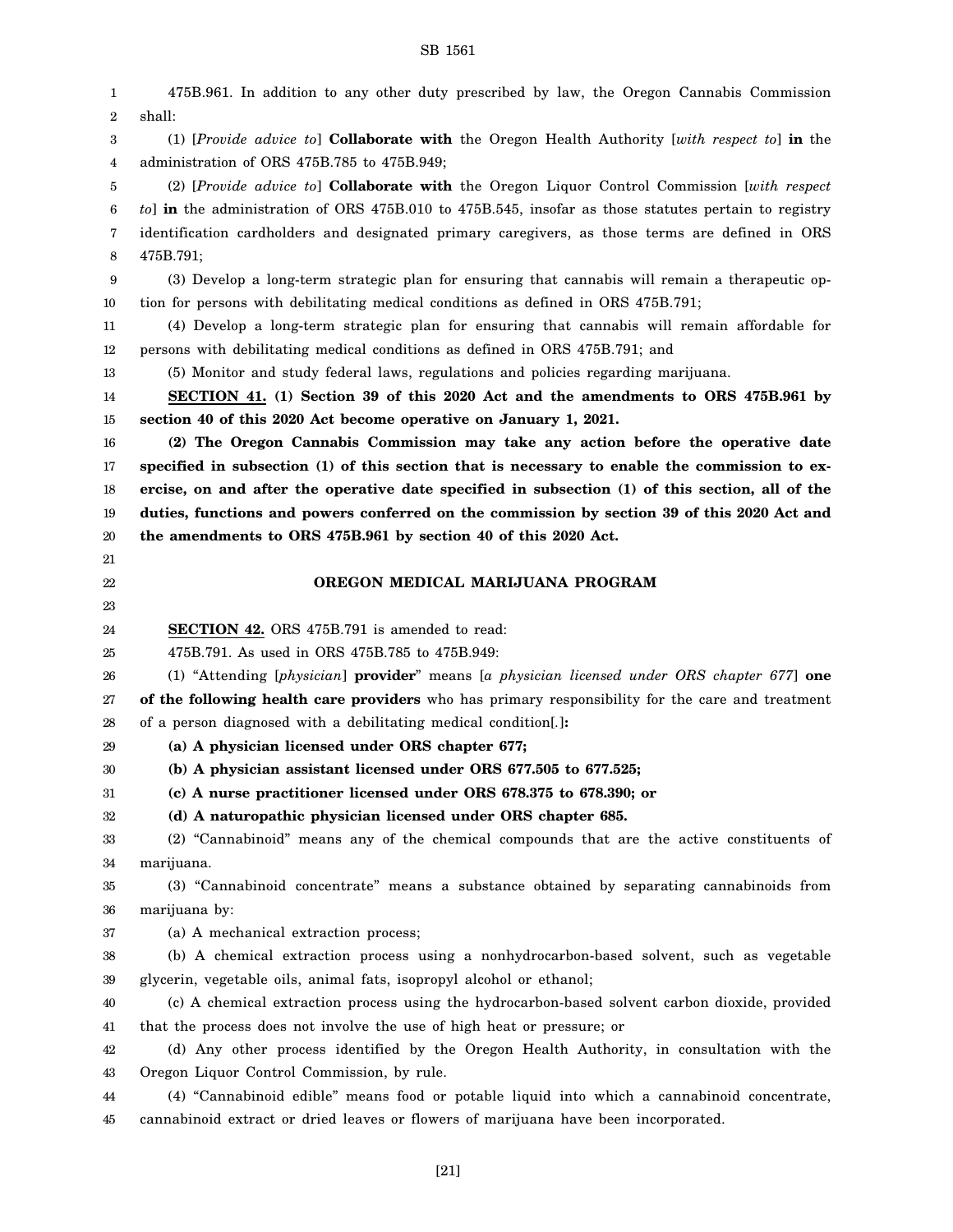#### 1 2 3 4 5 6 7 8 9 10 11 12 13 14 15 16 17 18 19 20 21 22 23 24 25 26 27 28 29 30 31 32 33 34 35 36 37 38 39 40 41 42 43 44 45 (5) "Cannabinoid extract" means a substance obtained by separating cannabinoids from marijuana by: (a) A chemical extraction process using a hydrocarbon-based solvent, such as butane, hexane or propane; (b) A chemical extraction process using the hydrocarbon-based solvent carbon dioxide, if the process uses high heat or pressure; or (c) Any other process identified by the Oregon Health Authority, in consultation with the Oregon Liquor Control Commission, by rule. (6) "Debilitating medical condition" means: (a) Cancer, glaucoma, a degenerative or pervasive neurological condition, positive status for human immunodeficiency virus or acquired immune deficiency syndrome, or a side effect related to the treatment of those medical conditions; (b) A medical condition or treatment for a medical condition that produces, for a specific patient, one or more of the following: (A) Cachexia; (B) Severe pain; (C) Severe nausea; (D) Seizures, including seizures caused by epilepsy; or (E) Persistent muscle spasms, including spasms caused by multiple sclerosis; (c) Post-traumatic stress disorder; or (d) Any other medical condition or side effect related to the treatment of a medical condition adopted by the Oregon Health Authority by rule or approved by the authority pursuant to a petition filed under ORS 475B.946. (7)(a) "Delivery" has the meaning given that term in ORS 475.005. (b) "Delivery" does not include transfer of marijuana by a registry identification cardholder to another registry identification cardholder if no consideration is paid for the transfer. (8)(a) "Designated primary caregiver" means an individual: (A) Who is 18 years of age or older; (B) Who has significant responsibility for managing the well-being of a person who has been diagnosed with a debilitating medical condition; and (C) Who is designated as the person responsible for managing the well-being of a person who has been diagnosed with a debilitating medical condition on that person's application for a registry identification card or in other written notification submitted to the authority. (b) "Designated primary caregiver" does not include a person's attending [*physician*] **provider**. (9) "High heat" means a temperature exceeding 180 degrees. (10) "Immature marijuana plant" means a marijuana plant that is not flowering. (11)(a) "Marijuana" means the plant Cannabis family Cannabaceae, any part of the plant Cannabis family Cannabaceae and the seeds of the plant Cannabis family Cannabaceae. (b) "Marijuana" does not include: (A) Industrial hemp, as defined in ORS 571.269; or (B) Prescription drugs, as that term is defined in ORS 689.005, including those containing one or more cannabinoids, that are approved by the United States Food and Drug Administration and dispensed by a pharmacy, as defined in ORS 689.005. (12) "Marijuana grow site" means a location registered under ORS 475B.810 where marijuana is produced for use by a registry identification cardholder.

#### SB 1561

[22]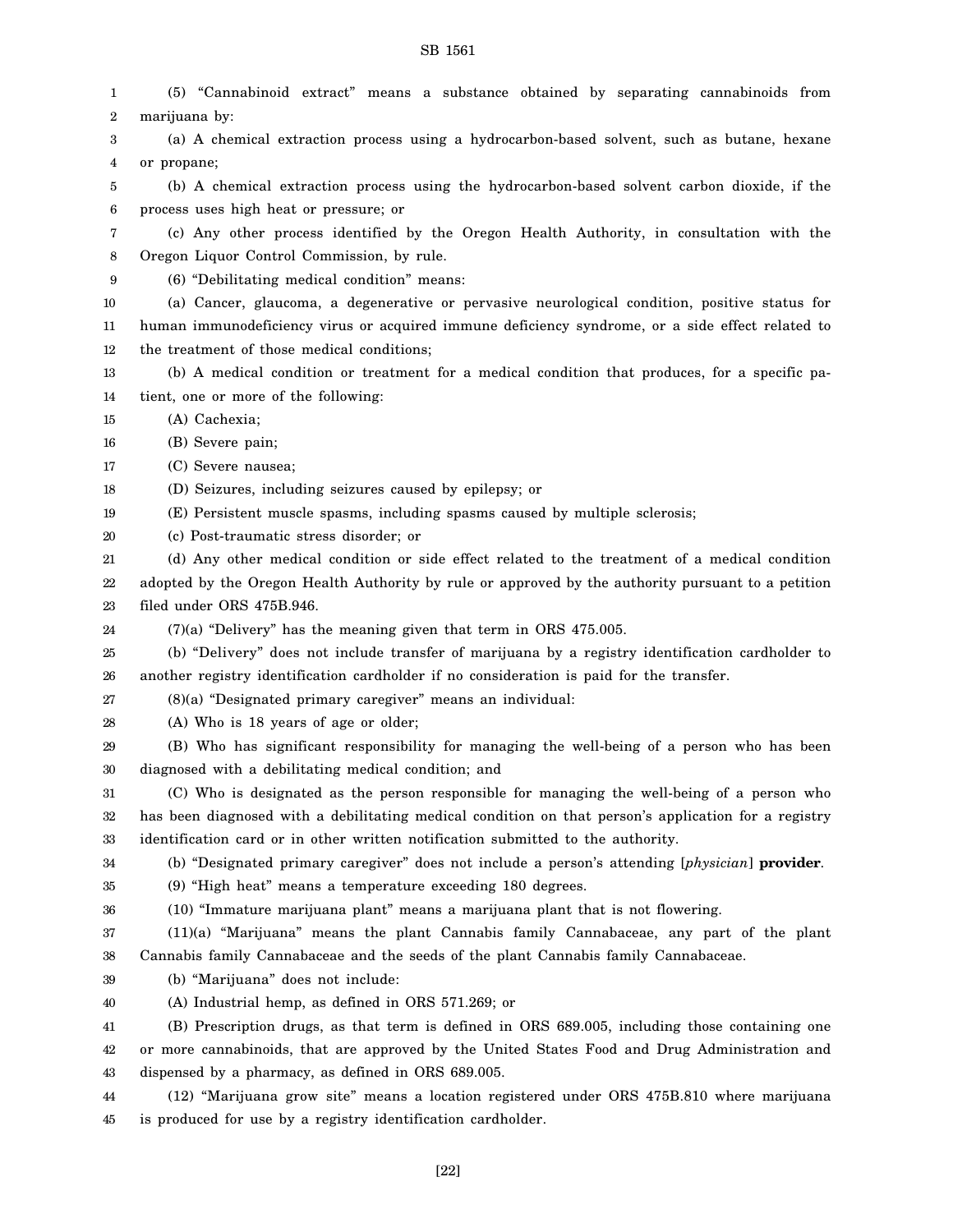- 1  $\mathcal{D}$ (13) "Marijuana processing site" means a marijuana processing site registered under ORS 475B.840 or a site for which an applicant has submitted an application for registration under ORS
- 3 475B.840.
- 4 5 (14) "Mature marijuana plant" means a marijuana plant that is not an immature marijuana plant.

6 7 8 (15)(a) "Medical cannabinoid product" means a cannabinoid edible and any other product intended for human consumption or use, including a product intended to be applied to a person's skin or hair, that contains cannabinoids or dried leaves or flowers of marijuana.

9 (b) "Medical cannabinoid product" does not include:

- 10 (A) Usable marijuana by itself;
- 11 (B) A cannabinoid concentrate by itself;

12 (C) A cannabinoid extract by itself; or

13 (D) Industrial hemp, as defined in ORS 571.269.

14 15 16 (16) "Medical marijuana dispensary" means a medical marijuana dispensary registered under ORS 475B.858 or a site for which an applicant has submitted an application for registration under ORS 475B.858.

17 18 19 (17) "Medical use of marijuana" means the production, processing, possession, delivery or administration of marijuana, or use of paraphernalia used to administer marijuana, to mitigate the symptoms or effects of a debilitating medical condition.

20 21 22 23 24 (18) "Person designated to produce marijuana by a registry identification cardholder" means a person designated to produce marijuana by a registry identification cardholder under ORS 475B.810 who produces marijuana for a registry identification cardholder at an address other than the address where the registry identification cardholder resides or at an address where more than 12 mature marijuana plants are produced.

25 26 (19) "Process" means the compounding or conversion of marijuana into medical cannabinoid products, cannabinoid concentrates or cannabinoid extracts.

27 (20) "Production" means:

28 (a) Planting, cultivating, growing, trimming or harvesting marijuana; or

29 (b) Drying marijuana leaves or flowers.

30 31 32 33 (21) "Registry identification card" means a document issued by the Oregon Health Authority under ORS 475B.797 that identifies a person authorized to engage in the medical use of marijuana and, if the person has a designated primary caregiver under ORS 475B.804, the person's designated primary caregiver.

34 35 (22) "Registry identification cardholder" means a person to whom a registry identification card has been issued under ORS 475B.797.

36 (23)(a) "Usable marijuana" means the dried leaves and flowers of marijuana.

37 (b) "Usable marijuana" does not include:

- 38 (A) The seeds, stalks and roots of marijuana; or
- 39 (B) Waste material that is a by-product of producing marijuana.

40 41 42 (24) "Written documentation" means a statement signed by the attending [*physician*] **provider** of a person diagnosed with a debilitating medical condition or copies of the person's relevant medical records.

43 **SECTION 43.** ORS 475B.797 is amended to read:

44 45 475B.797. (1) The Oregon Health Authority shall establish a program for the issuance of registry identification cards to applicants who meet the requirements of this section.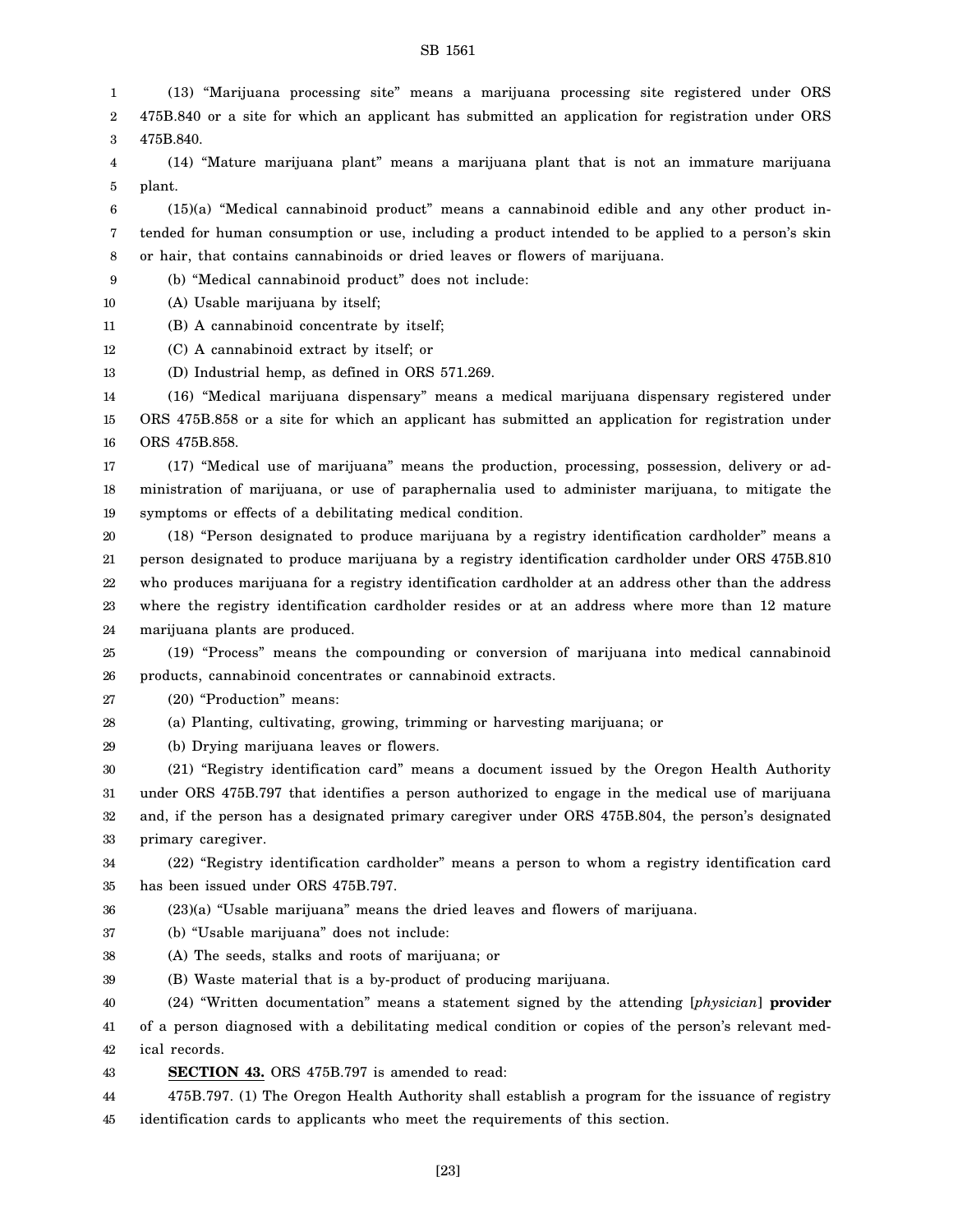1 2 3 4 5 6 7 8 9 10 11 12 13 14 15 16 17 18 19 20 21 22 23 24 25 26 27 28 29 30 31 32 33 34 35 36 37 38 39 40 41 42 43 44 45 (2) The authority shall issue a registry identification card to an applicant who is 18 years of age or older if the applicant pays a fee in an amount established by the authority by rule and submits to the authority an application containing the following information: (a) Written documentation from the applicant's attending [*physician*] **provider** stating that the attending [*physician*] **provider** has diagnosed the applicant as having a debilitating medical condition and that the medical use of marijuana may mitigate the symptoms or effects of the applicant's debilitating medical condition; (b) The name, address and date of birth of the applicant; (c) The name, address and telephone number of the applicant's attending [*physician*] **provider**; (d) Proof of residency, submitted in a form required by the authority by rule; (e) The name and address of the applicant's designated primary caregiver, if the applicant is designating a primary caregiver under ORS 475B.804; and (f) The information described in ORS 475B.810 (2), if the applicant is applying to produce marijuana or designate another person under ORS 475B.810 to produce marijuana. (3)(a) The authority shall issue a registry identification card to an applicant who is under 18 years of age if: (A) The applicant pays the fee and submits the application described in subsection (2) of this section; and (B) The custodial parent or legal guardian who is responsible for the health care decisions of the applicant signs and submits to the authority a written statement that: (i) The applicant's attending [*physician*] **provider** has explained to the applicant and to the custodial parent or legal guardian the possible risks and benefits of the medical use of marijuana; (ii) The custodial parent or legal guardian consents to the medical use of marijuana by the applicant; (iii) The custodial parent or legal guardian agrees to serve as the applicant's designated primary caregiver; and (iv) The custodial parent or legal guardian agrees to control the acquisition, dosage and frequency of the medical use of marijuana by the applicant. (b) An applicant who is under 18 years of age may not apply to produce marijuana under subsection (2)(f) of this section. (4) The authority shall: (a) On the date on which the authority receives an application described in subsection (2) of this section, issue a receipt to the applicant verifying that the authority received an application under subsection (2) or (3) of this section; and (b) Approve or deny an application received under subsection (2) or (3) of this section within 30 days after receiving the application. (5)(a) If the authority approves an application, the authority shall issue a serially numbered registry identification card to the applicant within five days after approving the application. The registry identification card must include the following information: (A) The registry identification cardholder's name, address and date of birth; (B) The issuance date and expiration date of the registry identification card; (C) If the registry identification cardholder designated a primary caregiver under ORS 475B.804, the name and address of the registry identification cardholder's designated primary caregiver; and (D) Any other information required by the authority by rule. (b) If the registry identification cardholder designated a primary caregiver under ORS 475B.804,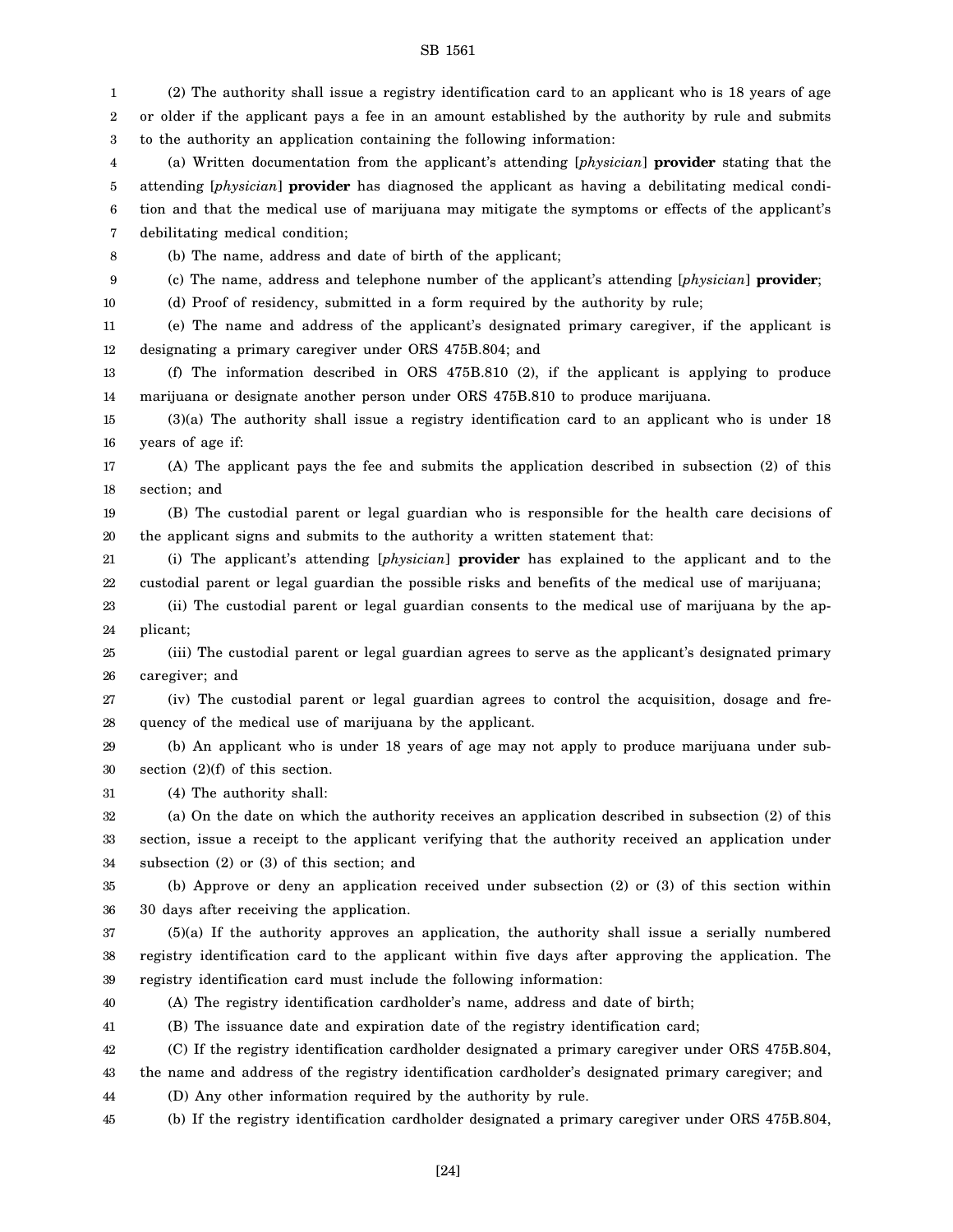1 the authority shall issue an identification card to the designated primary caregiver. The identifica-

2 tion card must contain the information required by paragraph (a) of this subsection.

3 (6) A registry identification cardholder shall:

4 5 (a) In a form and manner prescribed by the authority, notify the authority of any change concerning the registry identification cardholder's:

6

19

(A) Name, address or attending [*physician*] **provider**;

7 8 (B) Designated primary caregiver, including the designation of a primary caregiver made at a time other than at the time of applying for or renewing a registry identification card; or

9 10 11 (C) Person responsible for a marijuana grow site, including the designation of a person responsible for a marijuana grow site made at a time other than at the time of applying for or renewing a registry identification card.

12 13 14 (b) Annually renew the registry identification card by paying a fee in an amount established by the authority by rule and submitting to the authority an application that contains the following information:

15 16 17 18 (A) Updated written documentation from the registry identification cardholder's attending [*physician*] **provider** stating that the registry identification cardholder still has a debilitating medical condition and that the medical use of marijuana may mitigate the symptoms or effects of the registry identification cardholder's debilitating medical condition;

(B) The information described in subsection (2)(b) to (f) of this section; and

20 21 22 (C) If the registry identification cardholder is under 18 years of age, a statement signed by the custodial parent or legal guardian of the registry identification cardholder that meets the requirements of subsection (3) of this section.

23 (7) The authority shall:

24 25 26 (a) On the date on which the authority receives an application described in subsection (2) of this section, issue a receipt to the applicant verifying that the authority received an application under subsection (6)(b) of this section; and

27 28 (b) Approve or deny an application received under subsection (6)(b) of this section within 30 days after receiving the application.

29 30 31 32 33 (8)(a) If the registry identification cardholder's attending [*physician*] **provider** determines that the registry identification cardholder no longer has a debilitating medical condition, or determines that the medical use of marijuana is contraindicated for the registry identification cardholder's debilitating medical condition, the registry identification cardholder shall return the registry identification card to the authority within 30 calendar days after receiving notice of the determination.

34 35 36 37 38 (b) If, because of circumstances beyond the control of the registry identification cardholder, a registry identification cardholder is unable to obtain a second medical opinion about the registry identification cardholder's continuing eligibility for the medical use of marijuana before having to return the registry identification card to the authority, the authority may grant the registry identification cardholder additional time to obtain a second medical opinion.

39 40 (9)(a) The authority may deny an application for a registry identification card or an application to renew a registry identification card, or may suspend or revoke a registry identification card, if:

41 42 (A) The applicant or registry identification cardholder does not provide the information required by this section;

43 44 (B) The authority determines that the applicant or registry identification cardholder provided false information; or

45

(C) The authority determines that the applicant or registry identification cardholder violated a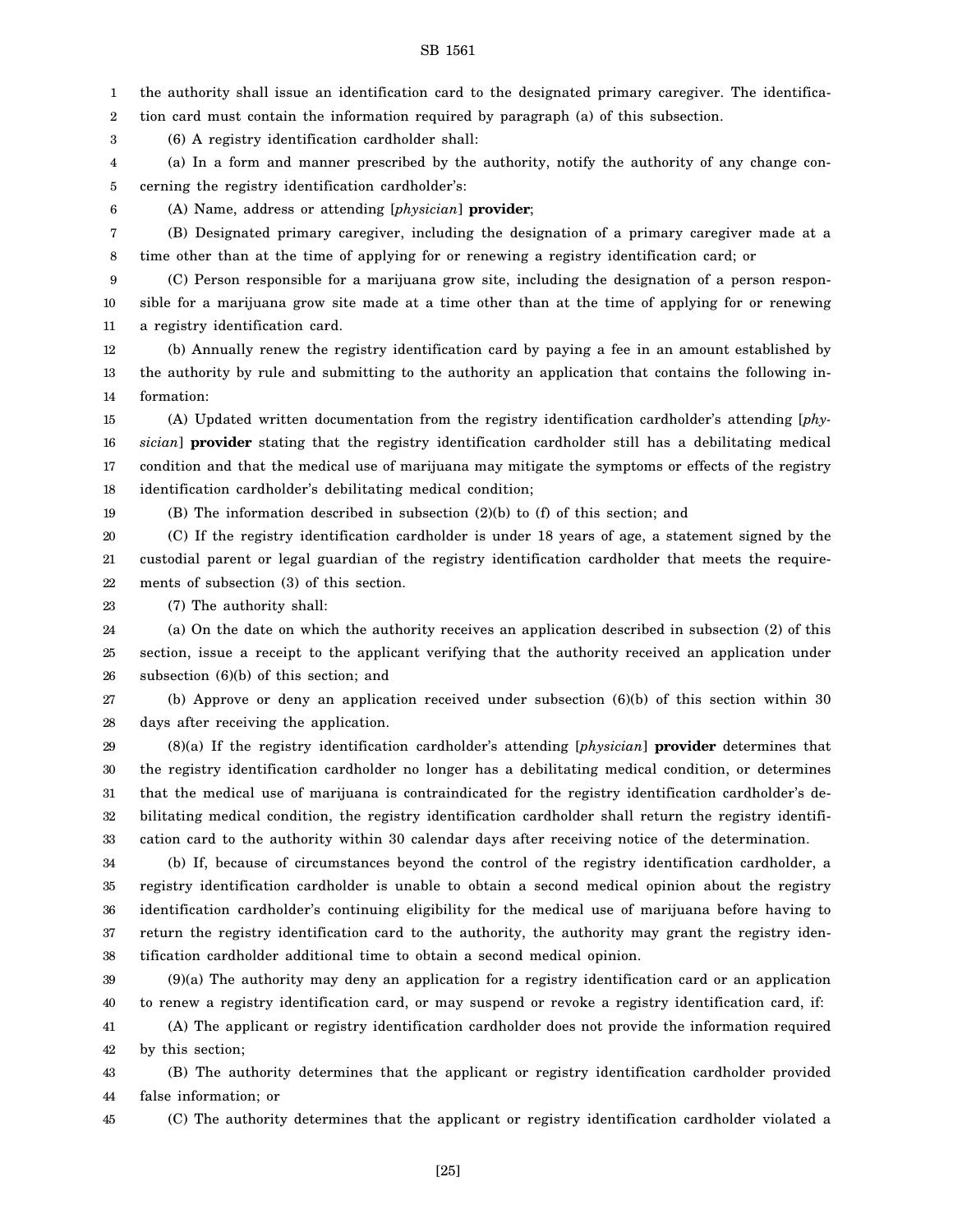1 provision of ORS 475B.785 to 475B.949 or a rule adopted under ORS 475B.785 to 475B.949.

2 3 4 (b) If a registry identification card is revoked, any associated identification card issued under subsection (5)(b) of this section, or marijuana grow site registration card issued under ORS 475B.810 (6), shall also be revoked.

5 6 7 (c) A person whose application is denied, or whose registry identification card is revoked, under this subsection may not reapply for a registry identification card for six months from the date of the denial or revocation unless otherwise authorized by the authority.

8 9 10 11 (10)(a) The authority may deny a designation of a primary caregiver made under ORS 475B.804, or suspend or revoke an associated identification card issued under subsection (5)(b) of this section, if the authority determines that the designee or the registry identification cardholder violated a provision of ORS 475B.785 to 475B.949 or a rule adopted under ORS 475B.785 to 475B.949.

12 13 14 (b) A person whose designation has been denied, or whose identification card has been revoked, under this subsection may not be designated as a primary caregiver under ORS 475B.804 for six months from the date of the denial or revocation unless otherwise authorized by the authority.

15 16 17 18 19 (11)(a) Notwithstanding subsection (2) or (6)(b) of this section, if an applicant for a registry identification card, or a registry identification cardholder applying for renewal of a registry identification card, submits to the authority proof of having served in the Armed Forces of the United States, the authority may not impose a fee that is greater than \$20 for the issuance or renewal of the registry identification card.

20 21 22 23 (b) Notwithstanding subsection  $(6)(b)(A)$  of this section, the requirement that a registry identification cardholder include in the application to renew a registry identification card updated written documentation from the cardholder's attending [*physician*] **provider** regarding the cardholder's continuing debilitating medical condition does not apply to a service-disabled veteran who:

24 25 26 (A) Has been assigned a total and permanent disability rating for compensation that rates the veteran as unable to secure or follow a substantially gainful occupation as a result of serviceconnected disabilities as described in 38 C.F.R. 4.16; or

27 28 29 (B) Has a United States Department of Veterans Affairs total disability rating of 100 percent as a result of an injury or illness that the veteran incurred, or that was aggravated, during active military service and who received a discharge or release under other than dishonorable conditions.

30 31 32 33 34 (12) For any purpose described in ORS 475B.785 to 475B.949, including exemption from criminal liability under ORS 475B.907, a receipt issued by the authority verifying that an application has been submitted to the authority under subsection (2), (3) or (6)(b) of this section has the same legal effect as a registry identification card for 30 days following the date on which the receipt was issued to the applicant.

35

### **SECTION 44.** ORS 475B.913 is amended to read:

36 37 38 39 475B.913. (1) Except as provided in ORS 475B.910, a person has an affirmative defense to a criminal charge of possession, delivery or manufacture of marijuana, or any other criminal offense in which possession, delivery or manufacture of marijuana is an element, if the person charged with the offense:

40 41 42 43 (a) Was diagnosed with a debilitating medical condition within 12 months of the date on which the person was arrested and was advised by the person's attending [*physician*] **provider** that the medical use of marijuana may mitigate the symptoms or effects of that debilitating medical condition;

44 (b) Is engaged in the medical use of marijuana; and

45 (c) Possesses, delivers or manufactures marijuana only in quantities permitted under ORS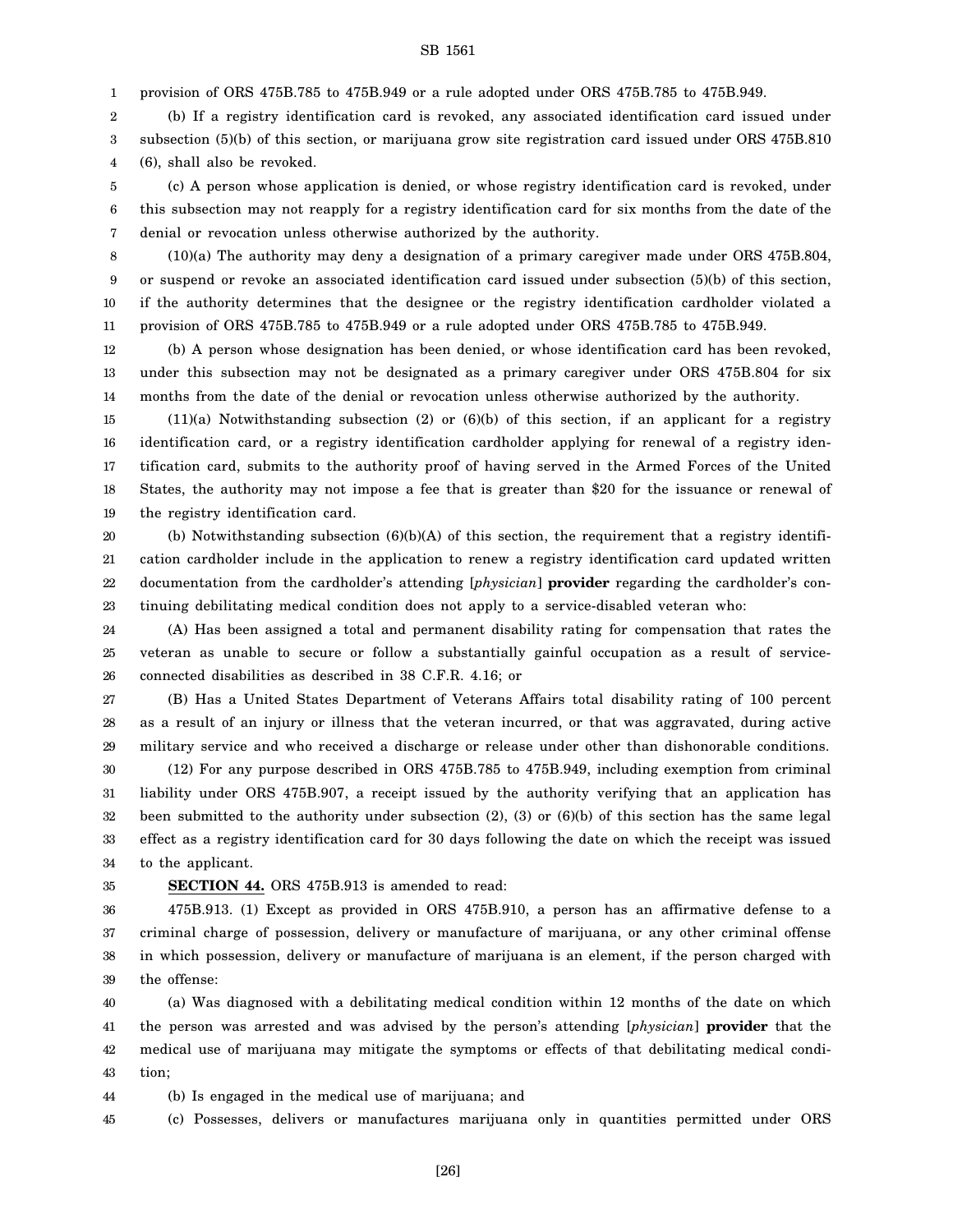1 475B.831.

2 3 (2) A person does not need to lawfully possess a registry identification card to assert the affirmative defense established in this section.

4 5 6 7 8 (3) A person engaged in the medical use of marijuana who claims that marijuana provides medically necessary benefits and who is charged with a crime pertaining to the use of marijuana is not precluded from presenting a defense of choice of evils, as set forth in ORS 161.200, or from presenting evidence supporting the necessity of marijuana for treatment of a specific disease or medical condition, provided that:

9 10 (a) The person possesses, delivers or manufactures marijuana only as permitted under ORS 475B.831 (1); and

11 12 (b) The person has taken a substantial step toward complying with the provisions of ORS 475B.785 to 475B.949.

13 14 15 16 17 18 19 (4) A defendant proposing to use the affirmative defense established in this section in a criminal action shall, not less than five days before the trial of the cause, file and serve upon the district attorney a written notice of the intention to assert the affirmative defense. The notice must specifically state the reasons why the defendant is entitled to assert the affirmative defense and the factual basis for the affirmative defense. If the defendant fails to file and serve the notice, the defendant is not permitted to assert the affirmative defense at the trial of the cause unless the court orders, for good cause, otherwise.

20

**SECTION 45.** ORS 475B.916 is amended to read:

21 22 475B.916. The Oregon Medical Board may not impose a civil penalty or take other disciplinary action against an attending [*physician*] **provider** for:

23 24 25 26 27 28 29 30 (1) Advising a person diagnosed as having a debilitating medical condition by the attending [*physician*] **provider** or another physician licensed under ORS chapter 677**, physician assistant licensed under ORS 677.505 to 677.525, nurse practitioner licensed under ORS 678.375 to 678.390 or naturopathic physician licensed under ORS chapter 685** about the risks and benefits associated with the medical use of marijuana or that the medical use of marijuana may mitigate the symptoms or effects of the person's debilitating medical condition, provided that the advice is based on the attending [*physician's*] **provider's** personal assessment of the person's medical history and current medical condition; or

31 32 33 34 35 (2) Providing the written documentation necessary for issuance or renewal of a registry identification card under ORS 475B.797, provided that the written documentation is based on the attending [*physician's*] **provider's** personal assessment of the person's medical history and current medical condition and the attending [*physician*] **provider** has discussed with the person the potential risks and benefits associated with the medical use of marijuana.

36

**SECTION 46.** ORS 475B.952 is amended to read:

37 38 475B.952. (1) The Oregon Cannabis Commission is established within the Oregon Health Authority. The commission consists of:

39 (a) The Public Health Officer or the Public Health Officer's designee; and

40 (b) Eight members appointed by the Governor as follows:

41 (A) A registry identification cardholder, as defined in ORS 475B.791;

42 43 (B) A person designated to produce marijuana by a registry identification cardholder, as defined in ORS 475B.791;

44 (C) An attending [*physician*] **provider**, as defined in ORS 475B.791;

45 (D) A person representing the Oregon Health Authority;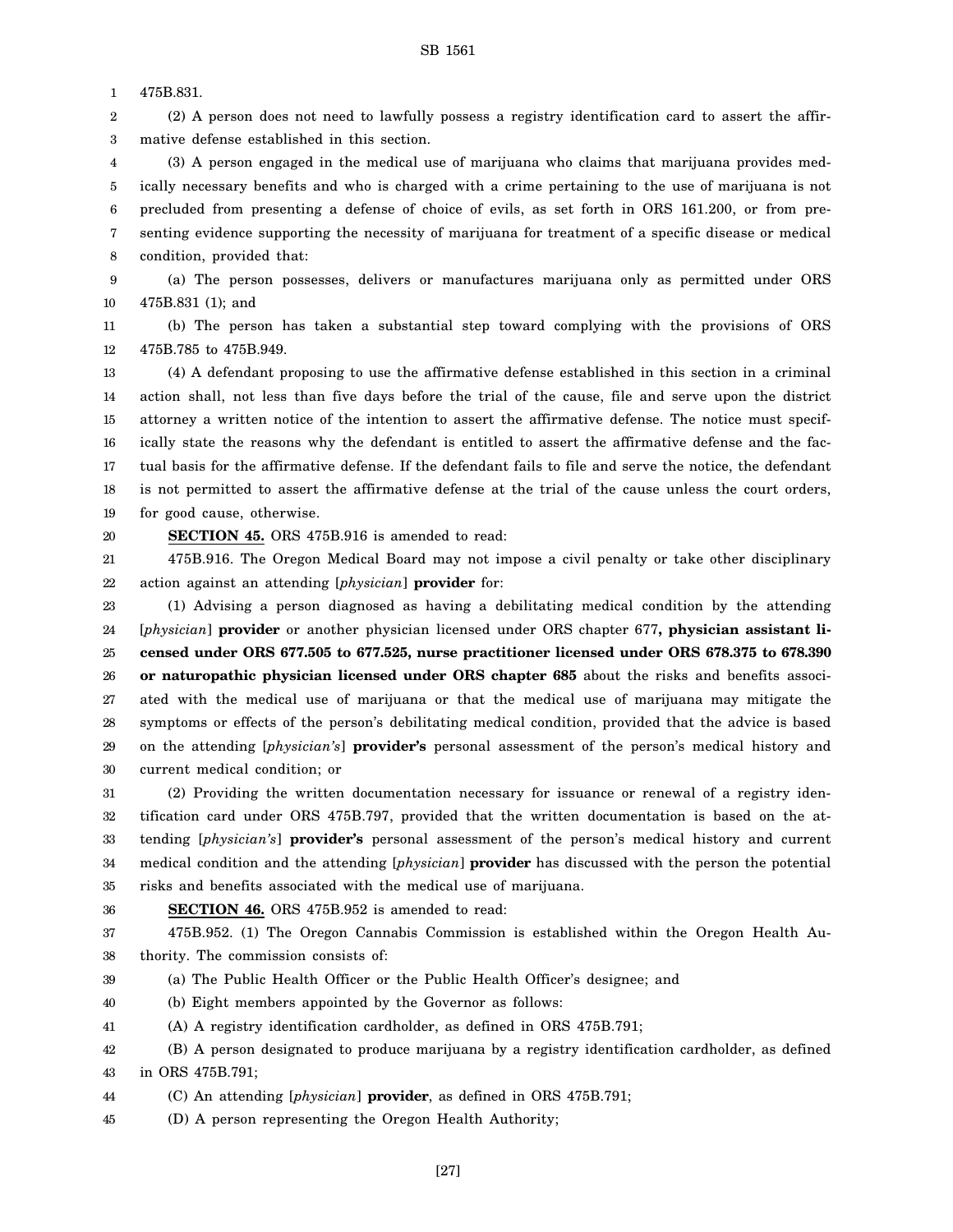| 1        | (E) A person representing the Oregon Liquor Control Commission;                                      |
|----------|------------------------------------------------------------------------------------------------------|
| 2        | (F) A local health officer, as described in ORS 431.418;                                             |
| 3        | (G) A law enforcement officer; and                                                                   |
| 4        | (H) A person knowledgeable about research proposal grant protocols.                                  |
| 5        | (2) The term of office of each member of the commission is four years, but a member serves at        |
| 6        | the pleasure of the Governor. Before the expiration of the term of a member, the Governor shall      |
| 7        | appoint a successor whose term begins on January 1 of the following year. A member is eligible for   |
| 8        | reappointment. If there is a vacancy for any cause, the Governor shall make an appointment to be-    |
| 9        | come immediately effective for the unexpired term.                                                   |
| 10       | (3) The appointment of each member of the commission is subject to confirmation by the Senate        |
| 11       | in the manner prescribed in ORS 171.562 and 171.565.                                                 |
| 12       | (4) Members of the commission are not entitled to compensation, but may be reimbursed for            |
| 13       | actual and necessary travel and other expenses incurred by them in the performance of their official |
| 14       | duties in the manner and amounts provided for in ORS 292.495.                                        |
| 15       | SECTION 47. (1) The amendments to ORS 475B.791, 475B.797, 475B.913, 475B.916 and                     |
| 16       | 475B.952 by sections 42 to 46 become operative on January 1, 2021.                                   |
| 17       | (2) The Oregon Health Authority may take any action before the operative date specified              |
| 18       | in subsection (1) of this section that is necessary to enable the authority to exercise, on and      |
| 19       | after the operative date specified in subsection (1) of this section, all of the duties, functions   |
| 20       | and powers conferred on the authority by the amendments to ORS 475B.791, 475B.797,                   |
| 21       | 475B.913, 475B.916 and 475B.952 by sections 42 to 46 of this 2020 Act.                               |
| 22       |                                                                                                      |
|          |                                                                                                      |
| 23       | MEDICAL MARIJUANA GROW SITE REGISTRATION                                                             |
| 24       | PILOT PROGRAM                                                                                        |
| 25       |                                                                                                      |
| 26       | SECTION 48. Sections 49 to 53 of this 2020 Act are added to and made a part of ORS                   |
| 27       | 475B.010 to 475B.545.                                                                                |
| 28       | SECTION 49. As used in sections 50 to 53 of this 2020 Act, "medical marijuana grow                   |
| 29       | site":                                                                                               |
| 30       | (1) Means a location at which marijuana is produced for use by registry identification               |
| 31       | cardholders.                                                                                         |
| 32       | (2) Does not include a marijuana grow site registered under ORS 475B.810.                            |
| 33       | SECTION 50. (1) The Oregon Liquor Control Commission shall establish by rule a process               |
| 34       | to register medical marijuana grow sites. To hold a registration under this section, an ap-          |
| 35       | plicant shall:                                                                                       |
| 36       | (a) Apply for a registration in the manner prescribed by the commission by rule;                     |
| 37       | (b) Provide to the commission proof that the applicant is 21 years of age or older; and              |
| 38       | (c) Meet any other requirements established by the commission by rule.                               |
| 39       | (2) A registration issued under this section is valid for one year and may be renewed                |
| 40       | pursuant to rules adopted by the commission.                                                         |
| 41       | $(3)(a)$ An applicant for registration under this section must be an individual.                     |
| 42       | (b) A registration issued under this section may not be transferred:                                 |
| 43       | (A) From the individual to whom it is issued to another individual; or                               |
| 44<br>45 | (B) To any location other than the original location at which the applicant produces<br>marijuana.   |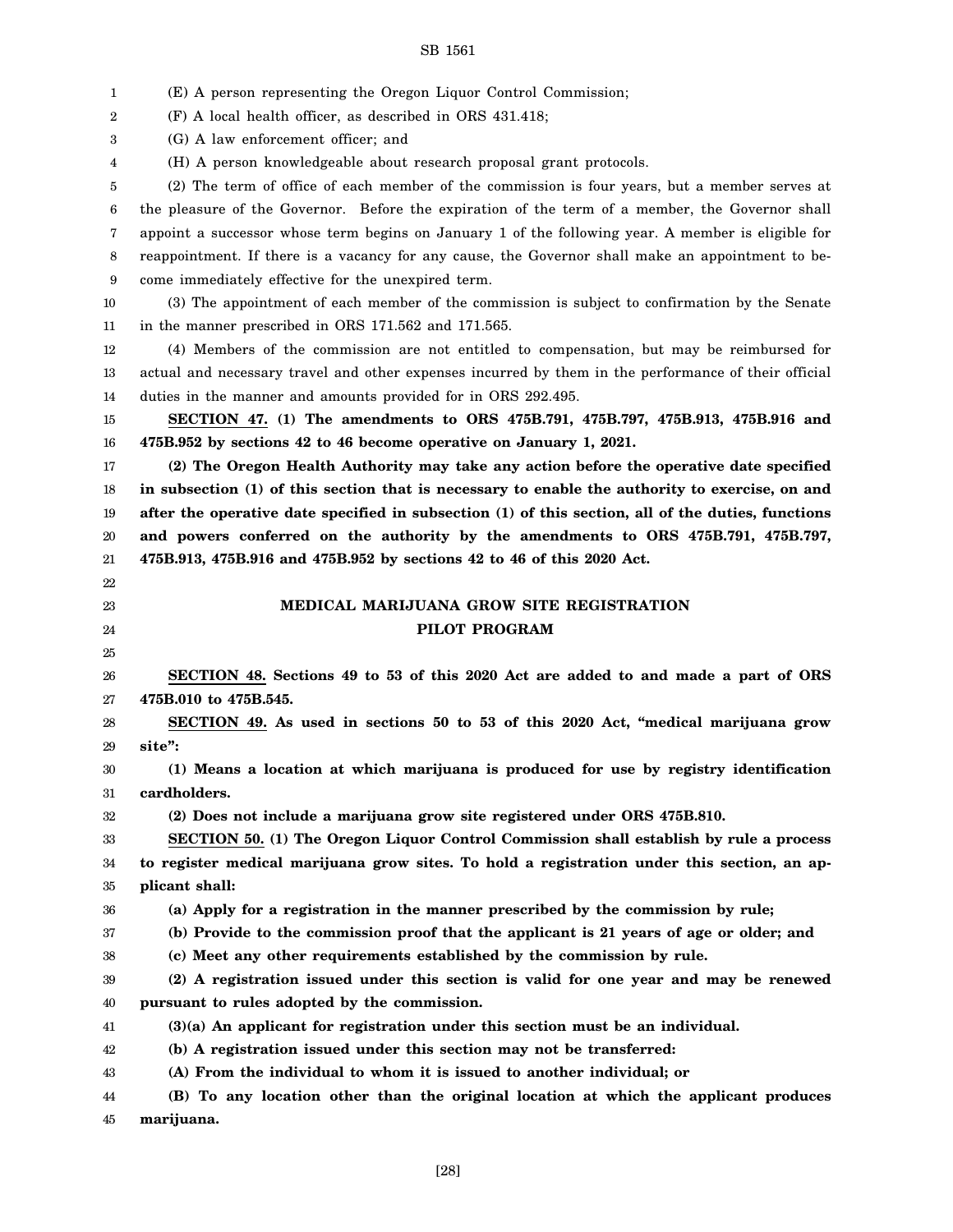1 2 3 4 5 6 7 8 9 10 11 12 13 14 15 16 17 18 19 20 21 22 23 24 25 26 27 28 29 30 31 32 33 34 35 36 37 38 39 40 41 42 43 44 **(4) All seeds, immature marijuana plants, mature marijuana plants and usable marijuana produced by the medical marijuana grow site are the property of the medical marijuana grow site. (5) A medical marijuana grow site may transfer: (a) Subject to the limits established in ORS 475B.825, 475B.831 and 475B.834, the seeds, immature marijuana plants and usable marijuana associated with the production of marijuana to: (A) A registry identification cardholder or designated primary caregiver; (B) A medical marijuana dispensary, as defined in ORS 475B.791; or (C) A marijuana processing site, as defined in ORS 475B.791; and (b) Subject to the limits described in ORS 475B.825 that apply to a marijuana grow site as defined in ORS 475B.791 and rules established by the commission, usable marijuana to a marijuana processor licensed under ORS 475B.090 or a marijuana wholesaler licensed under ORS 475B.100. (6)(a) The commission shall establish application, registration and renewal fees under this section. (b) Fees adopted under this section may not exceed, together with other fees collected under ORS 475B.010 to 475B.545, the cost of administering ORS 475B.010 to 475B.545. (c) Moneys from fees collected under this section shall be deposited in the Marijuana Control and Regulation Fund established under ORS 475B.296. (7)(a) The commission shall consult with the Oregon Health Authority in adopting rules under this section. (b) The commission may adopt by reference rules adopted by the authority relating to the regulation of the production of marijuana under ORS 475B.785 to 475B.949. (c) The commission may adopt other rules as necessary to carry out this section. SECTION 51. (1) A medical marijuana grow site registered under section 50 of this 2020 Act is subject to the following production limits: (a) Except as provided in paragraph (c) of this subsection, if the medical marijuana grow site is located within city limits in an area zoned for residential use, no more than: (A) 12 mature marijuana plants; (B) 24 immature marijuana plants that are 24 inches or more in height; and (C) The number established by the Oregon Liquor Control Commission by rule of immature marijuana plants that are less than 24 inches in height. (b) Except as provided in paragraph (c) of this subsection, if the medical marijuana grow site is located in an area other than an area described in paragraph (a) of this subsection, no more than: (A) 48 mature marijuana plants; (B) 96 immature marijuana plants that are 24 inches in height or more; and (C) The number established by the commission by rule of immature marijuana plants that are less than 24 inches in height. (c) If the medical marijuana grow site, on or before April 1, 2020, is in compliance with the production limits in ORS 475B.831 (3)(b) or (4)(b) in effect on January 1, 2015, was approved by the Oregon Health Authority as a grandfathered grow site under rules adopted by the authority and:**

45

**(A) Is located within city limits in an area zoned for residential use, no more than:**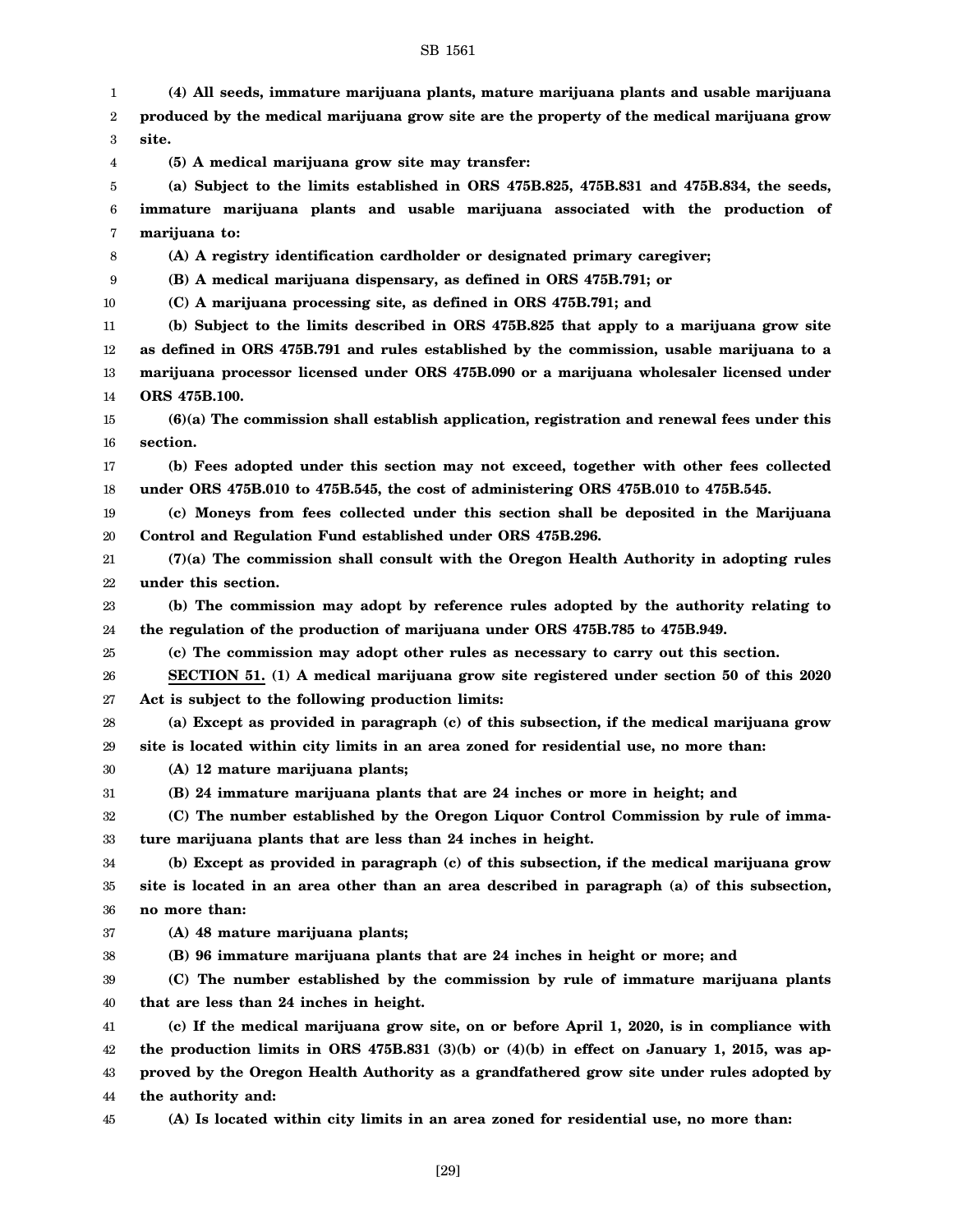| 1      | (i) 24 mature marijuana plants;                                                                        |
|--------|--------------------------------------------------------------------------------------------------------|
| 2      | (ii) 48 immature marijuana plants that are 24 inches or more in height; and                            |
| 3      | (iii) The number established by the commission by rule of immature marijuana plants                    |
| 4      | that are less than 24 inches in height.                                                                |
| 5      | (B) Is located in an area other than an area described in subparagraph (A) of this para-               |
| 6      | graph, no more than:                                                                                   |
| 7      | (i) 96 mature marijuana plants;                                                                        |
| 8      | (ii) 192 immature marijuana plants that are 24 inches or more in height; and                           |
| 9      | (iii) The number established by the commission by rule of immature marijuana plants                    |
| 10     | that are less than 24 inches in height.                                                                |
| 11     | (2) In adopting rules under this section, the commission shall consult with the authority              |
| 12     | and may adopt by reference rules adopted by the authority relating to plant possession lim-            |
| 13     | its.                                                                                                   |
| 14     | SECTION 52. (1) The Oregon Liquor Control Commission shall:                                            |
| 15     | (a) Ensure the system developed and maintained under ORS 475B.177 is capable of                        |
| 16     | tracking the transfer of marijuana items produced at a medical marijuana grow site regis-              |
| 17     | tered under section 50 of this 2020 Act.                                                               |
| 18     | (b) Treat information related to medical marijuana grow sites registered under section                 |
| 19     | 50 of this 2020 Act in the same manner as the information described in ORS 475B.541.                   |
| 20     | (2) The commission may:                                                                                |
| 21     | (a) Suspend, revoke or refuse to issue a registration under section 50 of this 2020 Act.               |
| 22     | (b) Adopt rules as necessary to carry out this section.                                                |
| 23     | SECTION 53. (1) The Oregon Liquor Control Commission may impose, for each violation                    |
| 24     | of ORS 475B.010 to 475B.545 or of a rule adopted under ORS 475B.010 to 475B.545, by a medical          |
| $25\,$ | marijuana grow site a civil penalty that does not exceed \$500 for each day that the violation         |
| 26     | occurs.                                                                                                |
| 27     | (2) The commission shall impose civil penalties under this section in the manner provided              |
| 28     | in ORS 183.745.                                                                                        |
| 29     | (3) All moneys collected pursuant to this section shall be deposited in the Marijuana                  |
| 30     | Control and Regulation Fund established under ORS 475B.296.                                            |
| 31     | SECTION 54. ORS 475B.831 is amended to read:                                                           |
| 32     | 475B.831. (1)(a) A registry identification cardholder and the designated primary caregiver of the      |
| 33     | registry identification cardholder may jointly possess:                                                |
| 34     | (A) Six or fewer mature marijuana plants; and                                                          |
| 35     | (B) Twelve or fewer immature marijuana plants.                                                         |
| 36     | (b)(A) Unless an address is the marijuana grow site of a person designated to produce marijuana        |
| 37     | by a registry identification cardholder, the address where a registry identification cardholder or the |
| 38     | primary caregiver of a registry identification cardholder produces marijuana may be used to produce    |
| 39     | not more than:                                                                                         |
| 40     | (i) Six or fewer mature marijuana plants per registry identification cardholder, up to 12 mature       |
| 41     | marijuana plants; and                                                                                  |
| 42     | (ii) Twelve or fewer immature marijuana plants per registry identification cardholder, up to 24        |
| 43     | immature marijuana plants.                                                                             |
| 44     | (B) Except as provided in subparagraph (C) of this paragraph, an address that is subject to this       |
| 45     | paragraph may not be used to produce plants in the genus Cannabis within the plant family              |
|        |                                                                                                        |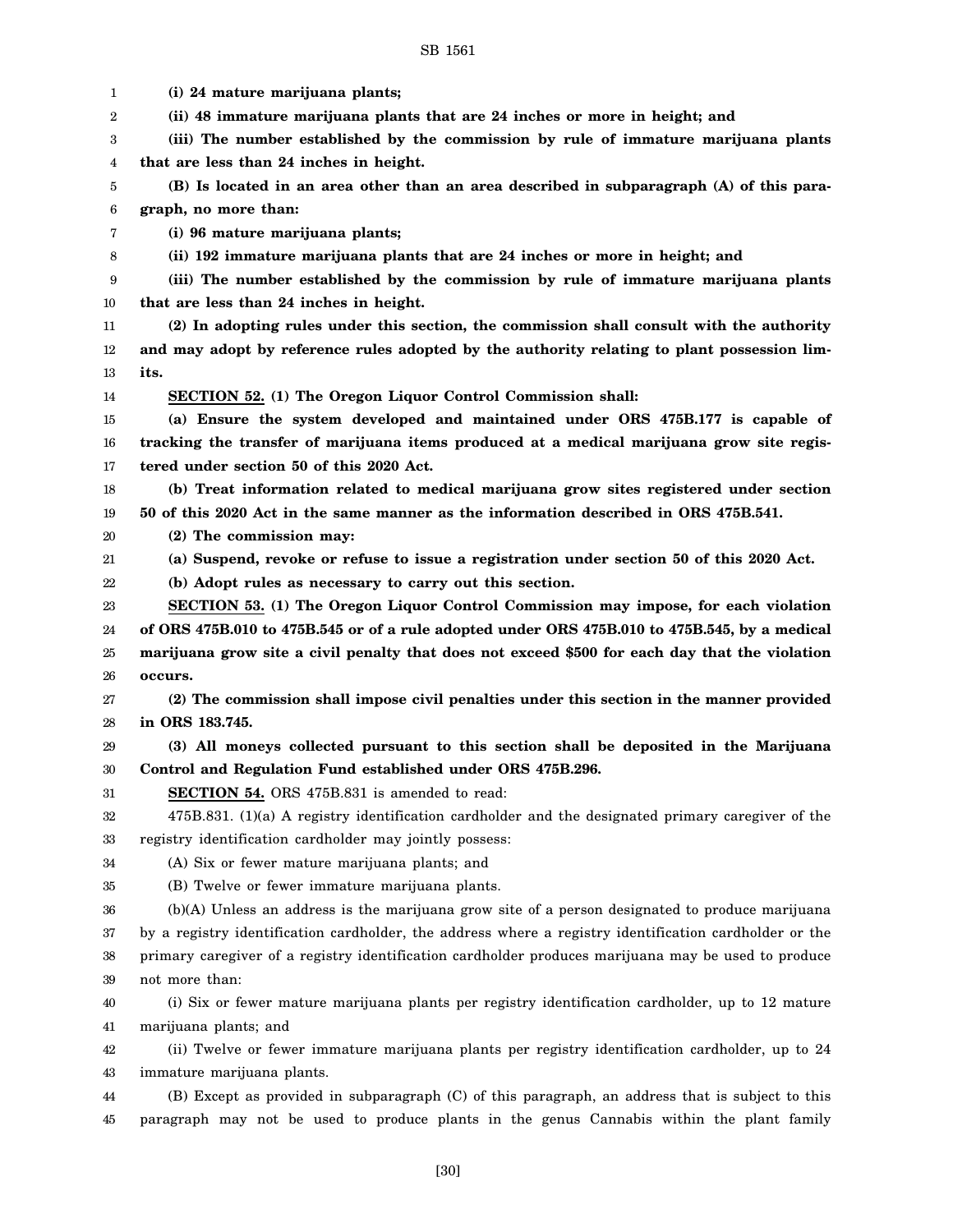3 4 5 6 7 8 9 10 11 12 13 14 15 16 17 18 19 20 21 22 23 24 25 26 27 28 29 30 31 32 33 34 35 36 37 38 39 40 may be used to produce plants in the genus Cannabis within the plant family Cannabaceae pursuant to ORS 475B.301 if a person other than a registry identification cardholder who is using the address to produce marijuana plants pursuant to ORS 475B.785 to 475B.949 resides at the address. (D) An address that is subject to this paragraph may not be used to produce more than 12 total mature marijuana plants. (2)(a) A person may be designated to produce marijuana under ORS 475B.810 by no more than [*eight*] **two** registry identification cardholders. (b) A person responsible for a marijuana grow site may produce for a registry identification cardholder who designates the person to produce marijuana no more than: (A) Six mature marijuana plants; (B) 12 immature marijuana plants that are 24 inches or more in height; and (C) The [*amount,*] **number** established by the Oregon Health Authority by rule[*,*] of immature marijuana plants that are less than 24 inches in height. (3) If the address of a person responsible for a marijuana grow site registered under ORS 475B.810 is located within city limits in an area zoned for residential use**,**[*:*] [*(a) Except as provided in paragraph (b) of this subsection,*] no more than the following amounts of marijuana plants may be produced at the address: [*(A)*] **(a)** 12 mature marijuana plants; [*(B)*] **(b)** 24 immature marijuana plants that are 24 inches or more in height; and [*(C)*] **(c)** The [*amount,*] **number** established by the authority by rule[*,*] of immature marijuana plants that are less than 24 inches in height**.**[*; or*] [*(b) Subject to subsection (5) of this section, if each person responsible for a marijuana grow site located at the address first registered with the authority under ORS 475B.810 before January 1, 2015, no more than the following amounts of marijuana plants may be produced at the address:*] [*(A) The amount of mature marijuana plants located at that address on December 31, 2014, in excess of 12 mature marijuana plants, not to exceed 24 mature marijuana plants;*] [*(B) 48 immature marijuana plants that are 24 inches or more in height; and*] [*(C) The amount, established by the authority by rule, of immature marijuana plants that are less than 24 inches in height.*] (4) If the address of a person responsible for a marijuana grow site registered under ORS 475B.810 is located in an area other than an area described in subsection (3) of this section**,**[*:*] (a) [*Except as provided in paragraph (b) of this subsection,*] no more than the following amounts of marijuana plants may be produced at the address: [*(A)*] **(a)** [*48*] **12** mature marijuana plants; [*(B)*] **(b)** [*96*] **24** immature marijuana plants that are 24 inches or more in height; and [*(C)*] **(c)** The [*amount,*] **number** established by the authority by rule[*,*] of immature marijuana plants that are less than 24 inches in height**.**[*; or*] [*(b) Subject to subsections (5) and (6) of this section, if each person responsible for a marijuana*

SB 1561

(C) Subject to subparagraph (D) of this paragraph, an address that is subject to this paragraph

1 2 Cannabaceae pursuant to ORS 475B.301.

- 41 42 *grow site located at the address first registered with the authority under ORS 475B.810 before January 1, 2015, no more than the following amounts of marijuana plants may be produced at the address:*]
- 43 44 [*(A) The amount of mature marijuana plants located at that address on December 31, 2014, in excess of 48 mature marijuana plants, not to exceed 96 mature marijuana plants;*]
- 45 [*(B) 192 immature marijuana plants that are 24 inches or more in height; and*]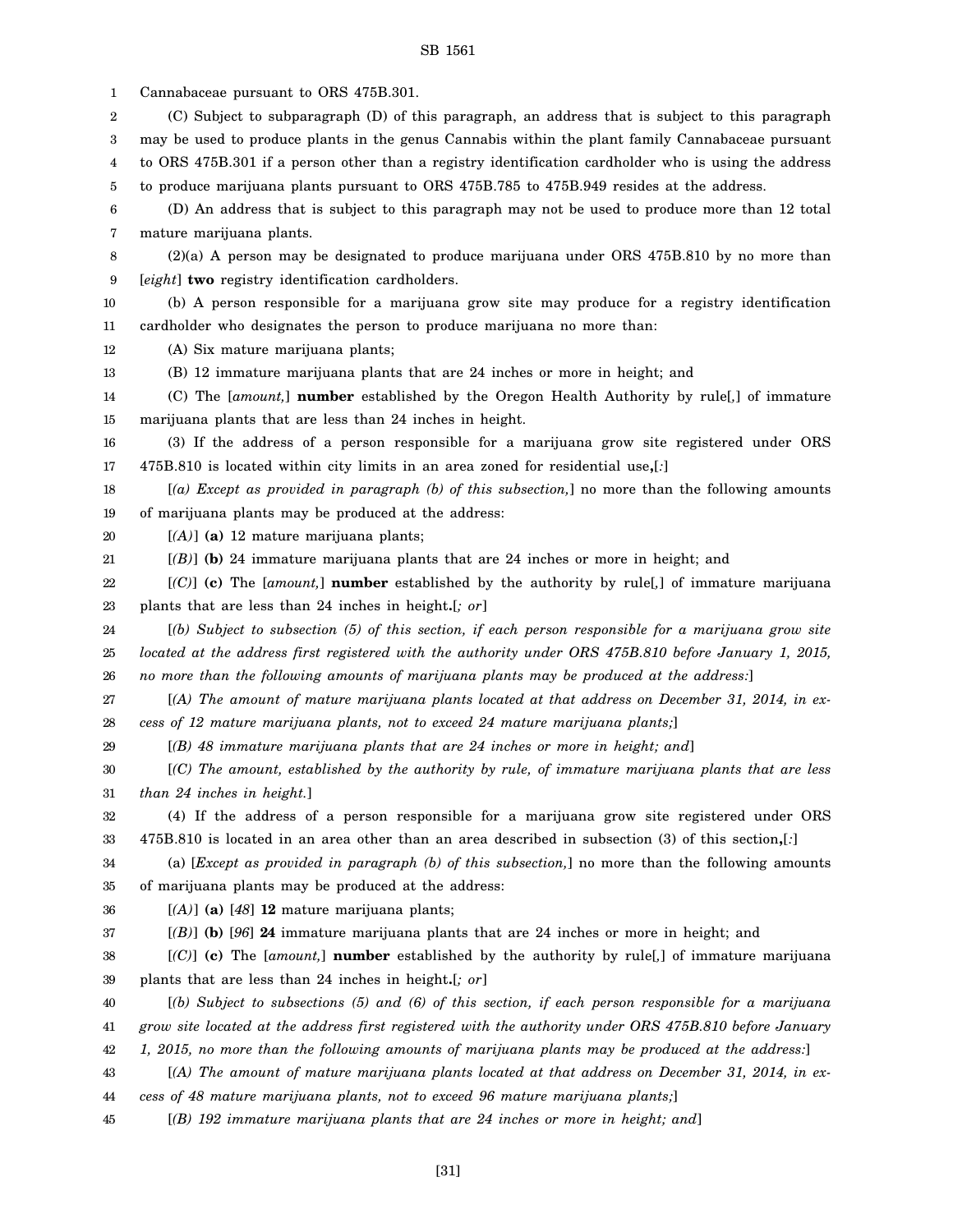1 2 [*(C) The amount, established by the authority by rule, of immature marijuana plants that are less than 24 inches in height.*]

3 [*(5)(a) If the authority suspends or revokes the registration of a person responsible for a marijuana*

4 *grow site that is located at an address described in subsection (3)(b) of this section, no more than the*

5 *following amounts of marijuana plants may subsequently be produced at any address described in*

6 7 *subsection (3) of this section at which the person responsible for the marijuana grow site produces marijuana:*]

8 [*(A) 12 mature marijuana plants;*]

9 [*(B) 24 immature marijuana plants that are 24 inches or more in height; and*]

10 11 [*(C) The amount, established by the authority by rule, of immature marijuana plants that are less than 24 inches in height.*]

12 13 14 15 16 [*(b) If the authority suspends or revokes the registration of a person responsible for a marijuana grow site that is located at an address described in subsection (4)(b) of this section, no more than the following amounts of marijuana plants may subsequently be produced at any address described in subsection (4) of this section at which the person responsible for the marijuana grow site produces marijuana:*]

17 [*(A) 48 mature marijuana plants;*]

18 [*(B) 96 immature marijuana plants that are 24 inches or more in height; and*]

19 20 [*(C) The amount, established by the authority by rule, of immature marijuana plants that are less than 24 inches in height.*]

21 22 23 24 25 26 27 28 [*(6)*] **(5)** If a registry identification cardholder who designated a person to produce marijuana for the registry identification cardholder pursuant to ORS 475B.810 terminates the designation, the person responsible for the marijuana grow site whose designation has been terminated may not be designated to produce marijuana by another registry identification cardholder, except that the person may be designated by another registry identification cardholder if no more than [*48*] **12** mature marijuana plants and no more than [*96*] **24** immature marijuana plants that are 24 or more inches in height are produced at the address for the marijuana grow site at which the person produces marijuana.

29 30 31 32 33 [*(7)*] **(6)** Subject to the limits described in subsections (2) to [*(6)*] **(5)** of this section, if multiple persons responsible for a marijuana grow site under ORS 475B.810 are located at the same address, the persons designated to produce marijuana by registry identification cardholders who are located at that address may collectively produce marijuana plants for [*any number of*] **no more than four** registry identification cardholders who designate the persons to produce marijuana.

34 35 36 37 [*(8)*] **(7)** If a law enforcement officer determines that there is a number of marijuana plants at an address in excess of the quantities specified in this section, or that an address is being used to produce a number of marijuana plants in excess of the quantities specified in subsection (1)(b) of this section, the law enforcement officer may confiscate only the excess number of marijuana plants.

38

**SECTION 55.** ORS 475B.206 is amended to read:

39 40 41 42 43 44 45 475B.206. (1) Except as provided in ORS 475B.136 and 475B.873 **and section 50 of this 2020 Act**, a marijuana producer that holds a license issued under ORS 475B.070, marijuana processor that holds a license issued under ORS 475B.090 [*or*]**,** marijuana wholesaler that holds a license issued under ORS 475B.100 **or medical marijuana grow site registered under section 50 of this 2020 Act** may deliver marijuana items only to or on a premises for which a license has been issued under ORS 475B.070, 475B.090, 475B.100 or 475B.105, or to a registry identification cardholder or designated primary caregiver as allowed under ORS 475B.010 to 475B.545.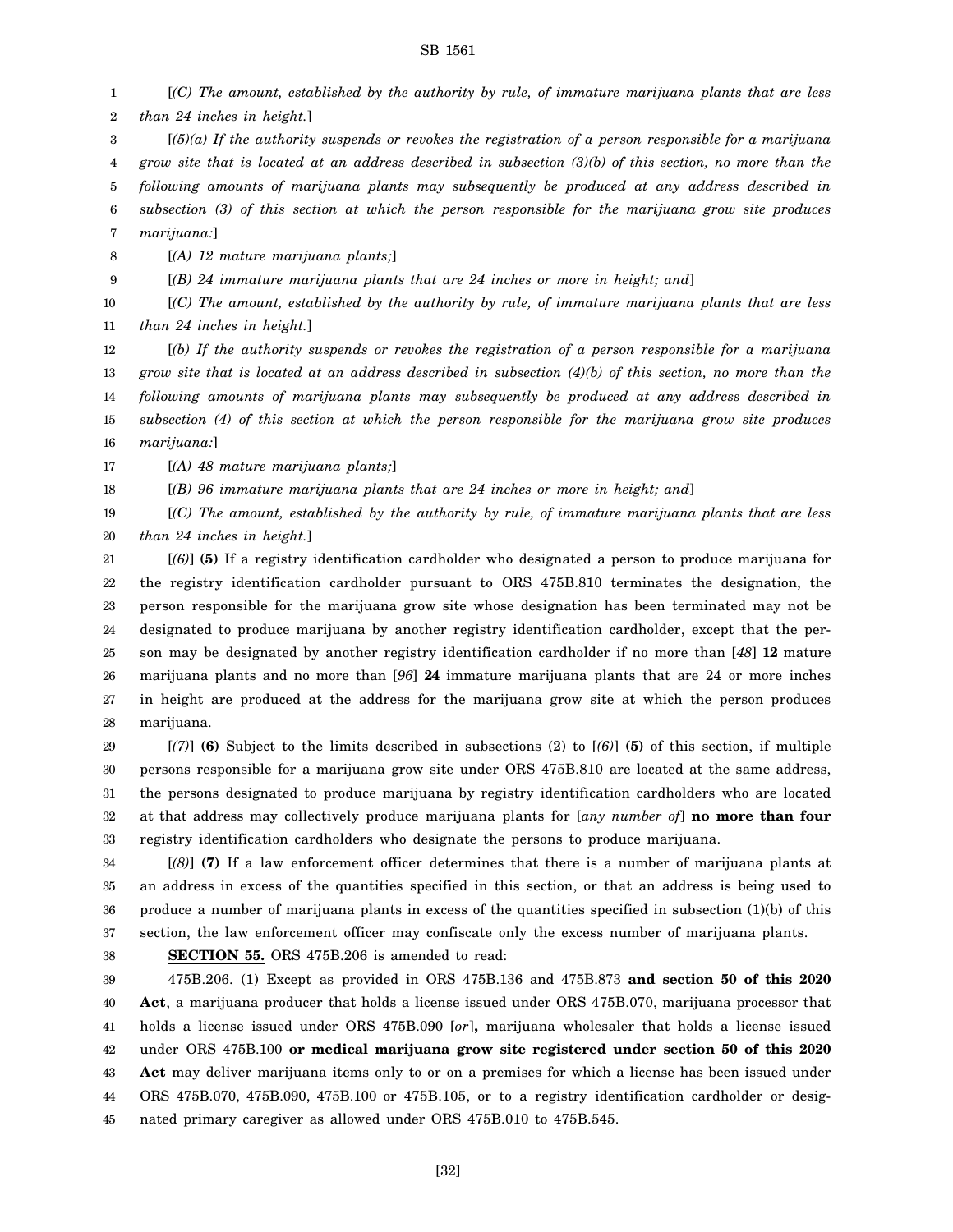1 2 (2) A licensee to which marijuana items may be delivered under subsection (1) of this section may receive marijuana items only from:

3 4 5 6 (a) A marijuana producer that holds a license issued under ORS 475B.070, marijuana processor that holds a license issued under ORS 475B.090, marijuana wholesaler that holds a license issued under ORS 475B.100, marijuana retailer that holds a license issued under ORS 475B.105 or a laboratory licensed under ORS 475B.560;

7 8 9 10 (b) A researcher of cannabis that holds a certificate issued under ORS 475B.286 and that transfers limited amounts of marijuana, usable marijuana, cannabinoid products, cannabinoid concentrates and cannabinoid extracts in accordance with procedures adopted under ORS 475B.286 (3)(d) and (e);

11 12 13 14 (c) A marijuana grow site registered under ORS 475B.810, marijuana processing site registered under ORS 475B.840, or a medical marijuana dispensary registered under ORS 475B.858, acting in accordance with procedures adopted by the Oregon Liquor Control Commission under ORS 475B.167; [*or*]

15 16 (d) A marijuana grow site registered under ORS 475B.810, acting in accordance with ORS 475B.825 and any procedures adopted by rule by the commission**; or**

17 18 19 **(e) A medical marijuana grow site registered under section 50 of this 2020 Act acting in accordance with section 50 of this 2020 Act and any procedures adopted by rule by the commission**.

20 21 22 23 (3) The sale of marijuana items by a marijuana retailer that holds a license issued under ORS 475B.105 must be restricted to the premises for which the license has been issued, but deliveries may be made by a marijuana retailer to consumers pursuant to a bona fide order received at the premises prior to delivery.

24 25 26 27 (4) The commission may by order waive the requirements of subsections (1) and (2) of this section to ensure compliance with ORS 475B.010 to 475B.545 or a rule adopted under ORS 475B.010 to 475B.545. An order issued under this subsection does not constitute a waiver of any other requirement of ORS 475B.010 to 475B.545 or any other rule adopted under ORS 475B.010 to 475B.545.

28 **SECTION 56.** ORS 475B.526 is amended to read:

29 475B.526. (1) Marijuana is:

30 (a) A crop for the purposes of "farm use" as defined in ORS 215.203;

31 (b) A crop for purposes of a "farm" and "farming practice," both as defined in ORS 30.930;

32 (c) A product of farm use as described in ORS 308A.062; and

33 (d) The product of an agricultural activity for purposes of ORS 568.909.

34 35 (2) Notwithstanding ORS chapters 195, 196, 197, 215 and 227, the following are not permitted uses on land designated for exclusive farm use:

36 (a) A new dwelling used in conjunction with a marijuana crop;

37 38 (b) A farm stand, as described in ORS 215.213  $(1)(r)$  or 215.283  $(1)(o)$ , used in conjunction with a marijuana crop; and

39 40 (c) A commercial activity, as described in ORS  $215.213$  (2)(c) or  $215.283$  (2)(a), carried on in conjunction with a marijuana crop.

41 42 43 (3) A county may allow the production of marijuana as a farm use on land zoned for farm or forest use in the same manner as the production of marijuana is allowed in exclusive farm use zones under this section and ORS 215.213, 215.283 and 475B.063.

44 (4) This section applies to:

45 (a) Marijuana producers that hold a license issued under ORS 475B.070;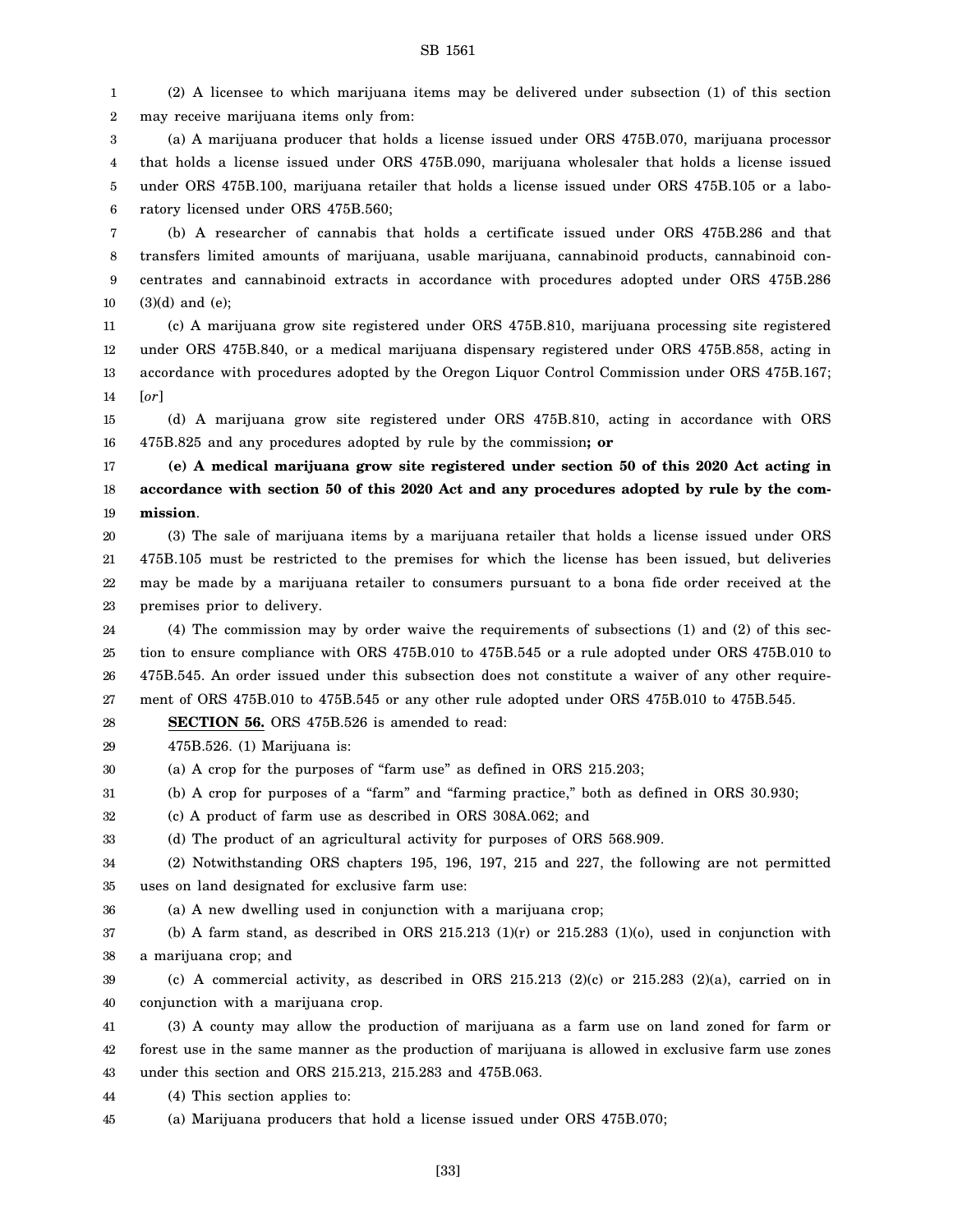1 2 (b) Persons registered under ORS 475B.810 and designated to produce marijuana by one or more persons who hold valid registry identification cards issued under ORS 475B.797; [*and*]

3 4 (c) For the purpose of producing marijuana or propagating immature marijuana plants, researchers of cannabis that hold a certificate issued under ORS 475B.286**; and**

5

**(d) Medical marijuana grow sites registered under section 50 of this 2020 Act**.

6 7 **SECTION 57. (1) Sections 49 to 53 of this 2020 Act and the amendments to ORS 475B.206, 475B.526 and 475B.831 by sections 54 to 56 of this 2020 Act become operative on June 1, 2020.**

8 9 10 11 12 13 **(2) The Oregon Health Authority and the Oregon Liquor Control Commission may take any action before the operative date specified in subsection (1) of this section that is necessary to enable the authority or the commission to exercise, on or after the operative date specified in subsection (1) of this section, all of the duties, functions and powers conferred on the authority and the commission by sections 49 to 53 of this 2020 Act and the amendments to ORS 475B.206, 475B.526 and 475B.831 by sections 54 to 56 of this 2020 Act.**

14 15 16 **SECTION 58. (1) Until September 1, 2020, the Oregon Health Authority may renew a registration issued under ORS 475B.810 if the initial registration was issued before April 1, 2020.**

17

**(2) On or after April 1, 2020, the authority may not:**

18 19 20 **(a) Register a marijuana grow site under ORS 475B.810 that produces marijuana for more than two registry identification cardholders, regardless of the number of persons designated to produce marijuana by registry identification cardholders at the marijuana grow site; or**

21 22 **(b) Collect fees for the issuance of initial registration of marijuana grow sites described in paragraph (a) of this subsection.**

23 24 25 **SECTION 59. (1) Not later than September 1, 2020, a medical marijuana grow site may apply to the Oregon Liquor Control Commission for registration under section 50 of this 2020 Act if:**

26 27 **(a) The medical marijuana grow site is a marijuana grow site registered with the Oregon Health Authority under ORS 475B.810 on or before February 1, 2020;**

28 29 30 31 **(b) Before April 1, 2020, the medical marijuana grow site is designated to produce marijuana for three or more registry identification cardholders or is a marijuana grow site at which marijuana is produced by three or more persons designated to produce marijuana; and**

32 33 **(c) Before April 1, 2020, the medical marijuana grow site is subject to tracking under ORS 475B.177.**

34 35 36 37 38 39 40 **(2)(a) Notwithstanding section 50 (4) of this 2020 Act, not later than November 1, 2020, a registry identification cardholder who designated a person to produce marijuana under ORS 475B.810 may request that the person designated to produce marijuana transfer to the registry identification cardholder all seeds, immature marijuana plants, mature marijuana plants and usable marijuana produced for the registry identification cardholder if the person designated to produce marijuana applies for a medical marijuana grow site registration under section 50 of this 2020 Act.**

41 42 43 **(b) A person to whom a request described in paragraph (a) of this subsection is made shall transfer the requested objects to the registry identification cardholder as soon as possible after the request is made.**

44 45 **(3) The registration under ORS 475B.810 of a marijuana grow site at which marijuana is produced for three or more registry identification cardholders, or by three or more persons**